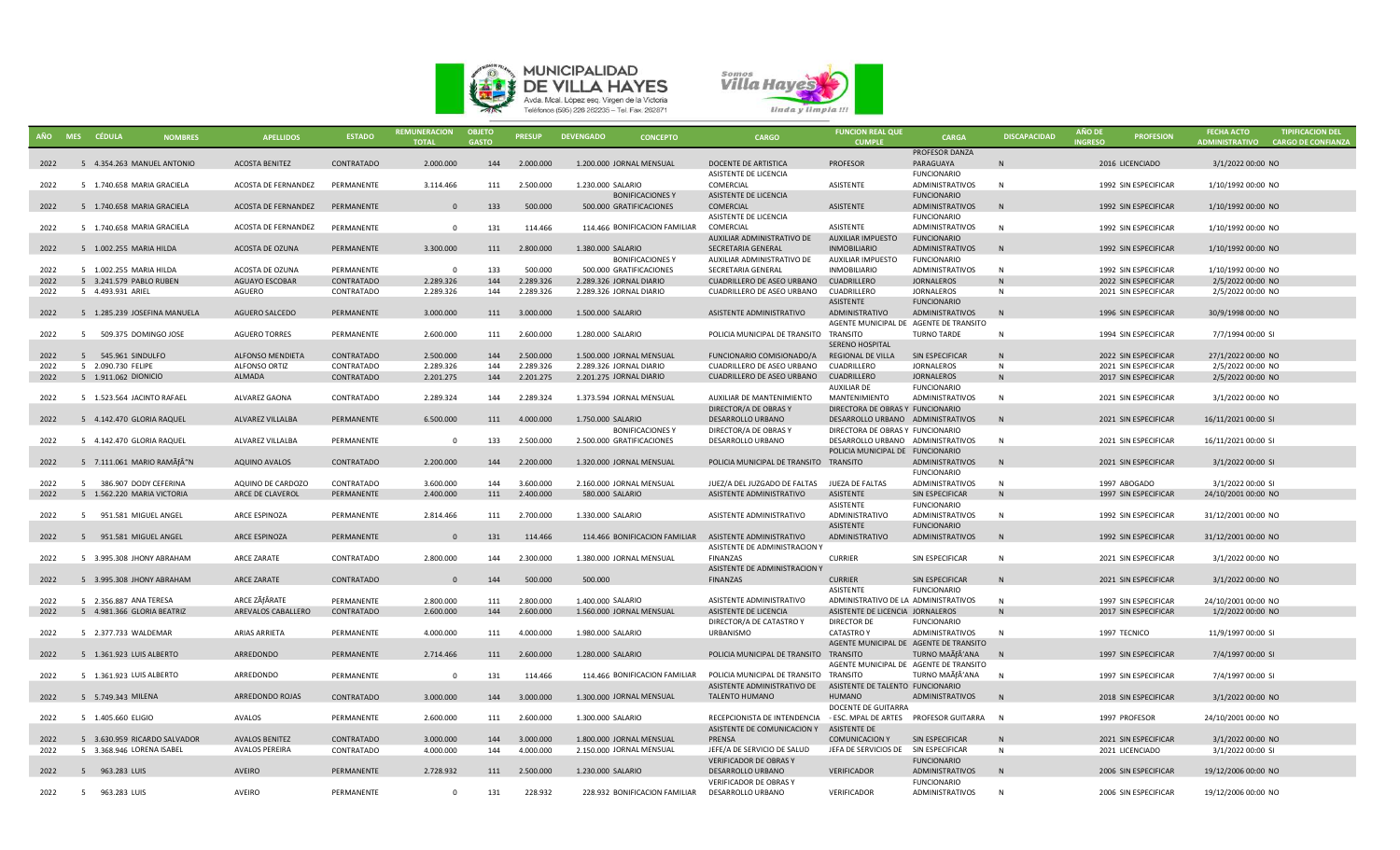



|              | AÑO MES CÉDULA                                  | <b>NOMBRES</b> | <b>APELLIDOS</b>                           | <b>ESTADO</b>            | <b>REMUNERACION</b><br><b>TOTAL</b> | <b>OBJETO</b><br><b>GASTO</b> | <b>PRESUP</b> | <b>DEVENGADO</b><br><b>CONCEPTO</b>                     | <b>CARGO</b>                                   | <b>FUNCION REAL QUE</b><br><b>CUMPLI</b>                  | CARGA                                        | <b>DISCAPACIDAD</b> | <b>AÑO DE</b><br><b>INGRESO</b> | <b>PROFESION</b>                             | <b>FECHA ACTO</b><br>ADMINISTRATIVO CARGO DE CONFIANZA | <b>TIPIFICACION DEL</b> |
|--------------|-------------------------------------------------|----------------|--------------------------------------------|--------------------------|-------------------------------------|-------------------------------|---------------|---------------------------------------------------------|------------------------------------------------|-----------------------------------------------------------|----------------------------------------------|---------------------|---------------------------------|----------------------------------------------|--------------------------------------------------------|-------------------------|
|              |                                                 |                |                                            |                          |                                     |                               |               |                                                         |                                                | <b>ASISTENTE DE</b>                                       | <b>FUNCIONARIO</b>                           |                     |                                 |                                              |                                                        |                         |
| 2022         | 5 5.792.914 CRISTINA ARAMI                      |                | <b>AVEIRO ACOSTA</b>                       | CONTRATADO               | 2.000.000                           | 144                           | 2.000.000     | 1.200.000 JORNAL MENSUAL                                | ASISTENTE ADMINISTRATIVO                       | <b>SERVICIOS</b>                                          | ADMINISTRATIVOS                              | N                   |                                 | 2021 SIN ESPECIFICAR                         | 3/1/2022 00:00 NO                                      |                         |
|              |                                                 |                |                                            |                          |                                     |                               |               |                                                         | JEFE/A DE BIENESTAR Y                          | JEFE DE BIENESTAR Y                                       | FUNCIONARIO                                  |                     |                                 |                                              |                                                        |                         |
| 2022         | 5 4.738.211 REINALDO GABRIEL                    |                | AVEIRO GALEANO                             | CONTRATADO               | 5.700.000                           | 144                           | 4.000.000     | 1.490.000 JORNAL MENSUAL                                | <b>DESARROLLO PERSONAL</b>                     | DESARROLLO                                                | ADMINISTRATIVOS                              | N                   |                                 | 2016 LICENCIADO                              | 3/1/2022 00:00 SI                                      |                         |
|              |                                                 |                |                                            |                          |                                     |                               |               |                                                         | JEFE/A DE BIENESTAR Y                          | JEFE DE BIENESTAR Y                                       | <b>FUNCIONARIO</b>                           |                     |                                 |                                              |                                                        |                         |
| 2022         | 5 4.738.211 REINALDO GABRIEL                    |                | AVEIRO GALEANO                             | CONTRATADO               | - 0                                 | 144                           | 1.700.000     | 1.700.000                                               | DESARROLLO PERSONAL                            | DESARROLLO                                                | <b>ADMINISTRATIVOS</b>                       | N                   |                                 | 2016 LICENCIADO                              | 3/1/2022 00:00 SI                                      |                         |
| 2022         | 5 1.415.276 CASIMIRO                            |                | AVEIRO GAONA                               | PERMANENTE               | 2.500.000                           | 111                           | 2.500.000     | 1.250.000 SALARIO                                       | SERENO MUNICIPAL                               | SERENO DEL TALLER                                         | SERENO 1ER TURNO                             | N                   |                                 | 2002 SIN ESPECIFICAR                         | 18/5/2012 00:00 NO                                     |                         |
| 2022         | 5 2.192.586 JUSTO PASTOR                        |                | AVEIRO GAONA                               | PERMANENTE               | 2.500.000                           | 111                           | 2.500.000     | 1.250.000 SALARIO                                       | SERENO MUNICIPAL                               | SERENO DE LA JUNTA                                        | SERENO 2DO. TURNO N                          |                     |                                 | 2009 SIN ESPECIFICAR                         | 1/1/2009 00:00 NO                                      |                         |
|              |                                                 |                |                                            |                          |                                     |                               |               |                                                         | DIRECTOR/A DE ADMINISTRACION ADMINISTRACION Y  |                                                           | <b>FUNCIONARIO</b>                           |                     |                                 |                                              |                                                        |                         |
| 2022         | 5 4.993.787 NOELIA ELIZABETH                    |                | AYALA RENAUT                               | PERMANENTE               | 7.114.466                           | 111                           | 4.500.000     | 2.000.000 SALARIO                                       | Y FINANZAS                                     | <b>FINANZAS</b>                                           | ADMINISTRATIVOS                              | N                   |                                 | 2021 LICENCIADO                              | 10/11/2021 00:00 SI                                    |                         |
|              |                                                 |                |                                            |                          |                                     |                               |               | <b>BONIFICACIONES Y</b>                                 | DIRECTOR/A DE ADMINISTRACION ADMINISTRACION Y  |                                                           | <b>FUNCIONARIO</b>                           |                     |                                 |                                              |                                                        |                         |
| 2022         | 5 4.993.787 NOELIA ELIZABETH                    |                | AYALA RENAUT                               | PERMANENTE               | $\Omega$                            | 133                           | 2.500.000     | 2.500.000 GRATIFICACIONES                               | Y FINANZAS                                     | <b>FINANZAS</b>                                           | ADMINISTRATIVOS                              | N                   |                                 | 2021 LICENCIADO                              | 10/11/2021 00:00 SI                                    |                         |
|              |                                                 |                |                                            |                          |                                     |                               |               |                                                         | DIRECTOR/A DE ADMINISTRACION ADMINISTRACION Y  |                                                           | <b>FUNCIONARIO</b>                           |                     |                                 |                                              |                                                        |                         |
| 2022         | 5 4.993.787 NOELIA ELIZABETH                    |                | AYALA RENAUT                               | PERMANENTE               | $\Omega$                            | 131                           | 114.466       | 114.466 BONIFICACION FAMILIAR Y FINANZAS                |                                                | <b>FINANZAS</b>                                           | <b>ADMINISTRATIVOS</b>                       | N                   |                                 | 2021 LICENCIADO                              | 10/11/2021 00:00 SI                                    |                         |
|              |                                                 |                |                                            |                          |                                     |                               |               |                                                         |                                                |                                                           | <b>FUNCIONARIO</b>                           |                     |                                 |                                              |                                                        |                         |
| 2022         | 5 3.241.575 MARIA GLORIA                        |                | AYALA VARGAS                               | PERMANENTE               | 2.614.466                           | 111                           | 2.500.000     | 1.230.000 SALARIO                                       | NOTIFICADOR/A                                  | NOTIFICADORA                                              | ADMINISTRATIVOS                              | N                   |                                 | 2006 SIN ESPECIFICAR                         | 5/5/2009 00:00 SI                                      |                         |
|              |                                                 |                | AYALA VARGAS                               |                          | $\Omega$                            | 131                           | 114.466       | 114.466 BONIFICACION FAMILIAR NOTIFICADOR/A             |                                                | NOTIFICADORA                                              | <b>FUNCIONARIO</b><br>ADMINISTRATIVOS        | N                   |                                 |                                              |                                                        |                         |
| 2022         | 5 3.241.575 MARIA GLORIA                        |                |                                            | PERMANENTE               |                                     |                               |               |                                                         | <b>AUXILIAR DE SERVICIOS</b>                   |                                                           | <b>FUNCIONARIO</b>                           |                     |                                 | 2006 SIN ESPECIFICAR                         | 5/5/2009 00:00 SI                                      |                         |
| 2022         | 5 6.917.959 MARCOS JULIAN                       |                | <b>AZCURRA AGUIAR</b>                      | CONTRATADO               | 1.200.000                           | 144                           | 1.200.000     | 700.000 JORNAL MENSUAL                                  | GENERALES                                      | <b>AUXILIAR</b>                                           | <b>ADMINISTRATIVOS</b>                       | -S                  |                                 | 2017 SIN ESPECIFICAR                         | 3/1/2022 00:00 NO                                      |                         |
| 2022         | 5 1.494.474 GREGORIO                            |                | BAEZ                                       | CONTRATADO               | 2.289.324                           | 144                           | 2.289.324     | 1.373.594 JORNAL MENSUAL                                | SERENO MUNICIPAL                               | SERENO MUNICIPAL                                          | SERENO 1ER TURNO                             | - N                 |                                 | 2019 SIN ESPECIFICAR                         | 3/1/2022 00:00 NO                                      |                         |
|              |                                                 |                |                                            |                          |                                     |                               |               |                                                         |                                                |                                                           | <b>FUNCIONARIO</b>                           |                     |                                 |                                              |                                                        |                         |
| 2022         | 5 3.798.342 MARIA ARACELI                       |                | BAEZ                                       | CONTRATADO               | 2.800.000                           | 144                           | 2.800.000     | 1.680.000 JORNAL MENSUAL                                | CAJERA/O                                       | CAJERA                                                    | ADMINISTRATIVOS                              | N                   |                                 | 2021 LICENCIADO                              | 3/1/2022 00:00 SI                                      |                         |
|              |                                                 |                |                                            |                          |                                     |                               |               |                                                         | AUXILIAR ADMINISTRATIVO DE                     | <b>AUXILIAR</b>                                           | <b>FUNCIONARIO</b>                           |                     |                                 |                                              |                                                        |                         |
| 2022         | 5 1.069.525 MARIA MERCEDES                      |                | <b>BAEZ MARTINEZ</b>                       | PERMANENTE               | 2.800.000                           | 111                           | 2.800.000     | 1.380.000 SALARIO                                       | SECRETARIA GENERAL                             | ADMINISTRATIVO DE LA ADMINISTRATIVOS                      |                                              | N                   |                                 | 1994 SIN ESPECIFICAR                         | 7/7/1994 00:00 NO                                      |                         |
|              |                                                 |                |                                            |                          |                                     |                               |               |                                                         | JEFE/A DE PATRIMONIO E                         |                                                           | <b>FUNCIONARIO</b>                           |                     |                                 |                                              |                                                        |                         |
| 2022         | 5 2.965.530 BACILIA                             |                | <b>BALBUENA TORRES</b>                     | PERMANENTE               | 5.814.466                           | 111                           | 4.000.000     | 1.750.000 SALARIO                                       | <b>INVENTARIO</b>                              | JEFA DE PATRIMONIO                                        | <b>ADMINISTRATIVOS</b>                       | N                   |                                 | 2021 LICENCIADO                              | 10/11/2021 00:00 SI                                    |                         |
|              |                                                 |                |                                            |                          |                                     |                               |               | <b>BONIFICACIONES Y</b>                                 | JEFE/A DE PATRIMONIO E                         |                                                           | <b>FUNCIONARIO</b>                           |                     |                                 |                                              |                                                        |                         |
| 2022         | 5 2.965.530 BACILIA                             |                | <b>BALBUENA TORRES</b>                     | PERMANENTE               | $\Omega$                            | 133                           | 1.700.000     | 1.700.000 GRATIFICACIONES                               | <b>INVENTARIO</b>                              | JEFA DE PATRIMONIO                                        | <b>ADMINISTRATIVOS</b>                       | N                   |                                 | 2021 LICENCIADO                              | 10/11/2021 00:00 SI                                    |                         |
|              |                                                 |                |                                            |                          |                                     |                               |               |                                                         | JEFE/A DE PATRIMONIO E                         |                                                           | <b>FUNCIONARIO</b>                           |                     |                                 |                                              |                                                        |                         |
| 2022         | 5 2.965.530 BACILIA                             |                | <b>BALBUENA TORRES</b>                     | PERMANENTE               | $\overline{0}$                      | 131                           | 114.466       | 114.466 BONIFICACION FAMILIAR                           | <b>INVENTARIO</b>                              | JEFA DE PATRIMONIO                                        | ADMINISTRATIVOS                              | N                   |                                 | 2021 LICENCIADO                              | 10/11/2021 00:00 SI                                    |                         |
|              |                                                 |                |                                            |                          |                                     |                               |               |                                                         | AUXILIAR ADMINISTRATIVO DE                     |                                                           |                                              |                     |                                 |                                              |                                                        |                         |
| 2022         | 5 6.213.411 CYNTHIA                             |                | <b>BARRIOS AVEIRO</b>                      | CONTRATADO               | 1.800.000                           | 144                           | 1.800.000     | 110.766 JORNAL MENSUAL                                  | SECRETARIA GENERAL                             | <b>AUXILAR</b>                                            | SIN ESPECIFICAR                              | N                   |                                 | 2021 SIN ESPECIFICAR                         | 3/1/2022 00:00 NO                                      |                         |
|              |                                                 |                |                                            |                          |                                     |                               |               |                                                         |                                                | <b>JEFA DEL</b>                                           |                                              |                     |                                 |                                              |                                                        |                         |
|              |                                                 |                |                                            |                          | 4.000.000                           |                               | 4.000.000     |                                                         | JEFE/A DE ATENCION A PERSONAS DEPARTAMENTO DE  |                                                           | <b>FUNCIONARIO</b>                           |                     |                                 |                                              |                                                        |                         |
| 2022<br>2022 | 5 1.704.228 MARIA ESTHER<br>5 2.637.425 CANDIDO |                | <b>BENEGAS</b><br><b>BENITEZ CABALLERO</b> | CONTRATADO<br>CONTRATADO | 2.289.324                           | 144<br>144                    | 2.289.324     | 2.150.000 JORNAL MENSUAL<br>1.373.594 JORNAL MENSUAL    | CON CAPACIDADES DIFERENTES<br>SERENO MUNICIPAL | ATENCION A PERSONAS ADMINISTRATIVOS<br>SERENO DE LA JUNTA | SERENO 1ER TURNO                             | N<br>N              |                                 | 2022 SIN ESPECIFICAR<br>2021 SIN ESPECIFICAR | 18/4/2022 00:00 SI<br>3/1/2022 00:00 NO                |                         |
| 2022         | 5 6.114.374 FERNANDO                            |                | <b>BENITEZ CAZAL</b>                       | CONTRATADO               | 2.289.326                           | 144                           | 2.289.326     | 2.289.326 JORNAL DIARIO                                 | <b>CUADRILLERO DE ASEO URBANO</b>              | CUADRILLERO                                               | <b>JORNALEROS</b>                            |                     |                                 | 2022 SIN ESPECIFICAR                         | 2/5/2022 00:00 NO                                      |                         |
|              |                                                 |                |                                            |                          |                                     |                               |               |                                                         | CHOFER DE TRANSPORTE Y                         | CHOFER DE TRANPORTE FUNCIONARIO                           |                                              |                     |                                 |                                              |                                                        |                         |
| 2022         | 5 728.472 PABLO                                 |                | <b>BENITEZ CORONEL</b>                     | CONTRATADO               | 2.600.000                           | 144                           | 2.600.000     | 1.560.000 JORNAL MENSUAL                                | TALLERES                                       | <b>Y TALLERES</b>                                         | <b>ADMINISTRATIVOS</b>                       | N                   |                                 | 2021 SIN ESPECIFICAR                         | 3/1/2022 00:00 NO                                      |                         |
|              |                                                 |                |                                            |                          |                                     |                               |               |                                                         | ACTUARIO/A DEL JUZGADO DE                      | ACTUARIA JUZGADO DE FUNCIONARIO                           |                                              |                     |                                 |                                              |                                                        |                         |
| 2022         | 5 3.220.211 NARDA GERONIMA                      |                | <b>BENITEZ DE BENITEZ</b>                  | PERMANENTE               | 2.728.932                           | 111                           | 2.500.000     | 1.250.000 SALARIO                                       | <b>FALTAS</b>                                  | <b>FALTAS</b>                                             | <b>ADMINISTRATIVOS</b>                       | N                   |                                 | 2014 ABOGADO                                 | 19/8/2014 00:00 SI                                     |                         |
|              |                                                 |                |                                            |                          |                                     |                               |               |                                                         | ACTUARIO/A DEL JUZGADO DE                      | ACTUARIA JUZGADO DE FUNCIONARIO                           |                                              |                     |                                 |                                              |                                                        |                         |
| 2022         | 5 3.220.211 NARDA GERONIMA                      |                | <b>BENITEZ DE BENITEZ</b>                  | PERMANENTE               | - 0                                 | 131                           | 228.932       | 228.932 BONIFICACION FAMILIAR                           | FALTAS                                         | <b>FALTAS</b>                                             | <b>ADMINISTRATIVOS</b>                       | N                   |                                 | 2014 ABOGADO                                 | 19/8/2014 00:00 SI                                     |                         |
| 2022         | 5 6.917.105 GABRIEL                             |                | <b>BENITEZ LEDEZMA</b>                     | CONTRATADO               | 2.113.224                           | 144                           | 2.113.224     | 2.113.224 JORNAL DIARIO                                 | CUADRILLERO DE ASEO URBANO                     | CUADRILLERO                                               | <b>JORNALEROS</b>                            | N                   |                                 | 2017 SIN ESPECIFICAR                         | 2/5/2022 00:00 NO                                      |                         |
|              |                                                 |                |                                            |                          |                                     |                               |               |                                                         | AUXILIAR DE SERVICIOS                          | AUXILIAR DE SERVICIOS FUNCIONARIO                         |                                              |                     |                                 |                                              |                                                        |                         |
| 2022         | 5 4.350.167 SONIA FLORENTIN                     |                | <b>BERNAL FLORENTIN</b>                    | CONTRATADO               | 1.320.000                           | 144                           | 1.320.000     | 1.320.000 JORNAL MENSUAL                                | GENERALES                                      | GENERALES                                                 | <b>ADMINISTRATIVOS</b>                       | N                   |                                 | 2022 SIN ESPECIFICAR                         | 13/5/2022 00:00 NO                                     |                         |
| 2022         | 5 1.538.785 MIGUEL ANGEL                        |                | <b>BLANCO MARTINEZ</b>                     | CONTRATADO               | 6.500.000                           | 144                           | 5.500.000     | 3.050.000 JORNAL MENSUAL                                | JEFE/A DE TRANSPORTE Y                         | JEFE DE TRANSPORTE Y SIN ESPECIFICAR                      |                                              | N                   |                                 | 2021 SIN ESPECIFICAR                         | 3/1/2022 00:00 SI                                      |                         |
| 2022         | 5 1.538.785 MIGUEL ANGEL                        |                | <b>BLANCO MARTINEZ</b>                     | CONTRATADO               | $\Omega$                            | 144                           | 1.000.000     | 1.000.000                                               | JEFE/A DE TRANSPORTE Y                         | JEFE DE TRANSPORTE Y SIN ESPECIFICAR                      |                                              | <b>N</b>            |                                 | 2021 SIN ESPECIFICAR                         | 3/1/2022 00:00 SI                                      |                         |
| 2022         | 5 5.357.305 RUTH PAMELA                         |                | <b>BOGADO</b>                              | CONTRATADO               | 2.289.324                           | 144                           | 2.289.324     | 1.373.594 JORNAL MENSUAL                                | ASISTENTE ADMINISTRATIVO                       | ASISTENTE JUZGADO DE SIN ESPECIFICAR                      |                                              | N                   |                                 | 2021 TECNICO                                 | 3/1/2022 00:00 NO                                      |                         |
| 2022         | 5 5.213.252 JUAN BAUTISTA                       |                | <b>BOGARIN MARTINEZ</b>                    | CONTRATADO               | 2.289.326                           | 144                           | 2.289.326     | 2.289.326 JORNAL DIARIO                                 | CUADRILLERO DE ASEO URBANO                     | CUADRILLERO                                               | <b>JORNALEROS</b>                            | N                   |                                 | 2021 SIN ESPECIFICAR                         | 2/5/2022 00:00 NO                                      |                         |
|              |                                                 |                |                                            |                          |                                     |                               |               |                                                         |                                                |                                                           | <b>FUNCIONARIO</b>                           |                     |                                 |                                              |                                                        |                         |
| 2022         | 5 1.421.871 RICARDO                             |                | <b>BORDON BAREIRO</b>                      | PERMANENTE               | 7.343.398                           | 111                           | 4.500.000     | 2.000.000 SALARIO                                       | ASESOR JURIDICO MUNICIPAL                      | <b>ASESOR JURIDICO</b>                                    | ADMINISTRATIVOS                              | N                   |                                 | 2021 ABOGADO                                 | 10/11/2021 00:00 SI                                    |                         |
| 2022         | 5 1.421.871 RICARDO                             |                | <b>BORDON BAREIRO</b>                      | PERMANENTE               | $\Omega$                            | 133                           | 2.500.000     | <b>BONIFICACIONES Y</b><br>2.500.000 GRATIFICACIONES    | ASESOR JURIDICO MUNICIPAL                      | <b>ASESOR JURIDICO</b>                                    | <b>FUNCIONARIO</b><br><b>ADMINISTRATIVOS</b> | N                   |                                 | 2021 ABOGADO                                 | 10/11/2021 00:00 SI                                    |                         |
|              |                                                 |                |                                            |                          |                                     |                               |               |                                                         |                                                |                                                           | <b>FUNCIONARIO</b>                           |                     |                                 |                                              |                                                        |                         |
| 2022         | 5 1.421.871 RICARDO                             |                | <b>BORDON BAREIRO</b>                      | PERMANENTE               | $\Omega$                            | 131                           | 343.398       | 343.398 BONIFICACION FAMILIAR ASESOR JURIDICO MUNICIPAL |                                                | <b>ASESOR JURIDICO</b>                                    | ADMINISTRATIVOS                              | N                   |                                 | 2021 ABOGADO                                 | 10/11/2021 00:00 SI                                    |                         |
|              |                                                 |                |                                            |                          |                                     |                               |               |                                                         | AUXILIAR ADMINISTRATIVO DE                     |                                                           | <b>FUNCIONARIO</b>                           |                     |                                 |                                              |                                                        |                         |
| 2022         | 5 474.060 GLADYS ADELA                          |                | BRADSHAW DE NOTARIO                        | PERMANENTE               | 2.900.000                           | 111                           | 2.600.000     | 1.280.000 SALARIO                                       | SECRETARIA GENERAL                             | <b>AUXILIAR</b>                                           | ADMINISTRATIVOS                              | - N                 |                                 | 1993 SIN ESPECIFICAR                         | 7/7/1994 00:00 NO                                      |                         |
|              |                                                 |                |                                            |                          |                                     |                               |               | <b>BONIFICACIONES Y</b>                                 | AUXILIAR ADMINISTRATIVO DE                     |                                                           | <b>FUNCIONARIO</b>                           |                     |                                 |                                              |                                                        |                         |
| 2022         | 5 474.060 GLADYS ADELA                          |                | BRADSHAW DE NOTARIO                        | PERMANENTE               | $\mathbf{0}$                        | 133                           | 300.000       | 300.000 GRATIFICACIONES                                 | SECRETARIA GENERAL                             | <b>AUXILIAR</b>                                           | ADMINISTRATIVOS                              | N                   |                                 | 1993 SIN ESPECIFICAR                         | 7/7/1994 00:00 NO                                      |                         |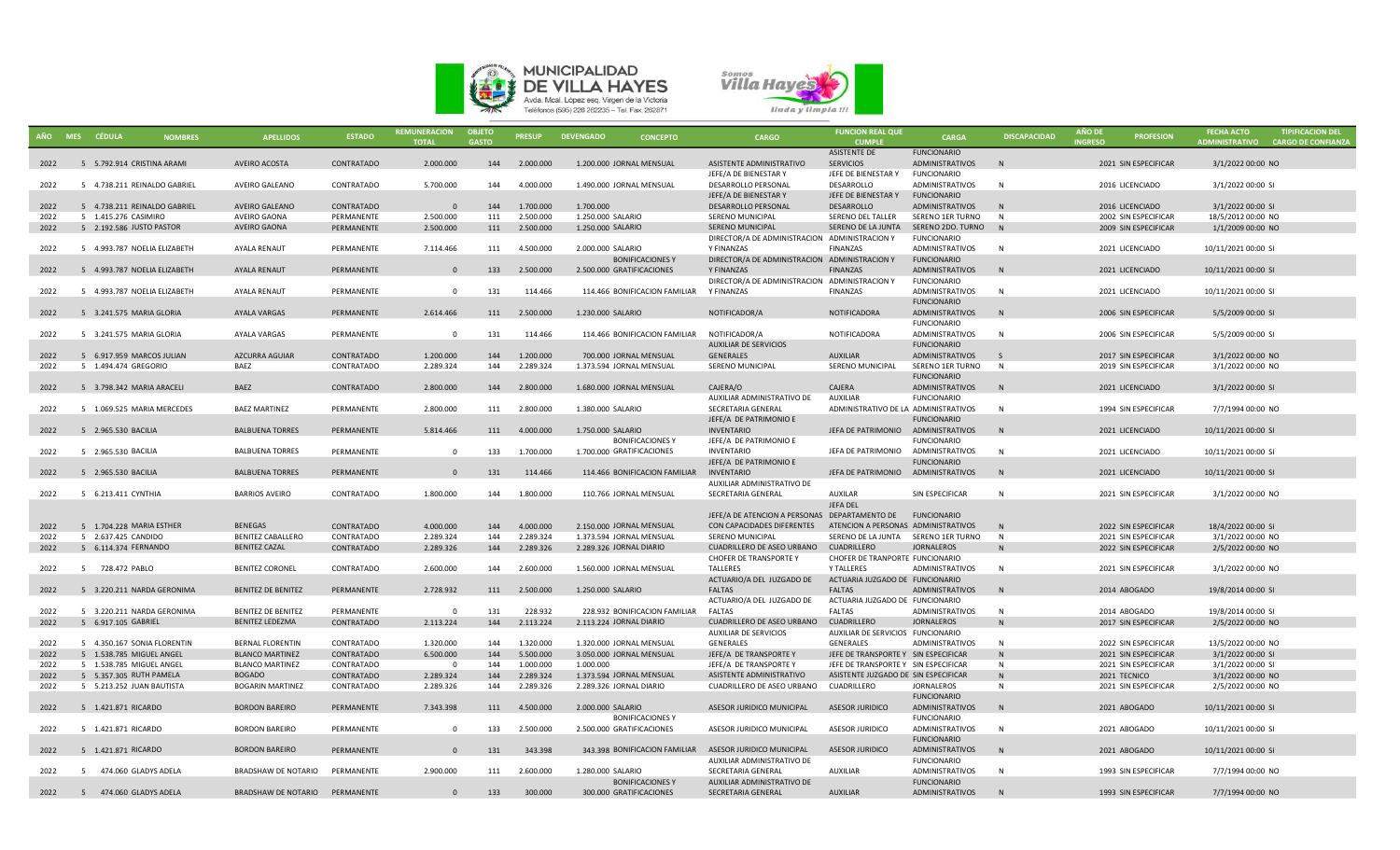



|      | AÑO MES CÉDULA | <b>NOMBRES</b>               | <b>APELLIDOS</b>          | <b>ESTADO</b> | <b>REMUNERACION</b><br><b>TOTAL</b> | <b>OBJETO</b><br><b>GASTO</b> | <b>PRESUP</b> | <b>DEVENGADO</b><br><b>CONCEPTO</b>                    | <b>CARGO</b>                              | <b>FUNCION REAL QUE</b><br><b>CUMPLE</b> | <b>CARGA</b>                          | <b>DISCAPACIDAD</b> | <b>AÑO DE</b><br><b>INGRESO</b> | <b>PROFESION</b>     | <b>FECHA ACTO</b><br><b>ADMINISTRATIVO</b> | <b>TIPIFICACION DEL</b><br><b>CARGO DE CONFIANZA</b> |
|------|----------------|------------------------------|---------------------------|---------------|-------------------------------------|-------------------------------|---------------|--------------------------------------------------------|-------------------------------------------|------------------------------------------|---------------------------------------|---------------------|---------------------------------|----------------------|--------------------------------------------|------------------------------------------------------|
| 2022 |                | 5 3.513.224 JORGE INDALECIO  | <b>BRITEZ PAEZ</b>        | CONTRATADO    | 1.373.594                           | 144                           | 1.373.594     | 1.373.594 JORNAL MENSUAL                               | AUXILIAR DE SERVICIOS                     | LACERO DE LA                             | SIN ESPECIFICAR                       | <b>N</b>            |                                 | 2022 SIN ESPECIFICAR | 13/5/2022 00:00 NO                         |                                                      |
|      |                |                              |                           |               |                                     |                               |               |                                                        |                                           | MANTENIMIENTO SEDE FUNCIONARIO           |                                       |                     |                                 |                      |                                            |                                                      |
| 2022 |                | 5 3.786.146 PABLO CESAR      | CABALLERO                 | PERMANENTE    | 2.300.000                           | 111                           | 2.300.000     | 1.150.000 SALARIO                                      | AUXILIAR DE MANTENIMIENTO                 | CENTAL                                   | <b>ADMINISTRATIVOS</b>                | N                   |                                 | 2008 SIN ESPECIFICAR | 1/7/2010 00:00 NO                          |                                                      |
| 2022 |                | 5 3.889.796 RAFAEL           | CABALLERO BORDON          | CONTRATADO    | 2.289.326                           | 144                           | 2.289.326     | 2.289.326 JORNAL DIARIO                                | CUADRILLERO DE ASEO URBANO                | CUADRILLERO                              | JORNALEROS                            | N                   |                                 | 2020 SIN ESPECIFICAR | 2/5/2022 00:00 NO                          |                                                      |
|      |                |                              | <b>CABALLERO DE</b>       |               |                                     |                               |               |                                                        |                                           | <b>ASISTENTE</b>                         | <b>FUNCIONARIO</b>                    |                     |                                 |                      |                                            |                                                      |
| 2022 |                | 5 1.616.208 ELODIA           | VALENZUELA                | PERMANENTE    | 2.500.000                           | 111                           | 2.500.000     | 1.230.000 SALARIO                                      | ASISTENTE ADMINISTRATIVO                  | ADMINISTRATIVO                           | ADMINISTRATIVOS                       | N                   |                                 | 2008 SIN ESPECIFICAR | 19/2/2010 00:00 NO                         |                                                      |
| 2022 |                | 5 3.029.061 JOSE DAVID       | CABALLERO GAUTO           | CONTRATADO    | 2.289.326                           | 144                           | 2.289.326     | 2.289.326 JORNAL DIARIO                                | CUADRILLERO DE ASEO URBANO                |                                          | <b>JORNALEROS</b>                     | N                   |                                 | 2017 SIN ESPECIFICAR | 2/5/2022 00:00 NO                          |                                                      |
| 2022 |                | 5 6.766.425 EDGAR ALEJANDRO  | <b>CABALLERO PAREDES</b>  | CONTRATADO    | 2.289.326                           | 144                           | 2.289.326     | 2.289.326 JORNAL DIARIO                                | CUADRILLERO DE ASEO URBANO CUADRILLERO    | MANTENIMIENTO DPTO FUNCIONARIO           | <b>JORNALEROS</b>                     | N                   |                                 | 2019 SIN ESPECIFICAR | 2/5/2022 00:00 NO                          |                                                      |
| 2022 |                | 5 5.378.736 DARIO ANTONIO    | CABALLERO RIVEIRO         | PERMANENTE    | 3.028.932                           | 111                           | 2.300.000     | 1.130.000 SALARIO                                      | AUXILIAR DE MANTENIMIENTO                 | DE OBRAS PUBL. Y PRIV. ADMINISTRATIVOS   |                                       | $\mathsf{N}$        |                                 | 2010 SIN ESPECIFICAR | 23/2/2010 00:00 NO                         |                                                      |
|      |                |                              |                           |               |                                     |                               |               | <b>BONIFICACIONES Y</b>                                |                                           | MANTENIMIENTO DPTO FUNCIONARIO           |                                       |                     |                                 |                      |                                            |                                                      |
| 2022 |                | 5 5.378.736 DARIO ANTONIO    | <b>CABALLERO RIVEIRO</b>  | PERMANENTE    | $\Omega$                            | 133                           | 500.000       | 500.000 GRATIFICACIONES                                | AUXILIAR DE MANTENIMIENTO                 | DE OBRAS PUBL. Y PRIV. ADMINISTRATIVOS   |                                       | N                   |                                 | 2010 SIN ESPECIFICAR | 23/2/2010 00:00 NO                         |                                                      |
|      |                |                              |                           |               |                                     |                               |               |                                                        |                                           | MANTENIMIENTO DPTO FUNCIONARIO           |                                       |                     |                                 |                      |                                            |                                                      |
| 2022 |                | 5 5.378.736 DARIO ANTONIO    | CABALLERO RIVEIRO         | PERMANENTE    | $\Omega$                            | 131                           | 228.932       | 228.932 BONIFICACION FAMILIAR                          | AUXILIAR DE MANTENIMIENTO                 | DE OBRAS PUBL. Y PRIV. ADMINISTRATIVOS   |                                       | N                   |                                 | 2010 SIN ESPECIFICAR | 23/2/2010 00:00 NO                         |                                                      |
| 2022 |                | 5 2.166.394 AVELARDO         | CABRERA                   | CONTRATADO    | 2.289.326                           | 144                           | 2.289.326     | 2.289.326 JORNAL DIARIO                                | CUADRILLERO DE ASEO URBANO                | <b>CUADRILLERO</b>                       | JORNALEROS                            | N                   |                                 | 2021 SIN ESPECIFICAR | 2/5/2022 00:00 NO                          |                                                      |
|      |                |                              |                           |               |                                     |                               |               |                                                        |                                           | ORDENANZA DE                             | <b>FUNCIONARIO</b>                    |                     |                                 |                      |                                            |                                                      |
| 2022 |                | 5 6.742.709 ERIC DANIEL      | CABRERA                   | CONTRATADO    | 500,000                             | 144                           | 500.000       | 300.000 JORNAL MENSUAL                                 | ORDENANZA                                 | INTENDENCIA                              | ADMINISTRATIVOS                       | S.                  |                                 | 2019 SIN ESPECIFICAR | 3/1/2022 00:00 NO                          |                                                      |
|      |                |                              |                           |               |                                     |                               |               |                                                        |                                           |                                          | <b>FUNCIONARIO</b>                    |                     |                                 |                      |                                            |                                                      |
| 2022 |                | 5 2.020.647 MIRTHA LEONCIA   | CABRERA RUIZ DIAZ         | PERMANENTE    | 4.114.466                           | 111                           | 4.000.000     | 1.730.000 SALARIO                                      | ASISTENTE ADMINISTRATIVO                  |                                          | ADMINISTRATIVOS                       | N                   |                                 | 1992 ABOGADO         | 13/4/2010 00:00 NO                         |                                                      |
|      |                |                              |                           |               |                                     |                               |               |                                                        |                                           |                                          | <b>FUNCIONARIO</b>                    |                     |                                 |                      |                                            |                                                      |
| 2022 |                | 5 2.020.647 MIRTHA LEONCIA   | CABRERA RUIZ DIAZ         | PERMANENTE    | $\Omega$                            | 131                           | 114.466       | 114.466 BONIFICACION FAMILIAR ASISTENTE ADMINISTRATIVO |                                           |                                          | <b>ADMINISTRATIVOS</b>                | $\mathsf{N}$        |                                 | 1992 ABOGADO         | 13/4/2010 00:00 NO                         |                                                      |
|      |                |                              |                           |               |                                     |                               |               |                                                        | ASISTENTE DE ADMINISTRACION Y             |                                          |                                       |                     |                                 |                      |                                            |                                                      |
| 2022 |                | 5 4.160.855 ALEJANDRA        | <b>CACERES SERVIN</b>     | CONTRATADO    | 2.500.000                           | 144                           | 2.500.000     | 1.250.000 JORNAL MENSUAL                               | <b>FINANZAS</b>                           | ASISTENTE                                | SIN ESPECIFICAR                       | <b>N</b>            |                                 | 2022 SIN ESPECIFICAR | 17/1/2022 00:00 NO                         |                                                      |
|      |                |                              |                           |               |                                     |                               |               |                                                        |                                           | <b>SERENO DEL</b>                        |                                       |                     |                                 |                      |                                            |                                                      |
| 2022 |                | 5 2.113.848 ZACARIAS         | CAÃfÂ'ETE ARANDA          | CONTRATADO    | 2.000.000                           | 144                           | 2.000.000     | 1.200.000 JORNAL MENSUAL                               | SERENO MUNICIPAL                          | POLIDEPORTIVO                            | SERENO 1ER TURNO                      | N                   |                                 | 2021 SIN ESPECIFICAR | 3/1/2022 00:00 NO                          |                                                      |
|      |                |                              |                           |               |                                     |                               |               |                                                        | <b>AUXILIAR DE SERVICIOS</b>              |                                          | <b>FUNCIONARIO</b>                    |                     |                                 |                      |                                            |                                                      |
| 2022 |                | 5 1.822.519 EMILIA           | <b>CAMPOS DE FERREIRA</b> | CONTRATADO    | 2.000.000                           | 144                           | 2.000.000     | 1.200.000 JORNAL MENSUAL                               | GENERALES                                 | AUXILIAR DE SS. GG.                      | ADMINISTRATIVOS                       | N                   |                                 | 2021 SIN ESPECIFICAR | 3/1/2022 00:00 NO                          |                                                      |
|      |                |                              |                           |               |                                     |                               |               |                                                        | ASISTENTE DE ADMINISTRACION Y             |                                          | <b>FUNCIONARIO</b>                    |                     |                                 |                      |                                            |                                                      |
| 2022 |                | 5 5.064.297 DEISY ROSANA     | CAMPOS GONZALEZ           | CONTRATADO    | 2.500.000                           | 144                           | 2.500.000     | 500.000 JORNAL MENSUAL                                 | <b>FINANZAS</b>                           | ASISTENTE                                | <b>ADMINISTRATIVOS</b>                | $\mathsf{N}$        |                                 | 2022 SIN ESPECIFICAR | 18/1/2022 00:00 NO                         |                                                      |
|      |                | 5 5.045.030 BEXSY FABIOLA    | CARDOZO                   | CONTRATADO    | 4.000.000                           | 144                           | 4.000.000     | 2.150.000 JORNAL MENSUAL                               |                                           | ASISTENTE<br>ADMINISTRATIVO              | <b>FUNCIONARIO</b><br>ADMINISTRATIVOS | N                   |                                 | 2021 SIN ESPECIFICAR |                                            |                                                      |
| 2022 |                |                              |                           |               |                                     |                               |               |                                                        | ASISTENTE ADMINISTRATIVO                  | JEFA DE CONTABILIDAD FUNCIONARIO         |                                       |                     |                                 |                      | 3/1/2022 00:00 NO                          |                                                      |
| 2022 |                | 5 4.538.031 GLADYS RAQUEL    | CARDOZO CHAPARRO          | PERMANENTE    | 6.614.466                           | 111                           | 4.000.000     | 1.750.000 SALARIO                                      | CONTADOR/A                                | Y PRESUPUESTO                            | <b>ADMINISTRATIVOS</b>                | N                   |                                 | 2021 LICENCIADO      | 10/11/2021 00:00 SI                        |                                                      |
|      |                |                              |                           |               |                                     |                               |               | <b>BONIFICACIONES Y</b>                                |                                           | JEFA DE CONTABILIDAD FUNCIONARIO         |                                       |                     |                                 |                      |                                            |                                                      |
| 2022 |                | 5 4.538.031 GLADYS RAQUEL    | CARDOZO CHAPARRO          | PERMANENTE    | $\Omega$                            | 133                           | 2.500.000     | 2.500.000 GRATIFICACIONES                              | CONTADOR/A                                | Y PRESUPUESTO                            | ADMINISTRATIVOS                       | N                   |                                 | 2021 LICENCIADO      | 10/11/2021 00:00 SI                        |                                                      |
|      |                |                              |                           |               |                                     |                               |               |                                                        |                                           | JEFA DE CONTABILIDAD FUNCIONARIO         |                                       |                     |                                 |                      |                                            |                                                      |
| 2022 |                | 5 4.538.031 GLADYS RAQUEL    | CARDOZO CHAPARRO          | PERMANENTE    |                                     | 131                           | 114.466       | 114.466 BONIFICACION FAMILIAR                          | CONTADOR/A                                | Y PRESUPUESTO                            | ADMINISTRATIVOS                       | N                   |                                 | 2021 LICENCIADO      | 10/11/2021 00:00 SI                        |                                                      |
|      |                |                              |                           |               |                                     |                               |               | <b>HONORARIOS</b>                                      | DIRECTOR EDUCACION, CULTURA Y DIRECTOR DE |                                          | <b>FUNCIONARIO</b>                    |                     |                                 |                      |                                            |                                                      |
| 2022 |                | 5 413.221 RAMÃf "N VICTORINO | <b>CARDOZO MIERS</b>      | CONTRATADO    | 7.000.000                           | 145                           | 7.000.000     | 6.750.000 PROFESIONAL                                  | <b>TURISMO</b>                            | EDUCACION, CULTURA ADMINISTRATIVOS       |                                       | N                   |                                 | 2022 PROFESOR        | 9/3/2022 00:00 SI                          |                                                      |
|      |                |                              |                           |               |                                     |                               |               |                                                        | AUXILIAR DE SERVICIOS                     | AUXILIAR DE SERVICIOS FUNCIONARIO        |                                       |                     |                                 |                      |                                            |                                                      |
| 2022 |                | 5 3.842.478 BLANCA CAROLINA  | CARDOZO VILLALBA          | CONTRATADO    | 2.200.000                           | 144                           | 2.200.000     | 1.300.000 JORNAL MENSUAL                               | GENERALES                                 | GENERALES                                | ADMINISTRATIVOS                       | N                   |                                 | 2021 SIN ESPECIFICAR | 3/1/2022 00:00 NO                          |                                                      |
|      |                |                              |                           |               |                                     |                               |               |                                                        | CHOFER DE TRANSPORTE Y                    |                                          | <b>FUNCIONARIO</b>                    |                     |                                 |                      |                                            |                                                      |
| 2022 |                | 5 1.990.541 EUSTAQUIO        | CARMONA                   | CONTRATADO    | 2.789.324                           | 144                           | 2.789.324     | 1.673.594 JORNAL MENSUAL                               | <b>TALLERES</b>                           | <b>CHOFER</b>                            | <b>ADMINISTRATIVOS</b>                | N                   |                                 | 2021 SIN ESPECIFICAR | 1/4/2022 00:00 NO                          |                                                      |
|      |                |                              |                           |               |                                     |                               |               |                                                        |                                           | ASISTENTE EN LA                          | <b>FUNCIONARIO</b>                    |                     |                                 |                      |                                            |                                                      |
| 2022 |                | 5 2.424.755 SEBASTIAN        | <b>CATTEBEKE ZARATE</b>   | PERMANENTE    | 2.700.000                           | 111                           | 2.700.000     | 1.330.000 SALARIO                                      | ASISTENTE ADMINISTRATIVO                  | DIRECCION DE GESTION ADMINISTRATIVOS     |                                       | N                   |                                 | 1993 SIN ESPECIFICAR | 15/7/1994 00:00 NO                         |                                                      |
|      |                |                              |                           |               |                                     |                               |               |                                                        |                                           | ASISTENTE EN LA                          | <b>FUNCIONARIO</b>                    |                     |                                 |                      |                                            |                                                      |
| 2022 |                | 5 2.424.755 SEBASTIAN        | <b>CATTEBEKE ZARATE</b>   | PERMANENTE    | $\Omega$                            | 232                           | 759.060       | 759.060 VIATICO                                        | ASISTENTE ADMINISTRATIVO                  | DIRECCION DE GESTION ADMINISTRATIVOS     |                                       | N                   |                                 | 1993 SIN ESPECIFICAR | 15/7/1994 00:00 NO                         |                                                      |
|      |                |                              |                           |               |                                     |                               |               |                                                        |                                           | AGENTE MUNICIPAL DE AGENTE DE TRANSITO   |                                       |                     |                                 |                      |                                            |                                                      |
| 2022 |                | 5 444.027 BASILIO            | <b>CENTURION COLMAN</b>   | PERMANENTE    | 2.600.000                           | 111                           | 2.600.000     | 1.280.000 SALARIO                                      | POLICIA MUNICIPAL DE TRANSITO TRANSITO    |                                          | TURNO MAÑANA                          | $\mathsf{N}$        |                                 | 1991 SIN ESPECIFICAR | 11/7/1994 00:00 SI                         |                                                      |
|      |                | 5 5.458.416 LUZ CELESTE      | <b>CESPEDES NOGUERA</b>   |               |                                     |                               | 144 2.000.000 | 1.200.000 JORNAL MENSUAL                               | ASISTENTE ADMINISTRATIVO                  | ASISTENTE<br>ADMINISTRATIVO              | <b>FUNCIONARIO</b><br>ADMINISTRATIVOS | N                   |                                 |                      |                                            |                                                      |
| 2022 |                |                              |                           | CONTRATADO    | 2.000.000                           |                               |               |                                                        |                                           | <b>ASISTENTE DE</b>                      | <b>FUNCIONARIO</b>                    |                     |                                 | 2021 SIN ESPECIFICAR | 3/1/2022 00:00 NO                          |                                                      |
| 2022 |                | 5 3.529.063 NIMIA ESTHER     | <b>CHAMORRO ORTIZ</b>     | PERMANENTE    | 3.000.000                           | 111                           | 2.700.000     | 1.330.000 SALARIO                                      | ASISTENTE ADMINISTRATIVO                  | PRESIDENCIA                              | ADMINISTRATIVOS                       | N                   |                                 | 2003 SIN ESPECIFICAR | 19/1/2010 00:00 NO                         |                                                      |
|      |                |                              |                           |               |                                     |                               |               | <b>BONIFICACIONES Y</b>                                |                                           | <b>ASISTENTE DE</b>                      | <b>FUNCIONARIO</b>                    |                     |                                 |                      |                                            |                                                      |
| 2022 |                | 5 3.529.063 NIMIA ESTHER     | <b>CHAMORRO ORTIZ</b>     | PERMANENTE    | $\Omega$                            | 133                           | 300.000       | 300.000 GRATIFICACIONES                                | ASISTENTE ADMINISTRATIVO                  | PRESIDENCIA                              | ADMINISTRATIVOS                       | N                   |                                 | 2003 SIN ESPECIFICAR | 19/1/2010 00:00 NO                         |                                                      |
|      |                |                              |                           |               |                                     |                               |               |                                                        |                                           | POLICIA MUNICIPAL DE                     | <b>AGENTE DE TRANSITO</b>             |                     |                                 |                      |                                            |                                                      |
| 2022 |                | 5 4.980.168 RUTH MARLYN      | <b>COLMAN RAMIREZ</b>     | CONTRATADO    | 2.200.000                           | 144                           | 2.200.000     | 1.320.000 JORNAL MENSUAL                               | POLICIA MUNICIPAL DE TRANSITO TRANSITO    |                                          | <b>TURNO TARDE</b>                    | N                   |                                 | 2021 SIN ESPECIFICAR | 3/1/2022 00:00 SI                          |                                                      |
|      |                |                              |                           |               |                                     |                               |               |                                                        | JEFE/A DE SERVICIOS                       | JEFA DE SERVICIOS                        | <b>FUNCIONARIO</b>                    |                     |                                 |                      |                                            |                                                      |
| 2022 |                | 5 1.069.505 MERCEDES DAISY   | <b>CONTESSI DE ARCE</b>   | PERMANENTE    | 5.728.932                           | 111                           | 4.000.000     | 1.730.000 SALARIO                                      | <b>MUNICIPALES</b>                        | <b>MUNICIPALES</b>                       | <b>ADMINISTRATIVOS</b>                | N                   |                                 | 1994 SIN ESPECIFICAR | 24/10/2001 00:00 SI                        |                                                      |
|      |                |                              |                           |               |                                     |                               |               | <b>BONIFICACIONES Y</b>                                | JEFE/A DE SERVICIOS                       | JEFA DE SERVICIOS                        | <b>FUNCIONARIO</b>                    |                     |                                 |                      |                                            |                                                      |
| 2022 |                | 5 1.069.505 MERCEDES DAISY   | <b>CONTESSI DE ARCE</b>   | PERMANENTE    | $\Omega$                            | 133                           | 1.500.000     | 1.500.000 GRATIFICACIONES                              | <b>MUNICIPALES</b>                        | <b>MUNICIPALES</b>                       | ADMINISTRATIVOS                       | N                   |                                 | 1994 SIN ESPECIFICAR | 24/10/2001 00:00 SI                        |                                                      |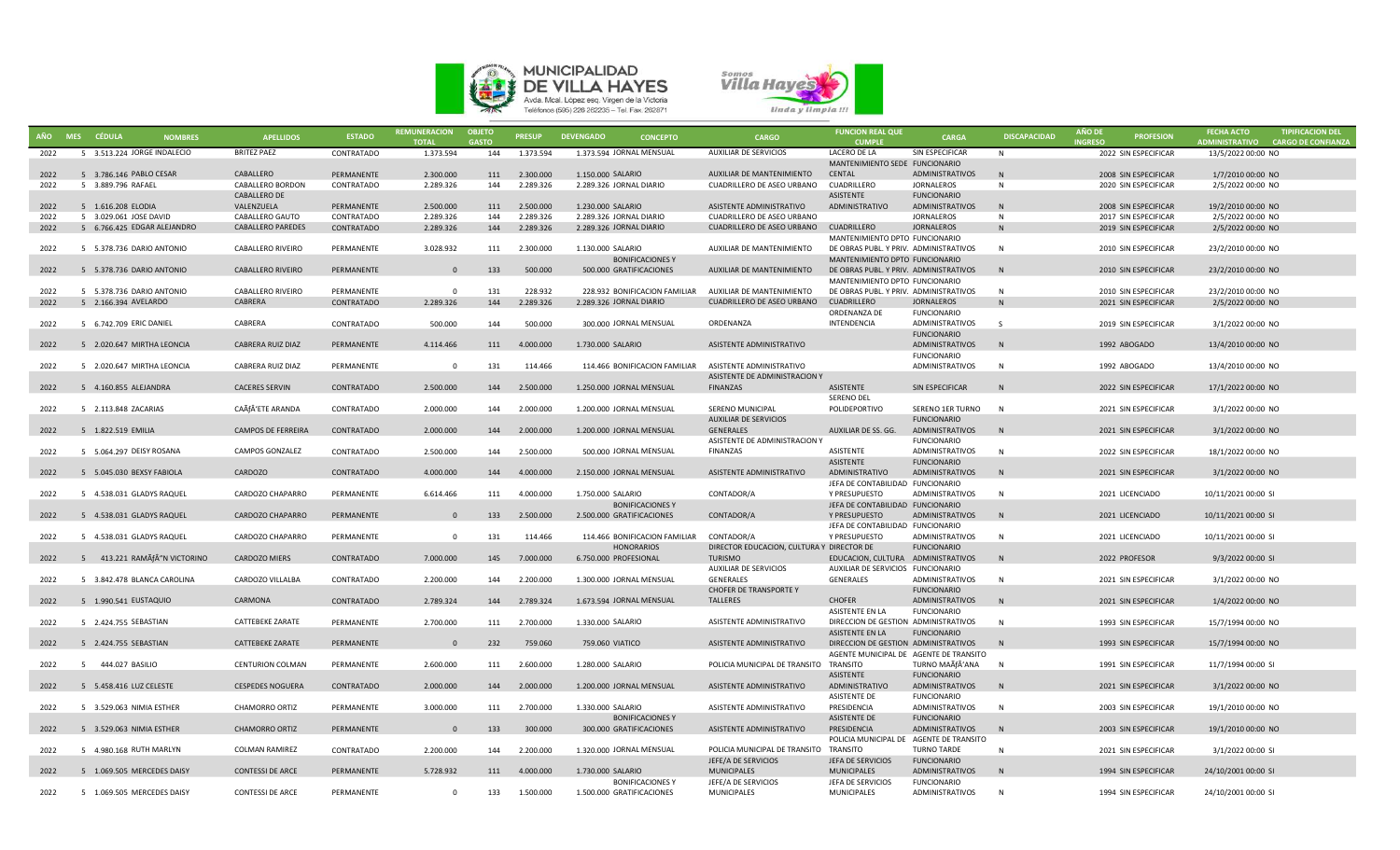



|      | AÑO MES CÉDULA<br><b>NOMBRES</b>              | <b>APELLIDOS</b>                 | <b>ESTADO</b>     | <b>REMUNERACION</b><br><b>TOTAL</b> | <b>OBJETO</b><br><b>GASTO</b> | <b>PRESUP</b>  | <b>DEVENGADO</b><br><b>CONCEPTO</b>    | CARGO                                      | <b>FUNCION REAL QUE</b><br><b>CUMPLE</b> | CARGA                                        | <b>DISCAPACIDAD</b> | <b>AÑO DE</b><br><b>INGRESO</b> | <b>PROFESION</b>     | <b>FECHA ACTO</b><br>ADMINISTRATIVO | <b>TIPIFICACION DEL</b><br><b>CARGO DE CONFIANZA</b> |
|------|-----------------------------------------------|----------------------------------|-------------------|-------------------------------------|-------------------------------|----------------|----------------------------------------|--------------------------------------------|------------------------------------------|----------------------------------------------|---------------------|---------------------------------|----------------------|-------------------------------------|------------------------------------------------------|
|      |                                               |                                  |                   |                                     |                               |                |                                        | JEFE/A DE SERVICIOS                        | JEFA DE SERVICIOS                        | <b>FUNCIONARIO</b>                           |                     |                                 |                      |                                     |                                                      |
| 2022 | 5 1.069.505 MERCEDES DAISY                    | <b>CONTESSI DE ARCE</b>          | PERMANENTE        | $\Omega$                            | 131                           | 228.932        | 228.932 BONIFICACION FAMILIAR          | <b>MUNICIPALES</b>                         | <b>MUNICIPALES</b>                       | ADMINISTRATIVOS                              | N                   |                                 | 1994 SIN ESPECIFICAR | 24/10/2001 00:00 SI                 |                                                      |
| 2022 | 5 1.302.021 FRANCISCO GABRIEL                 | <b>CUELLAR LOPEZ</b>             | CONTRATADO        | 2.289.326                           | 144                           | 2.289.326      | 2.289.326 JORNAL DIARIO                | CUADRILLERO DE ASEO URBANO                 | CUADRILLERO                              | <b>JORNALEROS</b>                            | N                   |                                 | 2022 SIN ESPECIFICAR | 3/5/2022 00:00 NO                   |                                                      |
|      |                                               |                                  |                   |                                     |                               |                |                                        |                                            | NOTIFICADORA DE                          | <b>FUNCIONARIO</b>                           |                     |                                 |                      |                                     |                                                      |
| 2022 | 5 2.879.575 NORMA BEATRIZ                     | <b>CUELLA VILLALBA</b>           | PERMANENTE        | 2.500.000                           | 111                           | 2.500.000      | 1.230.000 SALARIO                      | NOTIFICADOR/A                              | NOTIFICACION, LIQ. Y                     | ADMINISTRATIVOS                              | N                   |                                 | 2007 SIN ESPECIFICAR | 13/4/2010 00:00 SI                  |                                                      |
|      |                                               |                                  |                   |                                     |                               |                |                                        |                                            |                                          | <b>FUNCIONARIO</b>                           |                     |                                 |                      |                                     |                                                      |
| 2022 | 5 7.568.536 NIURKA                            | CUENCA                           | CONTRATADO        | 2.289.324                           | 144                           | 2.289.324      | 1.373.594 JORNAL MENSUAL               | ASISTENTE ADMINISTRATIVO                   | ASISTENTE                                | ADMINISTRATIVOS                              | N                   |                                 | 2022 SIN ESPECIFICAR | 27/1/2022 00:00 NO                  |                                                      |
|      |                                               |                                  |                   |                                     |                               |                |                                        | RECEPCIONISTA DE MESA DE                   | <b>RECEPCION PLANTA</b>                  | <b>FUNCIONARIO</b>                           |                     |                                 |                      |                                     |                                                      |
| 2022 | 5 3.537.782 MARIA BEATRIZ                     | <b>CUENCA GIMENEZ</b>            | PERMANENTE        | 2.828.932                           | 111                           | 2.600.000      | 1.280.000 SALARIO                      | <b>ENTRADA</b>                             | <b>ALTA</b>                              | ADMINISTRATIVOS                              | N                   |                                 | 2007 SIN ESPECIFICAR | 19/2/2010 00:00 NO                  |                                                      |
|      |                                               |                                  |                   |                                     |                               |                |                                        | RECEPCIONISTA DE MESA DE                   | RECEPCION PLANTA                         | <b>FUNCIONARIO</b>                           |                     |                                 |                      |                                     |                                                      |
| 2022 | 5 3.537.782 MARIA BEATRIZ                     | <b>CUENCA GIMENEZ</b>            | PERMANENTE        | - 0                                 | 131                           | 228.932        | 228.932 BONIFICACION FAMILIAR          | ENTRADA                                    | ALTA                                     | <b>ADMINISTRATIVOS</b><br><b>FUNCIONARIO</b> | N                   |                                 | 2007 SIN ESPECIFICAR | 19/2/2010 00:00 NO                  |                                                      |
| 2022 | 5 5.571.695 MARIO DOMINGO                     | <b>CUEVAS MARTINEZ</b>           | PERMANENTE        | 17.054.961                          |                               | 112 11.203.761 | 11.203.761 DIETA                       | CONCEJAL MUNICIPAL                         | CONCEJAL MUNICIPAL                       | ADMINISTRATIVOS                              | N                   |                                 | 2021 SIN ESPECIFICAR | 10/11/2021 00:00 SI                 |                                                      |
|      |                                               |                                  |                   |                                     |                               |                | <b>GASTOS DE</b>                       |                                            |                                          | <b>FUNCIONARIO</b>                           |                     |                                 |                      |                                     |                                                      |
| 2022 | 5 5.571.695 MARIO DOMINGO                     | <b>CUEVAS MARTINEZ</b>           | PERMANENTE        | $\Omega$                            | 113                           | 5.851.200      | 5.851.200 REPRESENTACION               | CONCEJAL MUNICIPAL                         | CONCEJAL MUNICIPAL                       | ADMINISTRATIVOS                              | N                   |                                 | 2021 SIN ESPECIFICAR | 10/11/2021 00:00 SI                 |                                                      |
| 2022 | 5 1.907.780 LAURA SOLEDAD                     | DAVALOS DE ESPINOLA              | CONTRATADO        | 2.200.000                           | 144                           | 2.200.000      | 804.847 JORNAL MENSUAL                 | ASISTENTE ADMINISTRATIVO                   | ASISTENTE DE CODENI SIN ESPECIFICAR      |                                              | N                   |                                 | 2021 SIN ESPECIFICAR | 3/1/2022 00:00 NO                   |                                                      |
|      |                                               |                                  |                   |                                     |                               |                |                                        |                                            |                                          | <b>FUNCIONARIO</b>                           |                     |                                 |                      |                                     |                                                      |
| 2022 | 5 5.685.183 LEILA JAZMIN                      | DUARTE ACOSTA                    | CONTRATADO        | 1.000.000                           | 144                           | 1.000.000      | 600.000 JORNAL MENSUAL                 | DOCENTE DE ARTISTICA                       | PROFESORA DE DANZA ADMINISTRATIVOS       |                                              | N                   |                                 | 2022 PROFESOR        | 1/2/2022 00:00 NO                   |                                                      |
| 2022 | 5 1.477.339 MIGUEL ANGEL                      | <b>DUARTE CABRERA</b>            | CONTRATADO        | 2.289.324                           | 144                           | 2.289.324      | 1.373.594 JORNAL MENSUAL               | <b>CUADRILLERO DE ASEO URBANO</b>          | <b>CUADRILLERO</b>                       | <b>JORNALEROS</b>                            | N                   |                                 | 2021 SIN ESPECIFICAR | 15/3/2022 00:00 NO                  |                                                      |
| 2022 | 5 1.525.640 PANFILO MATEO                     | DUNJO GONZALEZ                   | CONTRATADO        | 2.289.326                           | 144                           | 2.289.326      | 2.289.326 JORNAL DIARIO                | CUADRILLERO DE ASEO URBANO                 | CUADRILLERO                              | <b>JORNALEROS</b>                            | N                   |                                 | 2020 SIN ESPECIFICAR | 2/5/2022 00:00 NO                   |                                                      |
| 2022 | 5 1.104.825 MARIA NINFA                       | <b>ESCALANTE DE CERNA</b>        | CONTRATADO        | 2.200.000                           | 144                           | 2.200.000      | 1.320.000 JORNAL MENSUAL               | <b>ENCARGADA DE CAFETERIA</b>              | <b>ENCARGADA DE</b>                      | SIN ESPECIFICAR                              | N                   |                                 | 2021 SIN ESPECIFICAR | 3/1/2022 00:00 NO                   |                                                      |
|      |                                               |                                  |                   |                                     |                               |                |                                        | ASISTENTE DE TRANSPORTE Y                  | ASISTENTE DE                             | FUNCIONARIO                                  |                     |                                 |                      |                                     |                                                      |
| 2022 | 5 7.596.865 TOBIAS ALEXANDER                  | <b>ESCOBAR IRALA</b>             | CONTRATADO        | 2.000.000                           | 144                           | 2.000.000      | 1.200.000 JORNAL MENSUAL               | TALLERES                                   | <b>TRANSPORTEY</b>                       | ADMINISTRATIVOS                              | N                   |                                 | 2022 SIN ESPECIFICAR | 14/2/2022 00:00 NO                  |                                                      |
|      |                                               |                                  |                   |                                     |                               |                |                                        | ASISTENTE ADMINISTRATIVO DE                |                                          | <b>FUNCIONARIO</b>                           |                     |                                 |                      |                                     |                                                      |
| 2022 | 5 2.349.150 VILMA                             | <b>ESPINOZA MONGELOS</b>         | PERMANENTE        | 2.914.466                           | 111                           | 2.800.000      | 900.000 SALARIO                        | TALENTO HUMANO                             |                                          | ADMINISTRATIVOS                              | N                   |                                 | 2007 LICENCIADO      | 5/3/2010 00:00 NO                   |                                                      |
|      |                                               |                                  |                   |                                     |                               |                |                                        | ASISTENTE ADMINISTRATIVO DE                |                                          | <b>FUNCIONARIO</b>                           |                     |                                 |                      |                                     |                                                      |
| 2022 | 5 2.349.150 VILMA                             | ESPINOZA MONGELOS                | PERMANENTE        | $\overline{0}$                      | 131                           | 114.466        | 114.466 BONIFICACION FAMILIAR          | TALENTO HUMANO                             |                                          | ADMINISTRATIVOS                              | N                   |                                 | 2007 LICENCIADO      | 5/3/2010 00:00 NO                   |                                                      |
|      |                                               |                                  |                   |                                     |                               |                |                                        | JEFE/A DE IMPUESTO                         | JEFE DE IMPUESTO                         | <b>FUNCIONARIO</b>                           |                     |                                 |                      |                                     |                                                      |
| 2022 | 5 628,422 JUAN DOMINGO MILCIADES ESTIGARRIBIA |                                  | PERMANENTE        | 5.700.000                           | 111                           | 4.000.000      | 2.150.000 SALARIO                      | <b>INMOBILIARIO</b>                        | <b>INMOBILIARIO</b>                      | ADMINISTRATIVOS                              | N                   |                                 | 2021 ABOGADO         | 8/4/2022 00:00 SI                   |                                                      |
|      |                                               |                                  |                   |                                     |                               |                | <b>BONIFICACIONES Y</b>                | JEFE/A DE IMPUESTO                         | JEFE DE IMPUESTO                         | <b>FUNCIONARIO</b>                           |                     |                                 |                      |                                     |                                                      |
| 2022 | 5 628.422 JUAN DOMINGO MILCIADES ESTIGARRIBIA |                                  | PERMANENTE        | $\Omega$                            | 133                           | 1.700.000      | 1.700.000 GRATIFICACIONES              | <b>INMOBILIARIO</b>                        | <b>INMOBILIARIO</b>                      | ADMINISTRATIVOS                              | N                   |                                 | 2021 ABOGADO         | 8/4/2022 00:00 SI                   |                                                      |
|      |                                               |                                  |                   |                                     |                               |                |                                        | <b>AUXILIAR DE SERVICIOS</b>               |                                          | <b>FUNCIONARIO</b>                           |                     |                                 |                      |                                     |                                                      |
| 2022 | 5 2.837.537 LEONCIA VICTORIA                  | ESTIGARRIBIA BALBUENA PERMANENTE |                   | 2.500.000                           | 111                           | 2.500.000      | 1.230.000 SALARIO                      | GENERALES                                  | AUXILIAR DE SS. GG                       | ADMINISTRATIVOS                              | N                   |                                 | 1991 SIN ESPECIFICAR | 25/7/1991 00:00 NO                  |                                                      |
|      |                                               |                                  |                   |                                     |                               |                |                                        |                                            |                                          |                                              |                     |                                 |                      |                                     |                                                      |
|      |                                               |                                  |                   |                                     |                               |                | <b>BONIFICACIONES Y</b>                | JEFE/A ORGANIZACION                        | JEFA DE ORGANIZCION FUNCIONARIO          |                                              |                     |                                 |                      |                                     |                                                      |
| 2022 | 5 4.308.357 PABLINA BEATRIZ                   | ESTIGARRIBIA MINEUR              | COMISIONADO       | $\Omega$                            | 133                           | 1.000.000      | 1.000.000 GRATIFICACIONES              | INTERMEDIA                                 | <b>INTERMEDIA</b>                        | ADMINISTRATIVOS                              | N                   |                                 | 2022 SIN ESPECIFICAR | 1/2/2022 00:00 SI                   |                                                      |
|      |                                               |                                  |                   |                                     |                               |                |                                        |                                            | JEFA DE ORGANIZCION FUNCIONARIO          |                                              |                     |                                 |                      |                                     |                                                      |
| 2022 | 5 4.308.357 PABLINA BEATRIZ                   | <b>ESTIGARRIBIA MINEUR</b>       | CONTRATADO        | $\Omega$                            | 232                           | 88.051         | 88.051 VIATICO                         | JEFE/A ORGANIZACION<br><b>INTERMEDIA</b>   | <b>INTERMEDIA</b>                        | <b>ADMINISTRATIVOS</b>                       | N                   |                                 | 2022 SIN ESPECIFICAR | 1/2/2022 00:00 SI                   |                                                      |
|      |                                               |                                  |                   |                                     |                               |                |                                        | CHOFER DE TRANSPORTE Y                     | CHOFER DE                                | <b>FUNCIONARIO</b>                           |                     |                                 |                      |                                     |                                                      |
| 2022 | 5 1.189.256 PABLO ANTONIO                     | <b>EVERS ORIHUELA</b>            | PERMANENTE        | 3.028.932                           | 111                           | 2.800.000      | 1.380.000 SALARIO                      | TALLERES                                   | <b>TRANSPORTEY</b>                       | ADMINISTRATIVOS                              | N                   |                                 | 2001 SIN ESPECIFICAR | 26/7/2006 00:00 NO                  |                                                      |
|      |                                               |                                  |                   |                                     |                               |                |                                        | CHOFER DE TRANSPORTE Y                     | CHOFER DE                                | <b>FUNCIONARIO</b>                           |                     |                                 |                      |                                     |                                                      |
| 2022 | 5 1.189.256 PABLO ANTONIO                     | <b>EVERS ORIHUELA</b>            | PERMANENTE        | $\Omega$                            | 131                           | 228.932        | 228.932 BONIFICACION FAMILIAR TALLERES |                                            | <b>TRANSPORTEY</b>                       | ADMINISTRATIVOS                              | N                   |                                 | 2001 SIN ESPECIFICAR | 26/7/2006 00:00 NO                  |                                                      |
|      |                                               |                                  |                   |                                     |                               |                |                                        |                                            | <b>ENCARGADO DEL</b>                     |                                              |                     |                                 |                      |                                     |                                                      |
|      |                                               |                                  |                   |                                     |                               |                |                                        | ENCARGADO DE TRANSPARENCIA DEPARTAMENTO DE |                                          | <b>FUNCIONARIO</b>                           |                     |                                 |                      |                                     |                                                      |
| 2022 | 5 4.246.172 TIAGO ABEL                        | <b>EVERS RIQUELME</b>            | CONTRATADO        | 3.500.000                           | 144                           | 3.500.000      | 2.500.000 JORNAL MENSUAL               | E INFORMACION PUBLICA                      | <b>TRANSPARENCIA E</b>                   | ADMINISTRATIVOS                              | N                   |                                 | 2022 SIN ESPECIFICAR | 1/2/2022 00:00 SI                   |                                                      |
| 2022 | 5 3.775.638 MAXIMO RAMON                      | FARIÃfÂ'A GIMENEZ                | CONTRATADO        | 2.289.326                           | 144                           | 2.289.326      | 2.289.326 JORNAL DIARIO                | CUADRILLERO DE ASEO URBANO                 | CUADRILLERO                              | <b>JORNALEROS</b>                            | N                   |                                 | 2017 SIN ESPECIFICAR | 2/5/2022 00:00 NO                   |                                                      |
| 2022 | 5 2.501.488 ISIDORO                           | FERNANDEZ                        | CONTRATADO        | 2.289.326                           | 144                           | 2.289.326      | 2.289.326 JORNAL DIARIO                | CUADRILLERO DE ASEO URBANO                 | CUADRILLERO                              | <b>JORNALEROS</b>                            | N                   |                                 | 2021 SIN ESPECIFICAR | 2/5/2022 00:00 NO                   |                                                      |
|      |                                               |                                  |                   |                                     |                               |                |                                        |                                            | ASISTENTE                                | <b>FUNCIONARIO</b>                           |                     |                                 |                      |                                     |                                                      |
| 2022 | 5 4.782.505 EMILSE ADRIANA                    | FERNANDEZ AVALOS                 | <b>CONTRATADO</b> | 3.000.000                           | 144                           | 3.000.000      | 1.800.000 JORNAL MENSUAL               | ASISTENTE ADMINISTRATIVO                   | ADMINISTRATIVO                           | ADMINISTRATIVOS                              | N                   |                                 | 2021 SIN ESPECIFICAR | 3/1/2022 00:00 NO                   |                                                      |
|      |                                               |                                  |                   |                                     |                               |                |                                        |                                            |                                          | PROFESOR DANZA                               |                     |                                 |                      |                                     |                                                      |
| 2022 | 5 4.019.371 INGRID CAROLINA                   | <b>FERNANDEZ MARTINEZ</b>        | CONTRATADO        | 1.000.000                           | 144                           | 1.000.000      | 600.000 JORNAL MENSUAL                 | DOCENTE DE ARTISTICA                       | PROFESORA                                | CLASICA                                      | N                   |                                 | 2016 PROFESOR        | 3/1/2022 00:00 NO                   |                                                      |
|      |                                               |                                  |                   |                                     |                               |                |                                        | DIRECTOR/A DE CATASTRO Y                   | <b>DIRECTOR DE</b>                       |                                              |                     |                                 |                      |                                     |                                                      |
| 2022 | 5 2.192.526 FEDERICO MARTIN                   | FERREIRA VILLAGRA                | CONTRATADO        | 5.500.000                           | 144                           | 5.500.000      | 3.300.000 JORNAL MENSUAL               | <b>URBANISMO</b>                           | <b>CATRASTRO Y</b>                       | SIN ESPECIFICAR                              | N                   |                                 | 2021 SIN ESPECIFICAR | 3/1/2022 00:00 SI                   |                                                      |
| 2022 | 5 2.082.723 LUIS MILCIADES                    | FLORENTIN                        | PERMANENTE        | 2.500.000                           | 111                           | 2.500.000      | 1.230.000 SALARIO                      | SERENO MUNICIPAL                           | SERENO DEL EDIFICIO                      | SIN ESPECIFICAR                              | N                   |                                 | 1997 SIN ESPECIFICAR | 24/1/2011 00:00 NO                  |                                                      |
| 2022 | 5 2.080.362 MARTHA                            | <b>FLORENTIN</b>                 | CONTRATADO        | 2.000.000                           | 144                           | 2.000.000      | 1.200.000 JORNAL MENSUAL               | <b>AUXILIAR DE SERVICIOS</b>               | <b>AUXILIAR</b>                          | SIN ESPECIFICAR                              | N                   |                                 | 2021 SIN ESPECIFICAR | 3/1/2022 00:00 NO                   |                                                      |
| 2022 | 5 3.745.520 ROBERTO DANIEL                    | <b>FLORENTIN</b>                 | CONTRATADO        | 2.289.326                           | 144                           | 2.289.326      | 2.289.326 JORNAL DIARIO                | CUADRILLERO DE ASEO URBANO CUADRILLERO     |                                          | <b>JORNALEROS</b>                            | S.                  |                                 | 2018 SIN ESPECIFICAR | 2/5/2022 00:00 NO                   |                                                      |
| 2022 | 5 7.271.924 HUGO JAVIER                       | <b>FLORENTIN GONZALEZ</b>        | CONTRATADO        | 2.289.326                           | 144                           | 2.289.326      | 2.289.326 JORNAL DIARIO                | CUADRILLERO DE ASEO URBANO CUADRILLERO     |                                          | <b>JORNALEROS</b>                            | N                   |                                 | 2022 SIN ESPECIFICAR | 2/5/2022 00:00 NO                   |                                                      |
|      |                                               |                                  | PERMANENTE        |                                     |                               | 2.800.000      |                                        |                                            | ASISTENTE DE LA                          | <b>FUNCIONARIO</b>                           | N                   |                                 |                      |                                     |                                                      |
| 2022 | 5 612.921 MARIA TERESITA                      | <b>FRANCO DE HERRERA</b>         |                   | 2.800.000                           | 111                           |                | 1.380.000 SALARIO                      | ASISTENTE ADMINISTRATIVO                   | CODENI                                   | <b>ADMINISTRATIVOS</b>                       |                     |                                 | 1994 SIN ESPECIFICAR | 7/7/1994 00:00 NO                   |                                                      |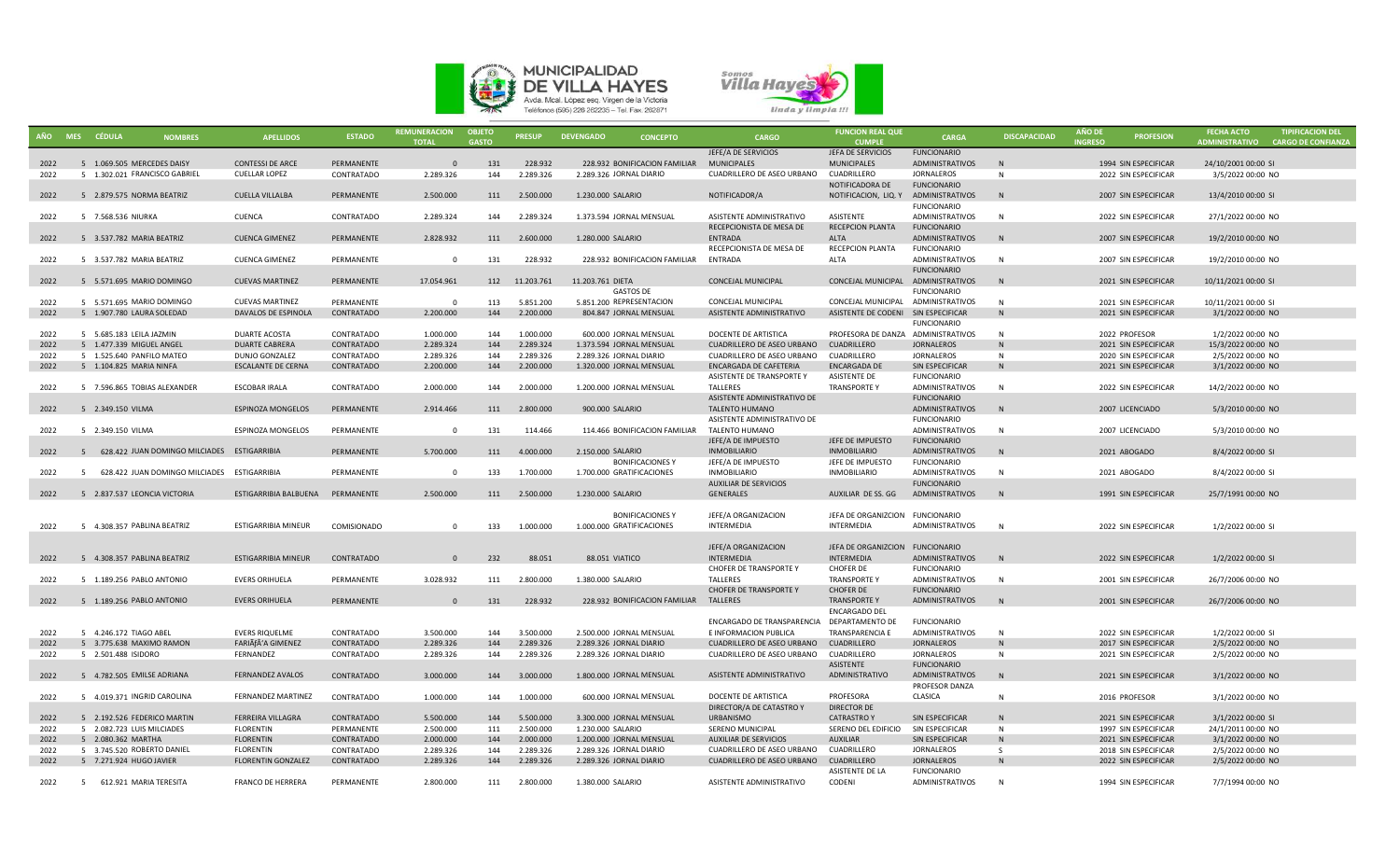



| DIRECTOR/A INTERINA DE<br><b>GESTION AMBIENTAL.</b><br><b>FUNCIONARIO</b><br>5 6.865.450 ARACELI MONSERRAT<br>3.200.000<br>144 3.200.000<br>2022<br><b>FRASQUERI BORDON</b><br>CONTRATADO<br>1.670.000 JORNAL MENSUAL<br>SALUBRIDAD Y DESARROLLO<br>DIRECTORA INTERINA<br>ADMINISTRATIVOS<br>N<br>2022 INGENIERO<br>5/1/2022 00:00 SI<br>AUXILIAR DE SERVICIOS FUNCIONARIO<br>AUXILIAR DE SERVICIOS<br>5 4.357.625 EDITA RAFAELA<br><b>GALEANO MORENO</b><br>CONTRATADO<br>2.000.000<br>144<br>2.000.000<br>1.200.000 JORNAL MENSUAL<br>GENERALES<br>GENERALES<br><b>ADMINISTRATIVOS</b><br>N<br>2019 SIN ESPECIFICAR<br>3/1/2022 00:00 NO<br>2022<br>DIRECTORA DE<br><b>FUNCIONARIO</b><br>7.228.932<br>4.500.000<br>TALENTO HUMANO<br>2022<br>5 3.412.026 SADY MARICEL<br><b>GALEANO RIOS</b><br>PERMANENTE<br>111<br>980.000 SALARIO<br>DIRECTOR/A TALENTO HUMANO<br>ADMINISTRATIVOS<br>N<br>2010 SIN ESPECIFICAR<br>29/12/2010 00:00 SI<br><b>BONIFICACIONES Y</b><br>DIRECTORA DE<br><b>FUNCIONARIO</b><br>2.500.000<br>5 3.412.026 SADY MARICEL<br><b>GALEANO RIOS</b><br>PERMANENTE<br>133<br>2.500.000 GRATIFICACIONES<br>DIRECTOR/A TALENTO HUMANO TALENTO HUMANO<br>ADMINISTRATIVOS<br>N<br>2010 SIN ESPECIFICAR<br>29/12/2010 00:00 SI<br>2022<br>$\Omega$<br>DIRECTORA DE<br><b>FUNCIONARIO</b><br>228.932<br>5 3.412.026 SADY MARICEL<br>131<br>228.932 BONIFICACION FAMILIAR DIRECTOR/A TALENTO HUMANO<br>TALENTO HUMANO<br><b>ADMINISTRATIVOS</b><br>2010 SIN ESPECIFICAR<br>2022<br><b>GALEANO RIOS</b><br>PERMANENTE<br>$\Omega$<br>N<br>29/12/2010 00:00 SI<br>AUXILIAR DE GESTION<br><b>FUNCIONARIO</b><br>3.328.932<br>2.600.000<br>5 935,900 PEDRO LIDUVINO<br>GAONA<br>PERMANENTE<br>111<br>630,000 SALARIO<br>ASISTENTE ADMINISTRATIVO<br>AMBIENTAL Y<br><b>ADMINISTRATIVOS</b><br>$\mathbf N$<br>1997 SIN ESPECIFICAR<br>10/1/1997 00:00 NO<br>2022<br><b>BONIFICACIONES Y</b><br>AUXILIAR DE GESTION<br><b>FUNCIONARIO</b><br>500.000<br>5 935.900 PEDRO LIDUVINO<br><b>GAONA</b><br>PERMANENTE<br>133<br>500.000 GRATIFICACIONES<br><b>AMBIENTALY</b><br><b>ADMINISTRATIVOS</b><br>1997 SIN ESPECIFICAR<br>10/1/1997 00:00 NO<br>2022<br>$\Omega$<br>ASISTENTE ADMINISTRATIVO<br>N<br>AUXILIAR DE GESTION<br><b>FUNCIONARIO</b><br>5 935.900 PEDRO LIDUVINO<br>GAONA<br>PERMANENTE<br>$\Omega$<br>131<br>228.932<br>228.932 BONIFICACION FAMILIAR<br>ASISTENTE ADMINISTRATIVO<br>AMBIENTAL Y<br><b>ADMINISTRATIVOS</b><br>N<br>1997 SIN ESPECIFICAR<br>10/1/1997 00:00 NO<br>2022<br>5 1.361.898 CANDIDO ANTONIO<br><b>GAONA CONTESSI</b><br>1.761.020<br>144<br>1.761.020<br>1.761.020 JORNAL DIARIO<br>CUADRILLERO DE ASEO URBANO<br><b>CUADRILLERO</b><br><b>JORNALEROS</b><br>2017 SIN ESPECIFICAR<br>2/5/2022 00:00 NO<br>2022<br>CONTRATADO<br>N<br>5 3.660.194 EMA CARMIÃfÂ'A<br>24.161.195<br>112<br>11.203.761<br>11.203.761 DIETA<br>CONCEJAL MUNICIPAL<br>CONCEJAL MUNICIPAL SIN ESPECIFICAR<br>2021 SIN ESPECIFICAR<br>10/11/2021 00:00 SI<br>2022<br><b>GAONA MARECO</b><br>PERMANENTE<br>N<br><b>GASTOS DE</b><br>5.851.200<br>5.851.200 REPRESENTACION<br>CONCEJAL MUNICIPAL SIN ESPECIFICAR<br>2022<br>5 3.660.194 EMA CARMIÃfÂ'A<br><b>GAONA MARECO</b><br>PERMANENTE<br>$\Omega$<br>113<br><b>CONCEJAL MUNICIPAL</b><br>N<br>2021 SIN ESPECIFICAR<br>10/11/2021 00:00 SI<br>2022<br>5 3.660.194 EMA CARMIÃfÂ'A<br><b>GAONA MARECO</b><br>PERMANENTE<br>114<br>4.668.234<br>4.668.234 AGUINALDO<br>CONCEJAL MUNICIPAL<br>CONCEJAL MUNICIPAL<br>SIN ESPECIFICAR<br>2021 SIN ESPECIFICAR<br>10/11/2021 00:00 SI<br>$\Omega$<br>N<br>5 3.660.194 EMA CARMIÃfÂ'A<br>2.438.000<br>2022<br><b>GAONA MARECO</b><br>114<br>2.438.000 AGUINALDO<br>CONCEJAL MUNICIPAL<br>SIN ESPECIFICAR<br>2021 SIN ESPECIFICAR<br>10/11/2021 00:00 SI<br>PERMANENTE<br><b>CONCEJAL MUNICIPAL</b><br>N<br>5 5.032.231 JORGE ANTONIO<br><b>GAONA NAVARRO</b><br>2.289.324<br>ASISTENTE ADMINISTRATIVO<br>ASISTENTE FISCAL<br>SIN ESPECIFICAR<br>2022<br>2.289.324<br>144<br>1.373.594 JORNAL MENSUAL<br>N<br>2021 SIN ESPECIFICAR<br>3/1/2022 00:00 NO<br>CONTRATADO<br>2.289.326<br>2022<br>5 1.415.239 ANGEL FRANCISCO<br><b>GARCIA</b><br>CONTRATADO<br>2.289.326<br>144<br>2.289.326 JORNAL DIARIO<br>CUADRILLERO DE ASEO URBANO<br><b>CUADRILLERO</b><br><b>JORNALEROS</b><br>2022 SIN ESPECIFICAR<br>2/5/2022 00:00 NO<br>N<br>5 973.153 NARCIZO ELIZARDO<br><b>GARCIA</b><br>CONTRATADO<br>2.289.326<br>144<br>2.289.326<br>2.289.326 JORNAL DIARIO<br>CUADRILLERO DE ASEO URBANO<br><b>CUADRILLERO</b><br><b>JORNALEROS</b><br>2021 SIN ESPECIFICAR<br>2/5/2021 00:00 NO<br>2022<br>N<br>4.000.000<br>5 4.229.320 URSULINA<br><b>GARCIA FIGUEREDO</b><br>CONTRATADO<br>4.000.000<br>144<br>2.150.000 JORNAL MENSUAL<br>ASISTENTE ADMINISTRATIVO<br>ASISTENTE<br>SIN ESPECIFICAR<br>2021 INGENIERO<br>3/1/2022 00:00 NO<br>2022<br>N<br>2022<br>5 5.867.159 FABIOLA BEATRIZ<br><b>GARCIA MIERES</b><br>CONTRATADO<br>2.289.326<br>144<br>2.289.326<br>2.289.326 JORNAL DIARIO<br>CUADRILLERO DE ASEO URBANO<br>CUADRILLERA<br>SIN ESPECIFICAR<br>2022 SIN ESPECIFICAR<br>2/5/2022 00:00 NO<br>N<br>SECRETARIO GENERAL<br><b>FUNCIONARIO</b><br>SECRETARIO GENERAL JUNTA<br>4.500.000<br><b>GATTI CHAPARRO</b><br>5.928.932<br>111<br>2.250.000 SALARIO<br>2002 SIN ESPECIFICAR<br>31/12/2002 00:00 SI<br>2022<br>5 3.409.822 DERLIS MIGUEL<br>PERMANENTE<br><b>MUNICIPAL</b><br>JUNTA MUNICIPAL<br>ADMINISTRATIVOS<br>N<br><b>BONIFICACIONES Y</b><br>SECRETARIO GENERAL JUNTA<br>SECRETARIO GENERAL<br><b>FUNCIONARIO</b><br>1.200.000<br>5 3.409.822 DERLIS MIGUEL<br><b>GATTI CHAPARRO</b><br>PERMANENTE<br>133<br>1.200.000 GRATIFICACIONES<br>MUNICIPAL<br>JUNTA MUNICIPAL<br><b>ADMINISTRATIVOS</b><br>N<br>2002 SIN ESPECIFICAR<br>31/12/2002 00:00 SI<br>2022<br>$\Omega$<br>SECRETARIO GENERAL JUNTA<br>SECRETARIO GENERAL<br><b>FUNCIONARIO</b><br>131<br>228.932<br>2022<br>5 3.409.822 DERLIS MIGUEL<br><b>GATTI CHAPARRO</b><br>PERMANENTE<br>$\Omega$<br>228.932 BONIFICACION FAMILIAR<br>MUNICIPAL<br>JUNTA MUNICIPAL<br><b>ADMINISTRATIVOS</b><br>N<br>2002 SIN ESPECIFICAR<br>31/12/2002 00:00 SI<br>ASISTENTE TECNICO DE FUNCIONARIO<br>2.500.000<br>5 5.314.838 BEATRIZ<br>GAYOSO ORREGO<br>CONTRATADO<br>2.500.000<br>144<br>1.500.000 JORNAL MENSUAL<br>ASISTENTE ADMINISTRATIVO<br><b>TRIBUTACION</b><br><b>ADMINISTRATIVOS</b><br>N<br>2021 SIN ESPECIFICAR<br>3/1/2022 00:00 NO<br>2022<br>ASISTENTE<br>5 5.469.522 LETICIA VICTORIA<br>2.000.000<br>2.000.000<br>1.200.000 JORNAL MENSUAL<br>ADMINISTRATIVO DE<br>SIN ESPECIFICAR<br>2021 SIN ESPECIFICAR<br>2022<br><b>GIMENEZ ACOSTA</b><br>CONTRATADO<br>144<br>ASISTENTE ADMINISTRATIVO<br>N<br>3/1/2022 00:00 NO<br>AUXILIAR ADMINISTRATIVO DE<br><b>FUNCIONARIO</b><br>5 3.810.675 GUSTAVO<br><b>GIMENEZ INSFRAN</b><br>PERMANENTE<br>3.028.932<br>111<br>2.800.000<br>1.400.000 SALARIO<br><b>SECRETARIA GENERAL</b><br>AUXILIAR DEL C. O. E.<br><b>ADMINISTRATIVOS</b><br>N<br>1998 SIN ESPECIFICAR<br>30/9/1998 00:00 NO<br>2022<br>AUXILIAR ADMINISTRATIVO DE<br><b>FUNCIONARIO</b><br>228.932<br>5 3.810.675 GUSTAVO<br>131<br>228.932 BONIFICACION FAMILIAR SECRETARIA GENERAL<br>AUXILIAR DEL C. O. E.<br>ADMINISTRATIVOS<br>1998 SIN ESPECIFICAR<br>2022<br><b>GIMENEZ INSFRAN</b><br>PERMANENTE<br>$\Omega$<br>N<br>30/9/1998 00:00 NO<br>SECRETARIO/A DE SECRETARIA<br>SECRETARIA DE ACTAS FUNCIONARIO<br>5 1.189.195 GLORIA ESTELVINA<br><b>GOMEZ CHAPARRO</b><br>PERMANENTE<br>4.700.000<br>111<br>3.000.000<br>1.500.000 SALARIO<br>GENERAL<br>DE LA JUNTA<br><b>ADMINISTRATIVOS</b><br>N<br>1993 SIN ESPECIFICAR<br>7/7/1994 00:00 SI<br>2022<br><b>BONIFICACIONES Y</b><br>SECRETARIO/A DE SECRETARIA<br>SECRETARIA DE ACTAS<br><b>FUNCIONARIO</b><br>PERMANENTE<br>133<br>1.700.000<br>2022<br>5 1.189.195 GLORIA ESTELVINA<br><b>GOMEZ CHAPARRO</b><br>$\overline{0}$<br>1.700.000 GRATIFICACIONES<br><b>GENERAL</b><br>DE LA JUNTA<br>ADMINISTRATIVOS<br>N<br>1993 SIN ESPECIFICAR<br>7/7/1994 00:00 SI<br><b>GOMEZ SALDIVAR</b><br>CUADRILLERO DE ASEO URBANO<br>CUADRILLERO<br>5 1.937.214 LUIS CARLOS<br>2.289.326<br>2.289.326<br>2.201.275 JORNAL DIARIO<br>JORNALEROS<br>2022<br>CONTRATADO<br>144<br>N<br>2021 SIN ESPECIFICAR<br>2/5/2022 00:00 NO<br><b>FUNCIONARIO</b><br>AUXILIAR DE SALUD<br>5 3.328.318 PABLINA<br>GONZALEZ<br>2.200.000<br>2.200.000<br>1.320.000 JORNAL MENSUAL<br>ASISTENTE ADMINISTRATIVO<br>ADMINISTRATIVOS<br>3/1/2022 00:00 NO<br>2022<br>CONTRATADO<br>144<br>N<br>2021 SIN ESPECIFICAR<br><b>AUXILIAR DE SERVICIOS</b><br><b>FUNCIONARIO</b><br>GONZALEZ<br>2.800.000<br>2.800.000<br>1.680.000 JORNAL MENSUAL<br>GENERALES<br>ASISTENTE<br><b>ADMINISTRATIVOS</b><br>5 2.653.411 WILFRIDO<br>CONTRATADO<br>144<br>N<br>2022 SIN ESPECIFICAR<br>15/1/2022 00:00 NO<br>2022<br>2022<br>5 5.461.512 SANTIAGO<br><b>GONZALEZ OJEDA</b><br>CONTRATADO<br>2.113.224<br>144<br>2.113.224<br>2.113.224 JORNAL DIARIO<br>CUADRILLERO DE ASEO URBANO<br>CUADRILLERO DE ASEO SIN ESPECIFICAR<br>2021 SIN ESPECIFICAR<br>2/5/2022 00:00 NO<br>N<br>2022<br>5 2.554.155 JUAN ANGEL<br><b>GONZALEZ ROJAS</b><br>PERMANENTE<br>17.054.961<br>112<br>11.203.761<br>11.203.761 DIETA<br>CONCEJAL MUNICIPAL<br>CONCEJAL MUNICIPAL SIN ESPECIFICAR<br>$\mathsf{N}$<br>2021 SIN ESPECIFICAR<br>10/11/2021 00:00 SI<br><b>GASTOS DE</b><br>PERMANENTE<br>113<br>5.851.200<br>2.851.200 REPRESENTACION<br><b>CONCEJAL MUNICIPAL</b><br>CONCEJAL MUNICIPAL<br>SIN ESPECIFICAR<br>2021 SIN ESPECIFICAR<br>10/11/2021 00:00 SI<br>2022<br>5 2.554.155 JUAN ANGEL<br><b>GONZALEZ ROJAS</b><br>$\Omega$<br>N<br>2.289.324<br>144<br>2.289.324<br>CUADRILLERO DE ASEO URBANO<br><b>JORNALEROS</b><br>2022<br>5 1.070.021 MAXIMO PIO<br><b>GONZALEZ ROMERO</b><br>CONTRATADO<br>1.373.594 JORNAL MENSUAL<br>CUADRILLERO<br>N<br>2021 SIN ESPECIFICAR<br>1/4/2022 00:00 NO<br>JEFE/A DE VERIFICACION Y<br>JEFE DEL DPTO DE<br>4.500.000<br>SIN ESPECIFICAR<br>5 4.678.747 ROLANDO ELADIO<br><b>GONZALEZ VIDALLET</b><br>CONTRATADO<br>144<br>4.000.000<br>2.150.000 JORNAL MENSUAL<br><b>VERIFICACION Y</b><br>2021 LICENCIADO<br>3/1/2022 00:00 SI<br>2022<br>ACTUALIZACION MUNICIPAL<br>N <sub>N</sub><br>JEFE/A DE VERIFICACION Y<br>JEFE DEL DPTO DE<br>500.000<br><b>VERIFICACION Y</b><br>2022<br>5 4.678.747 ROLANDO ELADIO<br><b>GONZALEZ VIDALLET</b><br>CONTRATADO<br>$\Omega$<br>144<br>500.000<br>ACTUALIZACION MUNICIPAL<br>SIN ESPECIFICAR<br>N<br>2021 LICENCIADO<br>3/1/2022 00:00 SI<br>111<br>2.300.000<br>1.130.000 SALARIO<br>CUADRILLERO DE ASEO URBANO<br>CUADRILLERO DE ASEO JORNALEROS<br>2022<br>5 1.759.907 ANGEL<br><b>GUERRERO</b><br>PERMANENTE<br>2.300.000<br>2005 SIN ESPECIFICAR<br>25/2/2010 00:00 NO |  | AÑO MES CÉDULA<br><b>NOMBRES</b> | <b>APELLIDOS</b> | <b>ESTADO</b> | <b>REMUNERACION</b><br><b>TOTAL</b> | <b>OBJETO</b><br><b>GASTO</b> | <b>PRESUP</b> | <b>DEVENGADO</b><br><b>CONCEPTO</b> | <b>CARGO</b> | <b>FUNCION REAL QUE</b><br><b>CUMPLE</b> | <b>CARGA</b> | <b>DISCAPACIDAD</b> | <b>AÑO DE</b><br><b>INGRESO</b> | <b>PROFESION</b> | <b>FECHA ACTO</b><br><b>ADMINISTRATIVO</b> | <b>TIPIFICACION DEL</b><br><b>CARGO DE CONFIANZA</b> |
|----------------------------------------------------------------------------------------------------------------------------------------------------------------------------------------------------------------------------------------------------------------------------------------------------------------------------------------------------------------------------------------------------------------------------------------------------------------------------------------------------------------------------------------------------------------------------------------------------------------------------------------------------------------------------------------------------------------------------------------------------------------------------------------------------------------------------------------------------------------------------------------------------------------------------------------------------------------------------------------------------------------------------------------------------------------------------------------------------------------------------------------------------------------------------------------------------------------------------------------------------------------------------------------------------------------------------------------------------------------------------------------------------------------------------------------------------------------------------------------------------------------------------------------------------------------------------------------------------------------------------------------------------------------------------------------------------------------------------------------------------------------------------------------------------------------------------------------------------------------------------------------------------------------------------------------------------------------------------------------------------------------------------------------------------------------------------------------------------------------------------------------------------------------------------------------------------------------------------------------------------------------------------------------------------------------------------------------------------------------------------------------------------------------------------------------------------------------------------------------------------------------------------------------------------------------------------------------------------------------------------------------------------------------------------------------------------------------------------------------------------------------------------------------------------------------------------------------------------------------------------------------------------------------------------------------------------------------------------------------------------------------------------------------------------------------------------------------------------------------------------------------------------------------------------------------------------------------------------------------------------------------------------------------------------------------------------------------------------------------------------------------------------------------------------------------------------------------------------------------------------------------------------------------------------------------------------------------------------------------------------------------------------------------------------------------------------------------------------------------------------------------------------------------------------------------------------------------------------------------------------------------------------------------------------------------------------------------------------------------------------------------------------------------------------------------------------------------------------------------------------------------------------------------------------------------------------------------------------------------------------------------------------------------------------------------------------------------------------------------------------------------------------------------------------------------------------------------------------------------------------------------------------------------------------------------------------------------------------------------------------------------------------------------------------------------------------------------------------------------------------------------------------------------------------------------------------------------------------------------------------------------------------------------------------------------------------------------------------------------------------------------------------------------------------------------------------------------------------------------------------------------------------------------------------------------------------------------------------------------------------------------------------------------------------------------------------------------------------------------------------------------------------------------------------------------------------------------------------------------------------------------------------------------------------------------------------------------------------------------------------------------------------------------------------------------------------------------------------------------------------------------------------------------------------------------------------------------------------------------------------------------------------------------------------------------------------------------------------------------------------------------------------------------------------------------------------------------------------------------------------------------------------------------------------------------------------------------------------------------------------------------------------------------------------------------------------------------------------------------------------------------------------------------------------------------------------------------------------------------------------------------------------------------------------------------------------------------------------------------------------------------------------------------------------------------------------------------------------------------------------------------------------------------------------------------------------------------------------------------------------------------------------------------------------------------------------------------------------------------------------------------------------------------------------------------------------------------------------------------------------------------------------------------------------------------------------------------------------------------------------------------------------------------------------------------------------------------------------------------------------------------------------------------------------------------------------------------------------------------------------------------------------------------------------------------------------------------------------------------------------------------------------------------------------------------------------------------------------------------------------------------------------------------------------------------------------------------------------------------------------------------------------------------------------------------------------------------------------------------------------------------------------------------------------------------------------------------------------------------------------------------------------------------------------------------------------------------------------------------------------------------------------------------------------------------------------------------------------------------------------------------------------------------------------------------------------------------------------------------------------------------------------------------------------------------------------------------------------------------------------------------------------------------------------------------------------------------------------------------------------------------------------------------------------------------------------------------------------------------------------------------------------------------------------------------------------------------------------------------------------------------------------------------------------------------------------------------------------------------------------------------------------------------------------------------------------------------------------------------------------------------------------------------------------------------------------------------------------------------------------------------------------------------------------------------------------------------------------------------------------------------------------------------------------------------------------------------------------------------------------------------------------------------------------------------------------------------------------------------------------------------------------------------------------------------------------------------------------------------------------------------------------------------------------------------------------------------------------------------------------------------------------------------------------------------------------------------------------------------------------------------------------------------------------------------------------------------------------------------------------------------------------------------------------------------------------------------------------------------------------------------------------------------------------------------------------------------------------------------------------------------------------------------------------------------------------------------------------------------------------------------------------------------------------------------------------------------------------------------------------------------------------|--|----------------------------------|------------------|---------------|-------------------------------------|-------------------------------|---------------|-------------------------------------|--------------|------------------------------------------|--------------|---------------------|---------------------------------|------------------|--------------------------------------------|------------------------------------------------------|
|                                                                                                                                                                                                                                                                                                                                                                                                                                                                                                                                                                                                                                                                                                                                                                                                                                                                                                                                                                                                                                                                                                                                                                                                                                                                                                                                                                                                                                                                                                                                                                                                                                                                                                                                                                                                                                                                                                                                                                                                                                                                                                                                                                                                                                                                                                                                                                                                                                                                                                                                                                                                                                                                                                                                                                                                                                                                                                                                                                                                                                                                                                                                                                                                                                                                                                                                                                                                                                                                                                                                                                                                                                                                                                                                                                                                                                                                                                                                                                                                                                                                                                                                                                                                                                                                                                                                                                                                                                                                                                                                                                                                                                                                                                                                                                                                                                                                                                                                                                                                                                                                                                                                                                                                                                                                                                                                                                                                                                                                                                                                                                                                                                                                                                                                                                                                                                                                                                                                                                                                                                                                                                                                                                                                                                                                                                                                                                                                                                                                                                                                                                                                                                                                                                                                                                                                                                                                                                                                                                                                                                                                                                                                                                                                                                                                                                                                                                                                                                                                                                                                                                                                                                                                                                                                                                                                                                                                                                                                                                                                                                                                                                                                                                                                                                                                                                                                                                                                                                                                                                                                                                                                                                                                                                                                                                                                                                                                                                                                                                                                                                                                                                                                                                                                                                                                                                                                                                                                                                                                                                                                                                                                                                                                                                                                                                                                                                                                                                                                                                                                                                                                                                                                                                                                                                                                                                                                                                                                                                                                                                                                                                                                                                                                                                                                                                            |  |                                  |                  |               |                                     |                               |               |                                     |              |                                          |              |                     |                                 |                  |                                            |                                                      |
|                                                                                                                                                                                                                                                                                                                                                                                                                                                                                                                                                                                                                                                                                                                                                                                                                                                                                                                                                                                                                                                                                                                                                                                                                                                                                                                                                                                                                                                                                                                                                                                                                                                                                                                                                                                                                                                                                                                                                                                                                                                                                                                                                                                                                                                                                                                                                                                                                                                                                                                                                                                                                                                                                                                                                                                                                                                                                                                                                                                                                                                                                                                                                                                                                                                                                                                                                                                                                                                                                                                                                                                                                                                                                                                                                                                                                                                                                                                                                                                                                                                                                                                                                                                                                                                                                                                                                                                                                                                                                                                                                                                                                                                                                                                                                                                                                                                                                                                                                                                                                                                                                                                                                                                                                                                                                                                                                                                                                                                                                                                                                                                                                                                                                                                                                                                                                                                                                                                                                                                                                                                                                                                                                                                                                                                                                                                                                                                                                                                                                                                                                                                                                                                                                                                                                                                                                                                                                                                                                                                                                                                                                                                                                                                                                                                                                                                                                                                                                                                                                                                                                                                                                                                                                                                                                                                                                                                                                                                                                                                                                                                                                                                                                                                                                                                                                                                                                                                                                                                                                                                                                                                                                                                                                                                                                                                                                                                                                                                                                                                                                                                                                                                                                                                                                                                                                                                                                                                                                                                                                                                                                                                                                                                                                                                                                                                                                                                                                                                                                                                                                                                                                                                                                                                                                                                                                                                                                                                                                                                                                                                                                                                                                                                                                                                                                                            |  |                                  |                  |               |                                     |                               |               |                                     |              |                                          |              |                     |                                 |                  |                                            |                                                      |
|                                                                                                                                                                                                                                                                                                                                                                                                                                                                                                                                                                                                                                                                                                                                                                                                                                                                                                                                                                                                                                                                                                                                                                                                                                                                                                                                                                                                                                                                                                                                                                                                                                                                                                                                                                                                                                                                                                                                                                                                                                                                                                                                                                                                                                                                                                                                                                                                                                                                                                                                                                                                                                                                                                                                                                                                                                                                                                                                                                                                                                                                                                                                                                                                                                                                                                                                                                                                                                                                                                                                                                                                                                                                                                                                                                                                                                                                                                                                                                                                                                                                                                                                                                                                                                                                                                                                                                                                                                                                                                                                                                                                                                                                                                                                                                                                                                                                                                                                                                                                                                                                                                                                                                                                                                                                                                                                                                                                                                                                                                                                                                                                                                                                                                                                                                                                                                                                                                                                                                                                                                                                                                                                                                                                                                                                                                                                                                                                                                                                                                                                                                                                                                                                                                                                                                                                                                                                                                                                                                                                                                                                                                                                                                                                                                                                                                                                                                                                                                                                                                                                                                                                                                                                                                                                                                                                                                                                                                                                                                                                                                                                                                                                                                                                                                                                                                                                                                                                                                                                                                                                                                                                                                                                                                                                                                                                                                                                                                                                                                                                                                                                                                                                                                                                                                                                                                                                                                                                                                                                                                                                                                                                                                                                                                                                                                                                                                                                                                                                                                                                                                                                                                                                                                                                                                                                                                                                                                                                                                                                                                                                                                                                                                                                                                                                                                            |  |                                  |                  |               |                                     |                               |               |                                     |              |                                          |              |                     |                                 |                  |                                            |                                                      |
|                                                                                                                                                                                                                                                                                                                                                                                                                                                                                                                                                                                                                                                                                                                                                                                                                                                                                                                                                                                                                                                                                                                                                                                                                                                                                                                                                                                                                                                                                                                                                                                                                                                                                                                                                                                                                                                                                                                                                                                                                                                                                                                                                                                                                                                                                                                                                                                                                                                                                                                                                                                                                                                                                                                                                                                                                                                                                                                                                                                                                                                                                                                                                                                                                                                                                                                                                                                                                                                                                                                                                                                                                                                                                                                                                                                                                                                                                                                                                                                                                                                                                                                                                                                                                                                                                                                                                                                                                                                                                                                                                                                                                                                                                                                                                                                                                                                                                                                                                                                                                                                                                                                                                                                                                                                                                                                                                                                                                                                                                                                                                                                                                                                                                                                                                                                                                                                                                                                                                                                                                                                                                                                                                                                                                                                                                                                                                                                                                                                                                                                                                                                                                                                                                                                                                                                                                                                                                                                                                                                                                                                                                                                                                                                                                                                                                                                                                                                                                                                                                                                                                                                                                                                                                                                                                                                                                                                                                                                                                                                                                                                                                                                                                                                                                                                                                                                                                                                                                                                                                                                                                                                                                                                                                                                                                                                                                                                                                                                                                                                                                                                                                                                                                                                                                                                                                                                                                                                                                                                                                                                                                                                                                                                                                                                                                                                                                                                                                                                                                                                                                                                                                                                                                                                                                                                                                                                                                                                                                                                                                                                                                                                                                                                                                                                                                                            |  |                                  |                  |               |                                     |                               |               |                                     |              |                                          |              |                     |                                 |                  |                                            |                                                      |
|                                                                                                                                                                                                                                                                                                                                                                                                                                                                                                                                                                                                                                                                                                                                                                                                                                                                                                                                                                                                                                                                                                                                                                                                                                                                                                                                                                                                                                                                                                                                                                                                                                                                                                                                                                                                                                                                                                                                                                                                                                                                                                                                                                                                                                                                                                                                                                                                                                                                                                                                                                                                                                                                                                                                                                                                                                                                                                                                                                                                                                                                                                                                                                                                                                                                                                                                                                                                                                                                                                                                                                                                                                                                                                                                                                                                                                                                                                                                                                                                                                                                                                                                                                                                                                                                                                                                                                                                                                                                                                                                                                                                                                                                                                                                                                                                                                                                                                                                                                                                                                                                                                                                                                                                                                                                                                                                                                                                                                                                                                                                                                                                                                                                                                                                                                                                                                                                                                                                                                                                                                                                                                                                                                                                                                                                                                                                                                                                                                                                                                                                                                                                                                                                                                                                                                                                                                                                                                                                                                                                                                                                                                                                                                                                                                                                                                                                                                                                                                                                                                                                                                                                                                                                                                                                                                                                                                                                                                                                                                                                                                                                                                                                                                                                                                                                                                                                                                                                                                                                                                                                                                                                                                                                                                                                                                                                                                                                                                                                                                                                                                                                                                                                                                                                                                                                                                                                                                                                                                                                                                                                                                                                                                                                                                                                                                                                                                                                                                                                                                                                                                                                                                                                                                                                                                                                                                                                                                                                                                                                                                                                                                                                                                                                                                                                                                            |  |                                  |                  |               |                                     |                               |               |                                     |              |                                          |              |                     |                                 |                  |                                            |                                                      |
|                                                                                                                                                                                                                                                                                                                                                                                                                                                                                                                                                                                                                                                                                                                                                                                                                                                                                                                                                                                                                                                                                                                                                                                                                                                                                                                                                                                                                                                                                                                                                                                                                                                                                                                                                                                                                                                                                                                                                                                                                                                                                                                                                                                                                                                                                                                                                                                                                                                                                                                                                                                                                                                                                                                                                                                                                                                                                                                                                                                                                                                                                                                                                                                                                                                                                                                                                                                                                                                                                                                                                                                                                                                                                                                                                                                                                                                                                                                                                                                                                                                                                                                                                                                                                                                                                                                                                                                                                                                                                                                                                                                                                                                                                                                                                                                                                                                                                                                                                                                                                                                                                                                                                                                                                                                                                                                                                                                                                                                                                                                                                                                                                                                                                                                                                                                                                                                                                                                                                                                                                                                                                                                                                                                                                                                                                                                                                                                                                                                                                                                                                                                                                                                                                                                                                                                                                                                                                                                                                                                                                                                                                                                                                                                                                                                                                                                                                                                                                                                                                                                                                                                                                                                                                                                                                                                                                                                                                                                                                                                                                                                                                                                                                                                                                                                                                                                                                                                                                                                                                                                                                                                                                                                                                                                                                                                                                                                                                                                                                                                                                                                                                                                                                                                                                                                                                                                                                                                                                                                                                                                                                                                                                                                                                                                                                                                                                                                                                                                                                                                                                                                                                                                                                                                                                                                                                                                                                                                                                                                                                                                                                                                                                                                                                                                                                                            |  |                                  |                  |               |                                     |                               |               |                                     |              |                                          |              |                     |                                 |                  |                                            |                                                      |
|                                                                                                                                                                                                                                                                                                                                                                                                                                                                                                                                                                                                                                                                                                                                                                                                                                                                                                                                                                                                                                                                                                                                                                                                                                                                                                                                                                                                                                                                                                                                                                                                                                                                                                                                                                                                                                                                                                                                                                                                                                                                                                                                                                                                                                                                                                                                                                                                                                                                                                                                                                                                                                                                                                                                                                                                                                                                                                                                                                                                                                                                                                                                                                                                                                                                                                                                                                                                                                                                                                                                                                                                                                                                                                                                                                                                                                                                                                                                                                                                                                                                                                                                                                                                                                                                                                                                                                                                                                                                                                                                                                                                                                                                                                                                                                                                                                                                                                                                                                                                                                                                                                                                                                                                                                                                                                                                                                                                                                                                                                                                                                                                                                                                                                                                                                                                                                                                                                                                                                                                                                                                                                                                                                                                                                                                                                                                                                                                                                                                                                                                                                                                                                                                                                                                                                                                                                                                                                                                                                                                                                                                                                                                                                                                                                                                                                                                                                                                                                                                                                                                                                                                                                                                                                                                                                                                                                                                                                                                                                                                                                                                                                                                                                                                                                                                                                                                                                                                                                                                                                                                                                                                                                                                                                                                                                                                                                                                                                                                                                                                                                                                                                                                                                                                                                                                                                                                                                                                                                                                                                                                                                                                                                                                                                                                                                                                                                                                                                                                                                                                                                                                                                                                                                                                                                                                                                                                                                                                                                                                                                                                                                                                                                                                                                                                                                            |  |                                  |                  |               |                                     |                               |               |                                     |              |                                          |              |                     |                                 |                  |                                            |                                                      |
|                                                                                                                                                                                                                                                                                                                                                                                                                                                                                                                                                                                                                                                                                                                                                                                                                                                                                                                                                                                                                                                                                                                                                                                                                                                                                                                                                                                                                                                                                                                                                                                                                                                                                                                                                                                                                                                                                                                                                                                                                                                                                                                                                                                                                                                                                                                                                                                                                                                                                                                                                                                                                                                                                                                                                                                                                                                                                                                                                                                                                                                                                                                                                                                                                                                                                                                                                                                                                                                                                                                                                                                                                                                                                                                                                                                                                                                                                                                                                                                                                                                                                                                                                                                                                                                                                                                                                                                                                                                                                                                                                                                                                                                                                                                                                                                                                                                                                                                                                                                                                                                                                                                                                                                                                                                                                                                                                                                                                                                                                                                                                                                                                                                                                                                                                                                                                                                                                                                                                                                                                                                                                                                                                                                                                                                                                                                                                                                                                                                                                                                                                                                                                                                                                                                                                                                                                                                                                                                                                                                                                                                                                                                                                                                                                                                                                                                                                                                                                                                                                                                                                                                                                                                                                                                                                                                                                                                                                                                                                                                                                                                                                                                                                                                                                                                                                                                                                                                                                                                                                                                                                                                                                                                                                                                                                                                                                                                                                                                                                                                                                                                                                                                                                                                                                                                                                                                                                                                                                                                                                                                                                                                                                                                                                                                                                                                                                                                                                                                                                                                                                                                                                                                                                                                                                                                                                                                                                                                                                                                                                                                                                                                                                                                                                                                                                                            |  |                                  |                  |               |                                     |                               |               |                                     |              |                                          |              |                     |                                 |                  |                                            |                                                      |
|                                                                                                                                                                                                                                                                                                                                                                                                                                                                                                                                                                                                                                                                                                                                                                                                                                                                                                                                                                                                                                                                                                                                                                                                                                                                                                                                                                                                                                                                                                                                                                                                                                                                                                                                                                                                                                                                                                                                                                                                                                                                                                                                                                                                                                                                                                                                                                                                                                                                                                                                                                                                                                                                                                                                                                                                                                                                                                                                                                                                                                                                                                                                                                                                                                                                                                                                                                                                                                                                                                                                                                                                                                                                                                                                                                                                                                                                                                                                                                                                                                                                                                                                                                                                                                                                                                                                                                                                                                                                                                                                                                                                                                                                                                                                                                                                                                                                                                                                                                                                                                                                                                                                                                                                                                                                                                                                                                                                                                                                                                                                                                                                                                                                                                                                                                                                                                                                                                                                                                                                                                                                                                                                                                                                                                                                                                                                                                                                                                                                                                                                                                                                                                                                                                                                                                                                                                                                                                                                                                                                                                                                                                                                                                                                                                                                                                                                                                                                                                                                                                                                                                                                                                                                                                                                                                                                                                                                                                                                                                                                                                                                                                                                                                                                                                                                                                                                                                                                                                                                                                                                                                                                                                                                                                                                                                                                                                                                                                                                                                                                                                                                                                                                                                                                                                                                                                                                                                                                                                                                                                                                                                                                                                                                                                                                                                                                                                                                                                                                                                                                                                                                                                                                                                                                                                                                                                                                                                                                                                                                                                                                                                                                                                                                                                                                                                            |  |                                  |                  |               |                                     |                               |               |                                     |              |                                          |              |                     |                                 |                  |                                            |                                                      |
|                                                                                                                                                                                                                                                                                                                                                                                                                                                                                                                                                                                                                                                                                                                                                                                                                                                                                                                                                                                                                                                                                                                                                                                                                                                                                                                                                                                                                                                                                                                                                                                                                                                                                                                                                                                                                                                                                                                                                                                                                                                                                                                                                                                                                                                                                                                                                                                                                                                                                                                                                                                                                                                                                                                                                                                                                                                                                                                                                                                                                                                                                                                                                                                                                                                                                                                                                                                                                                                                                                                                                                                                                                                                                                                                                                                                                                                                                                                                                                                                                                                                                                                                                                                                                                                                                                                                                                                                                                                                                                                                                                                                                                                                                                                                                                                                                                                                                                                                                                                                                                                                                                                                                                                                                                                                                                                                                                                                                                                                                                                                                                                                                                                                                                                                                                                                                                                                                                                                                                                                                                                                                                                                                                                                                                                                                                                                                                                                                                                                                                                                                                                                                                                                                                                                                                                                                                                                                                                                                                                                                                                                                                                                                                                                                                                                                                                                                                                                                                                                                                                                                                                                                                                                                                                                                                                                                                                                                                                                                                                                                                                                                                                                                                                                                                                                                                                                                                                                                                                                                                                                                                                                                                                                                                                                                                                                                                                                                                                                                                                                                                                                                                                                                                                                                                                                                                                                                                                                                                                                                                                                                                                                                                                                                                                                                                                                                                                                                                                                                                                                                                                                                                                                                                                                                                                                                                                                                                                                                                                                                                                                                                                                                                                                                                                                                                            |  |                                  |                  |               |                                     |                               |               |                                     |              |                                          |              |                     |                                 |                  |                                            |                                                      |
|                                                                                                                                                                                                                                                                                                                                                                                                                                                                                                                                                                                                                                                                                                                                                                                                                                                                                                                                                                                                                                                                                                                                                                                                                                                                                                                                                                                                                                                                                                                                                                                                                                                                                                                                                                                                                                                                                                                                                                                                                                                                                                                                                                                                                                                                                                                                                                                                                                                                                                                                                                                                                                                                                                                                                                                                                                                                                                                                                                                                                                                                                                                                                                                                                                                                                                                                                                                                                                                                                                                                                                                                                                                                                                                                                                                                                                                                                                                                                                                                                                                                                                                                                                                                                                                                                                                                                                                                                                                                                                                                                                                                                                                                                                                                                                                                                                                                                                                                                                                                                                                                                                                                                                                                                                                                                                                                                                                                                                                                                                                                                                                                                                                                                                                                                                                                                                                                                                                                                                                                                                                                                                                                                                                                                                                                                                                                                                                                                                                                                                                                                                                                                                                                                                                                                                                                                                                                                                                                                                                                                                                                                                                                                                                                                                                                                                                                                                                                                                                                                                                                                                                                                                                                                                                                                                                                                                                                                                                                                                                                                                                                                                                                                                                                                                                                                                                                                                                                                                                                                                                                                                                                                                                                                                                                                                                                                                                                                                                                                                                                                                                                                                                                                                                                                                                                                                                                                                                                                                                                                                                                                                                                                                                                                                                                                                                                                                                                                                                                                                                                                                                                                                                                                                                                                                                                                                                                                                                                                                                                                                                                                                                                                                                                                                                                                                            |  |                                  |                  |               |                                     |                               |               |                                     |              |                                          |              |                     |                                 |                  |                                            |                                                      |
|                                                                                                                                                                                                                                                                                                                                                                                                                                                                                                                                                                                                                                                                                                                                                                                                                                                                                                                                                                                                                                                                                                                                                                                                                                                                                                                                                                                                                                                                                                                                                                                                                                                                                                                                                                                                                                                                                                                                                                                                                                                                                                                                                                                                                                                                                                                                                                                                                                                                                                                                                                                                                                                                                                                                                                                                                                                                                                                                                                                                                                                                                                                                                                                                                                                                                                                                                                                                                                                                                                                                                                                                                                                                                                                                                                                                                                                                                                                                                                                                                                                                                                                                                                                                                                                                                                                                                                                                                                                                                                                                                                                                                                                                                                                                                                                                                                                                                                                                                                                                                                                                                                                                                                                                                                                                                                                                                                                                                                                                                                                                                                                                                                                                                                                                                                                                                                                                                                                                                                                                                                                                                                                                                                                                                                                                                                                                                                                                                                                                                                                                                                                                                                                                                                                                                                                                                                                                                                                                                                                                                                                                                                                                                                                                                                                                                                                                                                                                                                                                                                                                                                                                                                                                                                                                                                                                                                                                                                                                                                                                                                                                                                                                                                                                                                                                                                                                                                                                                                                                                                                                                                                                                                                                                                                                                                                                                                                                                                                                                                                                                                                                                                                                                                                                                                                                                                                                                                                                                                                                                                                                                                                                                                                                                                                                                                                                                                                                                                                                                                                                                                                                                                                                                                                                                                                                                                                                                                                                                                                                                                                                                                                                                                                                                                                                                                            |  |                                  |                  |               |                                     |                               |               |                                     |              |                                          |              |                     |                                 |                  |                                            |                                                      |
|                                                                                                                                                                                                                                                                                                                                                                                                                                                                                                                                                                                                                                                                                                                                                                                                                                                                                                                                                                                                                                                                                                                                                                                                                                                                                                                                                                                                                                                                                                                                                                                                                                                                                                                                                                                                                                                                                                                                                                                                                                                                                                                                                                                                                                                                                                                                                                                                                                                                                                                                                                                                                                                                                                                                                                                                                                                                                                                                                                                                                                                                                                                                                                                                                                                                                                                                                                                                                                                                                                                                                                                                                                                                                                                                                                                                                                                                                                                                                                                                                                                                                                                                                                                                                                                                                                                                                                                                                                                                                                                                                                                                                                                                                                                                                                                                                                                                                                                                                                                                                                                                                                                                                                                                                                                                                                                                                                                                                                                                                                                                                                                                                                                                                                                                                                                                                                                                                                                                                                                                                                                                                                                                                                                                                                                                                                                                                                                                                                                                                                                                                                                                                                                                                                                                                                                                                                                                                                                                                                                                                                                                                                                                                                                                                                                                                                                                                                                                                                                                                                                                                                                                                                                                                                                                                                                                                                                                                                                                                                                                                                                                                                                                                                                                                                                                                                                                                                                                                                                                                                                                                                                                                                                                                                                                                                                                                                                                                                                                                                                                                                                                                                                                                                                                                                                                                                                                                                                                                                                                                                                                                                                                                                                                                                                                                                                                                                                                                                                                                                                                                                                                                                                                                                                                                                                                                                                                                                                                                                                                                                                                                                                                                                                                                                                                                                            |  |                                  |                  |               |                                     |                               |               |                                     |              |                                          |              |                     |                                 |                  |                                            |                                                      |
|                                                                                                                                                                                                                                                                                                                                                                                                                                                                                                                                                                                                                                                                                                                                                                                                                                                                                                                                                                                                                                                                                                                                                                                                                                                                                                                                                                                                                                                                                                                                                                                                                                                                                                                                                                                                                                                                                                                                                                                                                                                                                                                                                                                                                                                                                                                                                                                                                                                                                                                                                                                                                                                                                                                                                                                                                                                                                                                                                                                                                                                                                                                                                                                                                                                                                                                                                                                                                                                                                                                                                                                                                                                                                                                                                                                                                                                                                                                                                                                                                                                                                                                                                                                                                                                                                                                                                                                                                                                                                                                                                                                                                                                                                                                                                                                                                                                                                                                                                                                                                                                                                                                                                                                                                                                                                                                                                                                                                                                                                                                                                                                                                                                                                                                                                                                                                                                                                                                                                                                                                                                                                                                                                                                                                                                                                                                                                                                                                                                                                                                                                                                                                                                                                                                                                                                                                                                                                                                                                                                                                                                                                                                                                                                                                                                                                                                                                                                                                                                                                                                                                                                                                                                                                                                                                                                                                                                                                                                                                                                                                                                                                                                                                                                                                                                                                                                                                                                                                                                                                                                                                                                                                                                                                                                                                                                                                                                                                                                                                                                                                                                                                                                                                                                                                                                                                                                                                                                                                                                                                                                                                                                                                                                                                                                                                                                                                                                                                                                                                                                                                                                                                                                                                                                                                                                                                                                                                                                                                                                                                                                                                                                                                                                                                                                                                                            |  |                                  |                  |               |                                     |                               |               |                                     |              |                                          |              |                     |                                 |                  |                                            |                                                      |
|                                                                                                                                                                                                                                                                                                                                                                                                                                                                                                                                                                                                                                                                                                                                                                                                                                                                                                                                                                                                                                                                                                                                                                                                                                                                                                                                                                                                                                                                                                                                                                                                                                                                                                                                                                                                                                                                                                                                                                                                                                                                                                                                                                                                                                                                                                                                                                                                                                                                                                                                                                                                                                                                                                                                                                                                                                                                                                                                                                                                                                                                                                                                                                                                                                                                                                                                                                                                                                                                                                                                                                                                                                                                                                                                                                                                                                                                                                                                                                                                                                                                                                                                                                                                                                                                                                                                                                                                                                                                                                                                                                                                                                                                                                                                                                                                                                                                                                                                                                                                                                                                                                                                                                                                                                                                                                                                                                                                                                                                                                                                                                                                                                                                                                                                                                                                                                                                                                                                                                                                                                                                                                                                                                                                                                                                                                                                                                                                                                                                                                                                                                                                                                                                                                                                                                                                                                                                                                                                                                                                                                                                                                                                                                                                                                                                                                                                                                                                                                                                                                                                                                                                                                                                                                                                                                                                                                                                                                                                                                                                                                                                                                                                                                                                                                                                                                                                                                                                                                                                                                                                                                                                                                                                                                                                                                                                                                                                                                                                                                                                                                                                                                                                                                                                                                                                                                                                                                                                                                                                                                                                                                                                                                                                                                                                                                                                                                                                                                                                                                                                                                                                                                                                                                                                                                                                                                                                                                                                                                                                                                                                                                                                                                                                                                                                                                            |  |                                  |                  |               |                                     |                               |               |                                     |              |                                          |              |                     |                                 |                  |                                            |                                                      |
|                                                                                                                                                                                                                                                                                                                                                                                                                                                                                                                                                                                                                                                                                                                                                                                                                                                                                                                                                                                                                                                                                                                                                                                                                                                                                                                                                                                                                                                                                                                                                                                                                                                                                                                                                                                                                                                                                                                                                                                                                                                                                                                                                                                                                                                                                                                                                                                                                                                                                                                                                                                                                                                                                                                                                                                                                                                                                                                                                                                                                                                                                                                                                                                                                                                                                                                                                                                                                                                                                                                                                                                                                                                                                                                                                                                                                                                                                                                                                                                                                                                                                                                                                                                                                                                                                                                                                                                                                                                                                                                                                                                                                                                                                                                                                                                                                                                                                                                                                                                                                                                                                                                                                                                                                                                                                                                                                                                                                                                                                                                                                                                                                                                                                                                                                                                                                                                                                                                                                                                                                                                                                                                                                                                                                                                                                                                                                                                                                                                                                                                                                                                                                                                                                                                                                                                                                                                                                                                                                                                                                                                                                                                                                                                                                                                                                                                                                                                                                                                                                                                                                                                                                                                                                                                                                                                                                                                                                                                                                                                                                                                                                                                                                                                                                                                                                                                                                                                                                                                                                                                                                                                                                                                                                                                                                                                                                                                                                                                                                                                                                                                                                                                                                                                                                                                                                                                                                                                                                                                                                                                                                                                                                                                                                                                                                                                                                                                                                                                                                                                                                                                                                                                                                                                                                                                                                                                                                                                                                                                                                                                                                                                                                                                                                                                                                                            |  |                                  |                  |               |                                     |                               |               |                                     |              |                                          |              |                     |                                 |                  |                                            |                                                      |
|                                                                                                                                                                                                                                                                                                                                                                                                                                                                                                                                                                                                                                                                                                                                                                                                                                                                                                                                                                                                                                                                                                                                                                                                                                                                                                                                                                                                                                                                                                                                                                                                                                                                                                                                                                                                                                                                                                                                                                                                                                                                                                                                                                                                                                                                                                                                                                                                                                                                                                                                                                                                                                                                                                                                                                                                                                                                                                                                                                                                                                                                                                                                                                                                                                                                                                                                                                                                                                                                                                                                                                                                                                                                                                                                                                                                                                                                                                                                                                                                                                                                                                                                                                                                                                                                                                                                                                                                                                                                                                                                                                                                                                                                                                                                                                                                                                                                                                                                                                                                                                                                                                                                                                                                                                                                                                                                                                                                                                                                                                                                                                                                                                                                                                                                                                                                                                                                                                                                                                                                                                                                                                                                                                                                                                                                                                                                                                                                                                                                                                                                                                                                                                                                                                                                                                                                                                                                                                                                                                                                                                                                                                                                                                                                                                                                                                                                                                                                                                                                                                                                                                                                                                                                                                                                                                                                                                                                                                                                                                                                                                                                                                                                                                                                                                                                                                                                                                                                                                                                                                                                                                                                                                                                                                                                                                                                                                                                                                                                                                                                                                                                                                                                                                                                                                                                                                                                                                                                                                                                                                                                                                                                                                                                                                                                                                                                                                                                                                                                                                                                                                                                                                                                                                                                                                                                                                                                                                                                                                                                                                                                                                                                                                                                                                                                                                            |  |                                  |                  |               |                                     |                               |               |                                     |              |                                          |              |                     |                                 |                  |                                            |                                                      |
|                                                                                                                                                                                                                                                                                                                                                                                                                                                                                                                                                                                                                                                                                                                                                                                                                                                                                                                                                                                                                                                                                                                                                                                                                                                                                                                                                                                                                                                                                                                                                                                                                                                                                                                                                                                                                                                                                                                                                                                                                                                                                                                                                                                                                                                                                                                                                                                                                                                                                                                                                                                                                                                                                                                                                                                                                                                                                                                                                                                                                                                                                                                                                                                                                                                                                                                                                                                                                                                                                                                                                                                                                                                                                                                                                                                                                                                                                                                                                                                                                                                                                                                                                                                                                                                                                                                                                                                                                                                                                                                                                                                                                                                                                                                                                                                                                                                                                                                                                                                                                                                                                                                                                                                                                                                                                                                                                                                                                                                                                                                                                                                                                                                                                                                                                                                                                                                                                                                                                                                                                                                                                                                                                                                                                                                                                                                                                                                                                                                                                                                                                                                                                                                                                                                                                                                                                                                                                                                                                                                                                                                                                                                                                                                                                                                                                                                                                                                                                                                                                                                                                                                                                                                                                                                                                                                                                                                                                                                                                                                                                                                                                                                                                                                                                                                                                                                                                                                                                                                                                                                                                                                                                                                                                                                                                                                                                                                                                                                                                                                                                                                                                                                                                                                                                                                                                                                                                                                                                                                                                                                                                                                                                                                                                                                                                                                                                                                                                                                                                                                                                                                                                                                                                                                                                                                                                                                                                                                                                                                                                                                                                                                                                                                                                                                                                                            |  |                                  |                  |               |                                     |                               |               |                                     |              |                                          |              |                     |                                 |                  |                                            |                                                      |
|                                                                                                                                                                                                                                                                                                                                                                                                                                                                                                                                                                                                                                                                                                                                                                                                                                                                                                                                                                                                                                                                                                                                                                                                                                                                                                                                                                                                                                                                                                                                                                                                                                                                                                                                                                                                                                                                                                                                                                                                                                                                                                                                                                                                                                                                                                                                                                                                                                                                                                                                                                                                                                                                                                                                                                                                                                                                                                                                                                                                                                                                                                                                                                                                                                                                                                                                                                                                                                                                                                                                                                                                                                                                                                                                                                                                                                                                                                                                                                                                                                                                                                                                                                                                                                                                                                                                                                                                                                                                                                                                                                                                                                                                                                                                                                                                                                                                                                                                                                                                                                                                                                                                                                                                                                                                                                                                                                                                                                                                                                                                                                                                                                                                                                                                                                                                                                                                                                                                                                                                                                                                                                                                                                                                                                                                                                                                                                                                                                                                                                                                                                                                                                                                                                                                                                                                                                                                                                                                                                                                                                                                                                                                                                                                                                                                                                                                                                                                                                                                                                                                                                                                                                                                                                                                                                                                                                                                                                                                                                                                                                                                                                                                                                                                                                                                                                                                                                                                                                                                                                                                                                                                                                                                                                                                                                                                                                                                                                                                                                                                                                                                                                                                                                                                                                                                                                                                                                                                                                                                                                                                                                                                                                                                                                                                                                                                                                                                                                                                                                                                                                                                                                                                                                                                                                                                                                                                                                                                                                                                                                                                                                                                                                                                                                                                                                            |  |                                  |                  |               |                                     |                               |               |                                     |              |                                          |              |                     |                                 |                  |                                            |                                                      |
|                                                                                                                                                                                                                                                                                                                                                                                                                                                                                                                                                                                                                                                                                                                                                                                                                                                                                                                                                                                                                                                                                                                                                                                                                                                                                                                                                                                                                                                                                                                                                                                                                                                                                                                                                                                                                                                                                                                                                                                                                                                                                                                                                                                                                                                                                                                                                                                                                                                                                                                                                                                                                                                                                                                                                                                                                                                                                                                                                                                                                                                                                                                                                                                                                                                                                                                                                                                                                                                                                                                                                                                                                                                                                                                                                                                                                                                                                                                                                                                                                                                                                                                                                                                                                                                                                                                                                                                                                                                                                                                                                                                                                                                                                                                                                                                                                                                                                                                                                                                                                                                                                                                                                                                                                                                                                                                                                                                                                                                                                                                                                                                                                                                                                                                                                                                                                                                                                                                                                                                                                                                                                                                                                                                                                                                                                                                                                                                                                                                                                                                                                                                                                                                                                                                                                                                                                                                                                                                                                                                                                                                                                                                                                                                                                                                                                                                                                                                                                                                                                                                                                                                                                                                                                                                                                                                                                                                                                                                                                                                                                                                                                                                                                                                                                                                                                                                                                                                                                                                                                                                                                                                                                                                                                                                                                                                                                                                                                                                                                                                                                                                                                                                                                                                                                                                                                                                                                                                                                                                                                                                                                                                                                                                                                                                                                                                                                                                                                                                                                                                                                                                                                                                                                                                                                                                                                                                                                                                                                                                                                                                                                                                                                                                                                                                                                                            |  |                                  |                  |               |                                     |                               |               |                                     |              |                                          |              |                     |                                 |                  |                                            |                                                      |
|                                                                                                                                                                                                                                                                                                                                                                                                                                                                                                                                                                                                                                                                                                                                                                                                                                                                                                                                                                                                                                                                                                                                                                                                                                                                                                                                                                                                                                                                                                                                                                                                                                                                                                                                                                                                                                                                                                                                                                                                                                                                                                                                                                                                                                                                                                                                                                                                                                                                                                                                                                                                                                                                                                                                                                                                                                                                                                                                                                                                                                                                                                                                                                                                                                                                                                                                                                                                                                                                                                                                                                                                                                                                                                                                                                                                                                                                                                                                                                                                                                                                                                                                                                                                                                                                                                                                                                                                                                                                                                                                                                                                                                                                                                                                                                                                                                                                                                                                                                                                                                                                                                                                                                                                                                                                                                                                                                                                                                                                                                                                                                                                                                                                                                                                                                                                                                                                                                                                                                                                                                                                                                                                                                                                                                                                                                                                                                                                                                                                                                                                                                                                                                                                                                                                                                                                                                                                                                                                                                                                                                                                                                                                                                                                                                                                                                                                                                                                                                                                                                                                                                                                                                                                                                                                                                                                                                                                                                                                                                                                                                                                                                                                                                                                                                                                                                                                                                                                                                                                                                                                                                                                                                                                                                                                                                                                                                                                                                                                                                                                                                                                                                                                                                                                                                                                                                                                                                                                                                                                                                                                                                                                                                                                                                                                                                                                                                                                                                                                                                                                                                                                                                                                                                                                                                                                                                                                                                                                                                                                                                                                                                                                                                                                                                                                                                            |  |                                  |                  |               |                                     |                               |               |                                     |              |                                          |              |                     |                                 |                  |                                            |                                                      |
|                                                                                                                                                                                                                                                                                                                                                                                                                                                                                                                                                                                                                                                                                                                                                                                                                                                                                                                                                                                                                                                                                                                                                                                                                                                                                                                                                                                                                                                                                                                                                                                                                                                                                                                                                                                                                                                                                                                                                                                                                                                                                                                                                                                                                                                                                                                                                                                                                                                                                                                                                                                                                                                                                                                                                                                                                                                                                                                                                                                                                                                                                                                                                                                                                                                                                                                                                                                                                                                                                                                                                                                                                                                                                                                                                                                                                                                                                                                                                                                                                                                                                                                                                                                                                                                                                                                                                                                                                                                                                                                                                                                                                                                                                                                                                                                                                                                                                                                                                                                                                                                                                                                                                                                                                                                                                                                                                                                                                                                                                                                                                                                                                                                                                                                                                                                                                                                                                                                                                                                                                                                                                                                                                                                                                                                                                                                                                                                                                                                                                                                                                                                                                                                                                                                                                                                                                                                                                                                                                                                                                                                                                                                                                                                                                                                                                                                                                                                                                                                                                                                                                                                                                                                                                                                                                                                                                                                                                                                                                                                                                                                                                                                                                                                                                                                                                                                                                                                                                                                                                                                                                                                                                                                                                                                                                                                                                                                                                                                                                                                                                                                                                                                                                                                                                                                                                                                                                                                                                                                                                                                                                                                                                                                                                                                                                                                                                                                                                                                                                                                                                                                                                                                                                                                                                                                                                                                                                                                                                                                                                                                                                                                                                                                                                                                                                                            |  |                                  |                  |               |                                     |                               |               |                                     |              |                                          |              |                     |                                 |                  |                                            |                                                      |
|                                                                                                                                                                                                                                                                                                                                                                                                                                                                                                                                                                                                                                                                                                                                                                                                                                                                                                                                                                                                                                                                                                                                                                                                                                                                                                                                                                                                                                                                                                                                                                                                                                                                                                                                                                                                                                                                                                                                                                                                                                                                                                                                                                                                                                                                                                                                                                                                                                                                                                                                                                                                                                                                                                                                                                                                                                                                                                                                                                                                                                                                                                                                                                                                                                                                                                                                                                                                                                                                                                                                                                                                                                                                                                                                                                                                                                                                                                                                                                                                                                                                                                                                                                                                                                                                                                                                                                                                                                                                                                                                                                                                                                                                                                                                                                                                                                                                                                                                                                                                                                                                                                                                                                                                                                                                                                                                                                                                                                                                                                                                                                                                                                                                                                                                                                                                                                                                                                                                                                                                                                                                                                                                                                                                                                                                                                                                                                                                                                                                                                                                                                                                                                                                                                                                                                                                                                                                                                                                                                                                                                                                                                                                                                                                                                                                                                                                                                                                                                                                                                                                                                                                                                                                                                                                                                                                                                                                                                                                                                                                                                                                                                                                                                                                                                                                                                                                                                                                                                                                                                                                                                                                                                                                                                                                                                                                                                                                                                                                                                                                                                                                                                                                                                                                                                                                                                                                                                                                                                                                                                                                                                                                                                                                                                                                                                                                                                                                                                                                                                                                                                                                                                                                                                                                                                                                                                                                                                                                                                                                                                                                                                                                                                                                                                                                                                            |  |                                  |                  |               |                                     |                               |               |                                     |              |                                          |              |                     |                                 |                  |                                            |                                                      |
|                                                                                                                                                                                                                                                                                                                                                                                                                                                                                                                                                                                                                                                                                                                                                                                                                                                                                                                                                                                                                                                                                                                                                                                                                                                                                                                                                                                                                                                                                                                                                                                                                                                                                                                                                                                                                                                                                                                                                                                                                                                                                                                                                                                                                                                                                                                                                                                                                                                                                                                                                                                                                                                                                                                                                                                                                                                                                                                                                                                                                                                                                                                                                                                                                                                                                                                                                                                                                                                                                                                                                                                                                                                                                                                                                                                                                                                                                                                                                                                                                                                                                                                                                                                                                                                                                                                                                                                                                                                                                                                                                                                                                                                                                                                                                                                                                                                                                                                                                                                                                                                                                                                                                                                                                                                                                                                                                                                                                                                                                                                                                                                                                                                                                                                                                                                                                                                                                                                                                                                                                                                                                                                                                                                                                                                                                                                                                                                                                                                                                                                                                                                                                                                                                                                                                                                                                                                                                                                                                                                                                                                                                                                                                                                                                                                                                                                                                                                                                                                                                                                                                                                                                                                                                                                                                                                                                                                                                                                                                                                                                                                                                                                                                                                                                                                                                                                                                                                                                                                                                                                                                                                                                                                                                                                                                                                                                                                                                                                                                                                                                                                                                                                                                                                                                                                                                                                                                                                                                                                                                                                                                                                                                                                                                                                                                                                                                                                                                                                                                                                                                                                                                                                                                                                                                                                                                                                                                                                                                                                                                                                                                                                                                                                                                                                                                                            |  |                                  |                  |               |                                     |                               |               |                                     |              |                                          |              |                     |                                 |                  |                                            |                                                      |
|                                                                                                                                                                                                                                                                                                                                                                                                                                                                                                                                                                                                                                                                                                                                                                                                                                                                                                                                                                                                                                                                                                                                                                                                                                                                                                                                                                                                                                                                                                                                                                                                                                                                                                                                                                                                                                                                                                                                                                                                                                                                                                                                                                                                                                                                                                                                                                                                                                                                                                                                                                                                                                                                                                                                                                                                                                                                                                                                                                                                                                                                                                                                                                                                                                                                                                                                                                                                                                                                                                                                                                                                                                                                                                                                                                                                                                                                                                                                                                                                                                                                                                                                                                                                                                                                                                                                                                                                                                                                                                                                                                                                                                                                                                                                                                                                                                                                                                                                                                                                                                                                                                                                                                                                                                                                                                                                                                                                                                                                                                                                                                                                                                                                                                                                                                                                                                                                                                                                                                                                                                                                                                                                                                                                                                                                                                                                                                                                                                                                                                                                                                                                                                                                                                                                                                                                                                                                                                                                                                                                                                                                                                                                                                                                                                                                                                                                                                                                                                                                                                                                                                                                                                                                                                                                                                                                                                                                                                                                                                                                                                                                                                                                                                                                                                                                                                                                                                                                                                                                                                                                                                                                                                                                                                                                                                                                                                                                                                                                                                                                                                                                                                                                                                                                                                                                                                                                                                                                                                                                                                                                                                                                                                                                                                                                                                                                                                                                                                                                                                                                                                                                                                                                                                                                                                                                                                                                                                                                                                                                                                                                                                                                                                                                                                                                                                            |  |                                  |                  |               |                                     |                               |               |                                     |              |                                          |              |                     |                                 |                  |                                            |                                                      |
|                                                                                                                                                                                                                                                                                                                                                                                                                                                                                                                                                                                                                                                                                                                                                                                                                                                                                                                                                                                                                                                                                                                                                                                                                                                                                                                                                                                                                                                                                                                                                                                                                                                                                                                                                                                                                                                                                                                                                                                                                                                                                                                                                                                                                                                                                                                                                                                                                                                                                                                                                                                                                                                                                                                                                                                                                                                                                                                                                                                                                                                                                                                                                                                                                                                                                                                                                                                                                                                                                                                                                                                                                                                                                                                                                                                                                                                                                                                                                                                                                                                                                                                                                                                                                                                                                                                                                                                                                                                                                                                                                                                                                                                                                                                                                                                                                                                                                                                                                                                                                                                                                                                                                                                                                                                                                                                                                                                                                                                                                                                                                                                                                                                                                                                                                                                                                                                                                                                                                                                                                                                                                                                                                                                                                                                                                                                                                                                                                                                                                                                                                                                                                                                                                                                                                                                                                                                                                                                                                                                                                                                                                                                                                                                                                                                                                                                                                                                                                                                                                                                                                                                                                                                                                                                                                                                                                                                                                                                                                                                                                                                                                                                                                                                                                                                                                                                                                                                                                                                                                                                                                                                                                                                                                                                                                                                                                                                                                                                                                                                                                                                                                                                                                                                                                                                                                                                                                                                                                                                                                                                                                                                                                                                                                                                                                                                                                                                                                                                                                                                                                                                                                                                                                                                                                                                                                                                                                                                                                                                                                                                                                                                                                                                                                                                                                                            |  |                                  |                  |               |                                     |                               |               |                                     |              |                                          |              |                     |                                 |                  |                                            |                                                      |
|                                                                                                                                                                                                                                                                                                                                                                                                                                                                                                                                                                                                                                                                                                                                                                                                                                                                                                                                                                                                                                                                                                                                                                                                                                                                                                                                                                                                                                                                                                                                                                                                                                                                                                                                                                                                                                                                                                                                                                                                                                                                                                                                                                                                                                                                                                                                                                                                                                                                                                                                                                                                                                                                                                                                                                                                                                                                                                                                                                                                                                                                                                                                                                                                                                                                                                                                                                                                                                                                                                                                                                                                                                                                                                                                                                                                                                                                                                                                                                                                                                                                                                                                                                                                                                                                                                                                                                                                                                                                                                                                                                                                                                                                                                                                                                                                                                                                                                                                                                                                                                                                                                                                                                                                                                                                                                                                                                                                                                                                                                                                                                                                                                                                                                                                                                                                                                                                                                                                                                                                                                                                                                                                                                                                                                                                                                                                                                                                                                                                                                                                                                                                                                                                                                                                                                                                                                                                                                                                                                                                                                                                                                                                                                                                                                                                                                                                                                                                                                                                                                                                                                                                                                                                                                                                                                                                                                                                                                                                                                                                                                                                                                                                                                                                                                                                                                                                                                                                                                                                                                                                                                                                                                                                                                                                                                                                                                                                                                                                                                                                                                                                                                                                                                                                                                                                                                                                                                                                                                                                                                                                                                                                                                                                                                                                                                                                                                                                                                                                                                                                                                                                                                                                                                                                                                                                                                                                                                                                                                                                                                                                                                                                                                                                                                                                                                            |  |                                  |                  |               |                                     |                               |               |                                     |              |                                          |              |                     |                                 |                  |                                            |                                                      |
|                                                                                                                                                                                                                                                                                                                                                                                                                                                                                                                                                                                                                                                                                                                                                                                                                                                                                                                                                                                                                                                                                                                                                                                                                                                                                                                                                                                                                                                                                                                                                                                                                                                                                                                                                                                                                                                                                                                                                                                                                                                                                                                                                                                                                                                                                                                                                                                                                                                                                                                                                                                                                                                                                                                                                                                                                                                                                                                                                                                                                                                                                                                                                                                                                                                                                                                                                                                                                                                                                                                                                                                                                                                                                                                                                                                                                                                                                                                                                                                                                                                                                                                                                                                                                                                                                                                                                                                                                                                                                                                                                                                                                                                                                                                                                                                                                                                                                                                                                                                                                                                                                                                                                                                                                                                                                                                                                                                                                                                                                                                                                                                                                                                                                                                                                                                                                                                                                                                                                                                                                                                                                                                                                                                                                                                                                                                                                                                                                                                                                                                                                                                                                                                                                                                                                                                                                                                                                                                                                                                                                                                                                                                                                                                                                                                                                                                                                                                                                                                                                                                                                                                                                                                                                                                                                                                                                                                                                                                                                                                                                                                                                                                                                                                                                                                                                                                                                                                                                                                                                                                                                                                                                                                                                                                                                                                                                                                                                                                                                                                                                                                                                                                                                                                                                                                                                                                                                                                                                                                                                                                                                                                                                                                                                                                                                                                                                                                                                                                                                                                                                                                                                                                                                                                                                                                                                                                                                                                                                                                                                                                                                                                                                                                                                                                                                                            |  |                                  |                  |               |                                     |                               |               |                                     |              |                                          |              |                     |                                 |                  |                                            |                                                      |
|                                                                                                                                                                                                                                                                                                                                                                                                                                                                                                                                                                                                                                                                                                                                                                                                                                                                                                                                                                                                                                                                                                                                                                                                                                                                                                                                                                                                                                                                                                                                                                                                                                                                                                                                                                                                                                                                                                                                                                                                                                                                                                                                                                                                                                                                                                                                                                                                                                                                                                                                                                                                                                                                                                                                                                                                                                                                                                                                                                                                                                                                                                                                                                                                                                                                                                                                                                                                                                                                                                                                                                                                                                                                                                                                                                                                                                                                                                                                                                                                                                                                                                                                                                                                                                                                                                                                                                                                                                                                                                                                                                                                                                                                                                                                                                                                                                                                                                                                                                                                                                                                                                                                                                                                                                                                                                                                                                                                                                                                                                                                                                                                                                                                                                                                                                                                                                                                                                                                                                                                                                                                                                                                                                                                                                                                                                                                                                                                                                                                                                                                                                                                                                                                                                                                                                                                                                                                                                                                                                                                                                                                                                                                                                                                                                                                                                                                                                                                                                                                                                                                                                                                                                                                                                                                                                                                                                                                                                                                                                                                                                                                                                                                                                                                                                                                                                                                                                                                                                                                                                                                                                                                                                                                                                                                                                                                                                                                                                                                                                                                                                                                                                                                                                                                                                                                                                                                                                                                                                                                                                                                                                                                                                                                                                                                                                                                                                                                                                                                                                                                                                                                                                                                                                                                                                                                                                                                                                                                                                                                                                                                                                                                                                                                                                                                                                            |  |                                  |                  |               |                                     |                               |               |                                     |              |                                          |              |                     |                                 |                  |                                            |                                                      |
|                                                                                                                                                                                                                                                                                                                                                                                                                                                                                                                                                                                                                                                                                                                                                                                                                                                                                                                                                                                                                                                                                                                                                                                                                                                                                                                                                                                                                                                                                                                                                                                                                                                                                                                                                                                                                                                                                                                                                                                                                                                                                                                                                                                                                                                                                                                                                                                                                                                                                                                                                                                                                                                                                                                                                                                                                                                                                                                                                                                                                                                                                                                                                                                                                                                                                                                                                                                                                                                                                                                                                                                                                                                                                                                                                                                                                                                                                                                                                                                                                                                                                                                                                                                                                                                                                                                                                                                                                                                                                                                                                                                                                                                                                                                                                                                                                                                                                                                                                                                                                                                                                                                                                                                                                                                                                                                                                                                                                                                                                                                                                                                                                                                                                                                                                                                                                                                                                                                                                                                                                                                                                                                                                                                                                                                                                                                                                                                                                                                                                                                                                                                                                                                                                                                                                                                                                                                                                                                                                                                                                                                                                                                                                                                                                                                                                                                                                                                                                                                                                                                                                                                                                                                                                                                                                                                                                                                                                                                                                                                                                                                                                                                                                                                                                                                                                                                                                                                                                                                                                                                                                                                                                                                                                                                                                                                                                                                                                                                                                                                                                                                                                                                                                                                                                                                                                                                                                                                                                                                                                                                                                                                                                                                                                                                                                                                                                                                                                                                                                                                                                                                                                                                                                                                                                                                                                                                                                                                                                                                                                                                                                                                                                                                                                                                                                                            |  |                                  |                  |               |                                     |                               |               |                                     |              |                                          |              |                     |                                 |                  |                                            |                                                      |
|                                                                                                                                                                                                                                                                                                                                                                                                                                                                                                                                                                                                                                                                                                                                                                                                                                                                                                                                                                                                                                                                                                                                                                                                                                                                                                                                                                                                                                                                                                                                                                                                                                                                                                                                                                                                                                                                                                                                                                                                                                                                                                                                                                                                                                                                                                                                                                                                                                                                                                                                                                                                                                                                                                                                                                                                                                                                                                                                                                                                                                                                                                                                                                                                                                                                                                                                                                                                                                                                                                                                                                                                                                                                                                                                                                                                                                                                                                                                                                                                                                                                                                                                                                                                                                                                                                                                                                                                                                                                                                                                                                                                                                                                                                                                                                                                                                                                                                                                                                                                                                                                                                                                                                                                                                                                                                                                                                                                                                                                                                                                                                                                                                                                                                                                                                                                                                                                                                                                                                                                                                                                                                                                                                                                                                                                                                                                                                                                                                                                                                                                                                                                                                                                                                                                                                                                                                                                                                                                                                                                                                                                                                                                                                                                                                                                                                                                                                                                                                                                                                                                                                                                                                                                                                                                                                                                                                                                                                                                                                                                                                                                                                                                                                                                                                                                                                                                                                                                                                                                                                                                                                                                                                                                                                                                                                                                                                                                                                                                                                                                                                                                                                                                                                                                                                                                                                                                                                                                                                                                                                                                                                                                                                                                                                                                                                                                                                                                                                                                                                                                                                                                                                                                                                                                                                                                                                                                                                                                                                                                                                                                                                                                                                                                                                                                                                            |  |                                  |                  |               |                                     |                               |               |                                     |              |                                          |              |                     |                                 |                  |                                            |                                                      |
|                                                                                                                                                                                                                                                                                                                                                                                                                                                                                                                                                                                                                                                                                                                                                                                                                                                                                                                                                                                                                                                                                                                                                                                                                                                                                                                                                                                                                                                                                                                                                                                                                                                                                                                                                                                                                                                                                                                                                                                                                                                                                                                                                                                                                                                                                                                                                                                                                                                                                                                                                                                                                                                                                                                                                                                                                                                                                                                                                                                                                                                                                                                                                                                                                                                                                                                                                                                                                                                                                                                                                                                                                                                                                                                                                                                                                                                                                                                                                                                                                                                                                                                                                                                                                                                                                                                                                                                                                                                                                                                                                                                                                                                                                                                                                                                                                                                                                                                                                                                                                                                                                                                                                                                                                                                                                                                                                                                                                                                                                                                                                                                                                                                                                                                                                                                                                                                                                                                                                                                                                                                                                                                                                                                                                                                                                                                                                                                                                                                                                                                                                                                                                                                                                                                                                                                                                                                                                                                                                                                                                                                                                                                                                                                                                                                                                                                                                                                                                                                                                                                                                                                                                                                                                                                                                                                                                                                                                                                                                                                                                                                                                                                                                                                                                                                                                                                                                                                                                                                                                                                                                                                                                                                                                                                                                                                                                                                                                                                                                                                                                                                                                                                                                                                                                                                                                                                                                                                                                                                                                                                                                                                                                                                                                                                                                                                                                                                                                                                                                                                                                                                                                                                                                                                                                                                                                                                                                                                                                                                                                                                                                                                                                                                                                                                                                                            |  |                                  |                  |               |                                     |                               |               |                                     |              |                                          |              |                     |                                 |                  |                                            |                                                      |
|                                                                                                                                                                                                                                                                                                                                                                                                                                                                                                                                                                                                                                                                                                                                                                                                                                                                                                                                                                                                                                                                                                                                                                                                                                                                                                                                                                                                                                                                                                                                                                                                                                                                                                                                                                                                                                                                                                                                                                                                                                                                                                                                                                                                                                                                                                                                                                                                                                                                                                                                                                                                                                                                                                                                                                                                                                                                                                                                                                                                                                                                                                                                                                                                                                                                                                                                                                                                                                                                                                                                                                                                                                                                                                                                                                                                                                                                                                                                                                                                                                                                                                                                                                                                                                                                                                                                                                                                                                                                                                                                                                                                                                                                                                                                                                                                                                                                                                                                                                                                                                                                                                                                                                                                                                                                                                                                                                                                                                                                                                                                                                                                                                                                                                                                                                                                                                                                                                                                                                                                                                                                                                                                                                                                                                                                                                                                                                                                                                                                                                                                                                                                                                                                                                                                                                                                                                                                                                                                                                                                                                                                                                                                                                                                                                                                                                                                                                                                                                                                                                                                                                                                                                                                                                                                                                                                                                                                                                                                                                                                                                                                                                                                                                                                                                                                                                                                                                                                                                                                                                                                                                                                                                                                                                                                                                                                                                                                                                                                                                                                                                                                                                                                                                                                                                                                                                                                                                                                                                                                                                                                                                                                                                                                                                                                                                                                                                                                                                                                                                                                                                                                                                                                                                                                                                                                                                                                                                                                                                                                                                                                                                                                                                                                                                                                                                            |  |                                  |                  |               |                                     |                               |               |                                     |              |                                          |              |                     |                                 |                  |                                            |                                                      |
|                                                                                                                                                                                                                                                                                                                                                                                                                                                                                                                                                                                                                                                                                                                                                                                                                                                                                                                                                                                                                                                                                                                                                                                                                                                                                                                                                                                                                                                                                                                                                                                                                                                                                                                                                                                                                                                                                                                                                                                                                                                                                                                                                                                                                                                                                                                                                                                                                                                                                                                                                                                                                                                                                                                                                                                                                                                                                                                                                                                                                                                                                                                                                                                                                                                                                                                                                                                                                                                                                                                                                                                                                                                                                                                                                                                                                                                                                                                                                                                                                                                                                                                                                                                                                                                                                                                                                                                                                                                                                                                                                                                                                                                                                                                                                                                                                                                                                                                                                                                                                                                                                                                                                                                                                                                                                                                                                                                                                                                                                                                                                                                                                                                                                                                                                                                                                                                                                                                                                                                                                                                                                                                                                                                                                                                                                                                                                                                                                                                                                                                                                                                                                                                                                                                                                                                                                                                                                                                                                                                                                                                                                                                                                                                                                                                                                                                                                                                                                                                                                                                                                                                                                                                                                                                                                                                                                                                                                                                                                                                                                                                                                                                                                                                                                                                                                                                                                                                                                                                                                                                                                                                                                                                                                                                                                                                                                                                                                                                                                                                                                                                                                                                                                                                                                                                                                                                                                                                                                                                                                                                                                                                                                                                                                                                                                                                                                                                                                                                                                                                                                                                                                                                                                                                                                                                                                                                                                                                                                                                                                                                                                                                                                                                                                                                                                                            |  |                                  |                  |               |                                     |                               |               |                                     |              |                                          |              |                     |                                 |                  |                                            |                                                      |
|                                                                                                                                                                                                                                                                                                                                                                                                                                                                                                                                                                                                                                                                                                                                                                                                                                                                                                                                                                                                                                                                                                                                                                                                                                                                                                                                                                                                                                                                                                                                                                                                                                                                                                                                                                                                                                                                                                                                                                                                                                                                                                                                                                                                                                                                                                                                                                                                                                                                                                                                                                                                                                                                                                                                                                                                                                                                                                                                                                                                                                                                                                                                                                                                                                                                                                                                                                                                                                                                                                                                                                                                                                                                                                                                                                                                                                                                                                                                                                                                                                                                                                                                                                                                                                                                                                                                                                                                                                                                                                                                                                                                                                                                                                                                                                                                                                                                                                                                                                                                                                                                                                                                                                                                                                                                                                                                                                                                                                                                                                                                                                                                                                                                                                                                                                                                                                                                                                                                                                                                                                                                                                                                                                                                                                                                                                                                                                                                                                                                                                                                                                                                                                                                                                                                                                                                                                                                                                                                                                                                                                                                                                                                                                                                                                                                                                                                                                                                                                                                                                                                                                                                                                                                                                                                                                                                                                                                                                                                                                                                                                                                                                                                                                                                                                                                                                                                                                                                                                                                                                                                                                                                                                                                                                                                                                                                                                                                                                                                                                                                                                                                                                                                                                                                                                                                                                                                                                                                                                                                                                                                                                                                                                                                                                                                                                                                                                                                                                                                                                                                                                                                                                                                                                                                                                                                                                                                                                                                                                                                                                                                                                                                                                                                                                                                                                            |  |                                  |                  |               |                                     |                               |               |                                     |              |                                          |              |                     |                                 |                  |                                            |                                                      |
|                                                                                                                                                                                                                                                                                                                                                                                                                                                                                                                                                                                                                                                                                                                                                                                                                                                                                                                                                                                                                                                                                                                                                                                                                                                                                                                                                                                                                                                                                                                                                                                                                                                                                                                                                                                                                                                                                                                                                                                                                                                                                                                                                                                                                                                                                                                                                                                                                                                                                                                                                                                                                                                                                                                                                                                                                                                                                                                                                                                                                                                                                                                                                                                                                                                                                                                                                                                                                                                                                                                                                                                                                                                                                                                                                                                                                                                                                                                                                                                                                                                                                                                                                                                                                                                                                                                                                                                                                                                                                                                                                                                                                                                                                                                                                                                                                                                                                                                                                                                                                                                                                                                                                                                                                                                                                                                                                                                                                                                                                                                                                                                                                                                                                                                                                                                                                                                                                                                                                                                                                                                                                                                                                                                                                                                                                                                                                                                                                                                                                                                                                                                                                                                                                                                                                                                                                                                                                                                                                                                                                                                                                                                                                                                                                                                                                                                                                                                                                                                                                                                                                                                                                                                                                                                                                                                                                                                                                                                                                                                                                                                                                                                                                                                                                                                                                                                                                                                                                                                                                                                                                                                                                                                                                                                                                                                                                                                                                                                                                                                                                                                                                                                                                                                                                                                                                                                                                                                                                                                                                                                                                                                                                                                                                                                                                                                                                                                                                                                                                                                                                                                                                                                                                                                                                                                                                                                                                                                                                                                                                                                                                                                                                                                                                                                                                                            |  |                                  |                  |               |                                     |                               |               |                                     |              |                                          |              |                     |                                 |                  |                                            |                                                      |
|                                                                                                                                                                                                                                                                                                                                                                                                                                                                                                                                                                                                                                                                                                                                                                                                                                                                                                                                                                                                                                                                                                                                                                                                                                                                                                                                                                                                                                                                                                                                                                                                                                                                                                                                                                                                                                                                                                                                                                                                                                                                                                                                                                                                                                                                                                                                                                                                                                                                                                                                                                                                                                                                                                                                                                                                                                                                                                                                                                                                                                                                                                                                                                                                                                                                                                                                                                                                                                                                                                                                                                                                                                                                                                                                                                                                                                                                                                                                                                                                                                                                                                                                                                                                                                                                                                                                                                                                                                                                                                                                                                                                                                                                                                                                                                                                                                                                                                                                                                                                                                                                                                                                                                                                                                                                                                                                                                                                                                                                                                                                                                                                                                                                                                                                                                                                                                                                                                                                                                                                                                                                                                                                                                                                                                                                                                                                                                                                                                                                                                                                                                                                                                                                                                                                                                                                                                                                                                                                                                                                                                                                                                                                                                                                                                                                                                                                                                                                                                                                                                                                                                                                                                                                                                                                                                                                                                                                                                                                                                                                                                                                                                                                                                                                                                                                                                                                                                                                                                                                                                                                                                                                                                                                                                                                                                                                                                                                                                                                                                                                                                                                                                                                                                                                                                                                                                                                                                                                                                                                                                                                                                                                                                                                                                                                                                                                                                                                                                                                                                                                                                                                                                                                                                                                                                                                                                                                                                                                                                                                                                                                                                                                                                                                                                                                                                            |  |                                  |                  |               |                                     |                               |               |                                     |              |                                          |              |                     |                                 |                  |                                            |                                                      |
|                                                                                                                                                                                                                                                                                                                                                                                                                                                                                                                                                                                                                                                                                                                                                                                                                                                                                                                                                                                                                                                                                                                                                                                                                                                                                                                                                                                                                                                                                                                                                                                                                                                                                                                                                                                                                                                                                                                                                                                                                                                                                                                                                                                                                                                                                                                                                                                                                                                                                                                                                                                                                                                                                                                                                                                                                                                                                                                                                                                                                                                                                                                                                                                                                                                                                                                                                                                                                                                                                                                                                                                                                                                                                                                                                                                                                                                                                                                                                                                                                                                                                                                                                                                                                                                                                                                                                                                                                                                                                                                                                                                                                                                                                                                                                                                                                                                                                                                                                                                                                                                                                                                                                                                                                                                                                                                                                                                                                                                                                                                                                                                                                                                                                                                                                                                                                                                                                                                                                                                                                                                                                                                                                                                                                                                                                                                                                                                                                                                                                                                                                                                                                                                                                                                                                                                                                                                                                                                                                                                                                                                                                                                                                                                                                                                                                                                                                                                                                                                                                                                                                                                                                                                                                                                                                                                                                                                                                                                                                                                                                                                                                                                                                                                                                                                                                                                                                                                                                                                                                                                                                                                                                                                                                                                                                                                                                                                                                                                                                                                                                                                                                                                                                                                                                                                                                                                                                                                                                                                                                                                                                                                                                                                                                                                                                                                                                                                                                                                                                                                                                                                                                                                                                                                                                                                                                                                                                                                                                                                                                                                                                                                                                                                                                                                                                                            |  |                                  |                  |               |                                     |                               |               |                                     |              |                                          |              |                     |                                 |                  |                                            |                                                      |
|                                                                                                                                                                                                                                                                                                                                                                                                                                                                                                                                                                                                                                                                                                                                                                                                                                                                                                                                                                                                                                                                                                                                                                                                                                                                                                                                                                                                                                                                                                                                                                                                                                                                                                                                                                                                                                                                                                                                                                                                                                                                                                                                                                                                                                                                                                                                                                                                                                                                                                                                                                                                                                                                                                                                                                                                                                                                                                                                                                                                                                                                                                                                                                                                                                                                                                                                                                                                                                                                                                                                                                                                                                                                                                                                                                                                                                                                                                                                                                                                                                                                                                                                                                                                                                                                                                                                                                                                                                                                                                                                                                                                                                                                                                                                                                                                                                                                                                                                                                                                                                                                                                                                                                                                                                                                                                                                                                                                                                                                                                                                                                                                                                                                                                                                                                                                                                                                                                                                                                                                                                                                                                                                                                                                                                                                                                                                                                                                                                                                                                                                                                                                                                                                                                                                                                                                                                                                                                                                                                                                                                                                                                                                                                                                                                                                                                                                                                                                                                                                                                                                                                                                                                                                                                                                                                                                                                                                                                                                                                                                                                                                                                                                                                                                                                                                                                                                                                                                                                                                                                                                                                                                                                                                                                                                                                                                                                                                                                                                                                                                                                                                                                                                                                                                                                                                                                                                                                                                                                                                                                                                                                                                                                                                                                                                                                                                                                                                                                                                                                                                                                                                                                                                                                                                                                                                                                                                                                                                                                                                                                                                                                                                                                                                                                                                                                            |  |                                  |                  |               |                                     |                               |               |                                     |              |                                          |              |                     |                                 |                  |                                            |                                                      |
|                                                                                                                                                                                                                                                                                                                                                                                                                                                                                                                                                                                                                                                                                                                                                                                                                                                                                                                                                                                                                                                                                                                                                                                                                                                                                                                                                                                                                                                                                                                                                                                                                                                                                                                                                                                                                                                                                                                                                                                                                                                                                                                                                                                                                                                                                                                                                                                                                                                                                                                                                                                                                                                                                                                                                                                                                                                                                                                                                                                                                                                                                                                                                                                                                                                                                                                                                                                                                                                                                                                                                                                                                                                                                                                                                                                                                                                                                                                                                                                                                                                                                                                                                                                                                                                                                                                                                                                                                                                                                                                                                                                                                                                                                                                                                                                                                                                                                                                                                                                                                                                                                                                                                                                                                                                                                                                                                                                                                                                                                                                                                                                                                                                                                                                                                                                                                                                                                                                                                                                                                                                                                                                                                                                                                                                                                                                                                                                                                                                                                                                                                                                                                                                                                                                                                                                                                                                                                                                                                                                                                                                                                                                                                                                                                                                                                                                                                                                                                                                                                                                                                                                                                                                                                                                                                                                                                                                                                                                                                                                                                                                                                                                                                                                                                                                                                                                                                                                                                                                                                                                                                                                                                                                                                                                                                                                                                                                                                                                                                                                                                                                                                                                                                                                                                                                                                                                                                                                                                                                                                                                                                                                                                                                                                                                                                                                                                                                                                                                                                                                                                                                                                                                                                                                                                                                                                                                                                                                                                                                                                                                                                                                                                                                                                                                                                                            |  |                                  |                  |               |                                     |                               |               |                                     |              |                                          |              |                     |                                 |                  |                                            |                                                      |
|                                                                                                                                                                                                                                                                                                                                                                                                                                                                                                                                                                                                                                                                                                                                                                                                                                                                                                                                                                                                                                                                                                                                                                                                                                                                                                                                                                                                                                                                                                                                                                                                                                                                                                                                                                                                                                                                                                                                                                                                                                                                                                                                                                                                                                                                                                                                                                                                                                                                                                                                                                                                                                                                                                                                                                                                                                                                                                                                                                                                                                                                                                                                                                                                                                                                                                                                                                                                                                                                                                                                                                                                                                                                                                                                                                                                                                                                                                                                                                                                                                                                                                                                                                                                                                                                                                                                                                                                                                                                                                                                                                                                                                                                                                                                                                                                                                                                                                                                                                                                                                                                                                                                                                                                                                                                                                                                                                                                                                                                                                                                                                                                                                                                                                                                                                                                                                                                                                                                                                                                                                                                                                                                                                                                                                                                                                                                                                                                                                                                                                                                                                                                                                                                                                                                                                                                                                                                                                                                                                                                                                                                                                                                                                                                                                                                                                                                                                                                                                                                                                                                                                                                                                                                                                                                                                                                                                                                                                                                                                                                                                                                                                                                                                                                                                                                                                                                                                                                                                                                                                                                                                                                                                                                                                                                                                                                                                                                                                                                                                                                                                                                                                                                                                                                                                                                                                                                                                                                                                                                                                                                                                                                                                                                                                                                                                                                                                                                                                                                                                                                                                                                                                                                                                                                                                                                                                                                                                                                                                                                                                                                                                                                                                                                                                                                                                            |  |                                  |                  |               |                                     |                               |               |                                     |              |                                          |              |                     |                                 |                  |                                            |                                                      |
|                                                                                                                                                                                                                                                                                                                                                                                                                                                                                                                                                                                                                                                                                                                                                                                                                                                                                                                                                                                                                                                                                                                                                                                                                                                                                                                                                                                                                                                                                                                                                                                                                                                                                                                                                                                                                                                                                                                                                                                                                                                                                                                                                                                                                                                                                                                                                                                                                                                                                                                                                                                                                                                                                                                                                                                                                                                                                                                                                                                                                                                                                                                                                                                                                                                                                                                                                                                                                                                                                                                                                                                                                                                                                                                                                                                                                                                                                                                                                                                                                                                                                                                                                                                                                                                                                                                                                                                                                                                                                                                                                                                                                                                                                                                                                                                                                                                                                                                                                                                                                                                                                                                                                                                                                                                                                                                                                                                                                                                                                                                                                                                                                                                                                                                                                                                                                                                                                                                                                                                                                                                                                                                                                                                                                                                                                                                                                                                                                                                                                                                                                                                                                                                                                                                                                                                                                                                                                                                                                                                                                                                                                                                                                                                                                                                                                                                                                                                                                                                                                                                                                                                                                                                                                                                                                                                                                                                                                                                                                                                                                                                                                                                                                                                                                                                                                                                                                                                                                                                                                                                                                                                                                                                                                                                                                                                                                                                                                                                                                                                                                                                                                                                                                                                                                                                                                                                                                                                                                                                                                                                                                                                                                                                                                                                                                                                                                                                                                                                                                                                                                                                                                                                                                                                                                                                                                                                                                                                                                                                                                                                                                                                                                                                                                                                                                                            |  |                                  |                  |               |                                     |                               |               |                                     |              |                                          |              |                     |                                 |                  |                                            |                                                      |
|                                                                                                                                                                                                                                                                                                                                                                                                                                                                                                                                                                                                                                                                                                                                                                                                                                                                                                                                                                                                                                                                                                                                                                                                                                                                                                                                                                                                                                                                                                                                                                                                                                                                                                                                                                                                                                                                                                                                                                                                                                                                                                                                                                                                                                                                                                                                                                                                                                                                                                                                                                                                                                                                                                                                                                                                                                                                                                                                                                                                                                                                                                                                                                                                                                                                                                                                                                                                                                                                                                                                                                                                                                                                                                                                                                                                                                                                                                                                                                                                                                                                                                                                                                                                                                                                                                                                                                                                                                                                                                                                                                                                                                                                                                                                                                                                                                                                                                                                                                                                                                                                                                                                                                                                                                                                                                                                                                                                                                                                                                                                                                                                                                                                                                                                                                                                                                                                                                                                                                                                                                                                                                                                                                                                                                                                                                                                                                                                                                                                                                                                                                                                                                                                                                                                                                                                                                                                                                                                                                                                                                                                                                                                                                                                                                                                                                                                                                                                                                                                                                                                                                                                                                                                                                                                                                                                                                                                                                                                                                                                                                                                                                                                                                                                                                                                                                                                                                                                                                                                                                                                                                                                                                                                                                                                                                                                                                                                                                                                                                                                                                                                                                                                                                                                                                                                                                                                                                                                                                                                                                                                                                                                                                                                                                                                                                                                                                                                                                                                                                                                                                                                                                                                                                                                                                                                                                                                                                                                                                                                                                                                                                                                                                                                                                                                                                            |  |                                  |                  |               |                                     |                               |               |                                     |              |                                          |              |                     |                                 |                  |                                            |                                                      |
|                                                                                                                                                                                                                                                                                                                                                                                                                                                                                                                                                                                                                                                                                                                                                                                                                                                                                                                                                                                                                                                                                                                                                                                                                                                                                                                                                                                                                                                                                                                                                                                                                                                                                                                                                                                                                                                                                                                                                                                                                                                                                                                                                                                                                                                                                                                                                                                                                                                                                                                                                                                                                                                                                                                                                                                                                                                                                                                                                                                                                                                                                                                                                                                                                                                                                                                                                                                                                                                                                                                                                                                                                                                                                                                                                                                                                                                                                                                                                                                                                                                                                                                                                                                                                                                                                                                                                                                                                                                                                                                                                                                                                                                                                                                                                                                                                                                                                                                                                                                                                                                                                                                                                                                                                                                                                                                                                                                                                                                                                                                                                                                                                                                                                                                                                                                                                                                                                                                                                                                                                                                                                                                                                                                                                                                                                                                                                                                                                                                                                                                                                                                                                                                                                                                                                                                                                                                                                                                                                                                                                                                                                                                                                                                                                                                                                                                                                                                                                                                                                                                                                                                                                                                                                                                                                                                                                                                                                                                                                                                                                                                                                                                                                                                                                                                                                                                                                                                                                                                                                                                                                                                                                                                                                                                                                                                                                                                                                                                                                                                                                                                                                                                                                                                                                                                                                                                                                                                                                                                                                                                                                                                                                                                                                                                                                                                                                                                                                                                                                                                                                                                                                                                                                                                                                                                                                                                                                                                                                                                                                                                                                                                                                                                                                                                                                                            |  |                                  |                  |               |                                     |                               |               |                                     |              |                                          |              |                     |                                 |                  |                                            |                                                      |
|                                                                                                                                                                                                                                                                                                                                                                                                                                                                                                                                                                                                                                                                                                                                                                                                                                                                                                                                                                                                                                                                                                                                                                                                                                                                                                                                                                                                                                                                                                                                                                                                                                                                                                                                                                                                                                                                                                                                                                                                                                                                                                                                                                                                                                                                                                                                                                                                                                                                                                                                                                                                                                                                                                                                                                                                                                                                                                                                                                                                                                                                                                                                                                                                                                                                                                                                                                                                                                                                                                                                                                                                                                                                                                                                                                                                                                                                                                                                                                                                                                                                                                                                                                                                                                                                                                                                                                                                                                                                                                                                                                                                                                                                                                                                                                                                                                                                                                                                                                                                                                                                                                                                                                                                                                                                                                                                                                                                                                                                                                                                                                                                                                                                                                                                                                                                                                                                                                                                                                                                                                                                                                                                                                                                                                                                                                                                                                                                                                                                                                                                                                                                                                                                                                                                                                                                                                                                                                                                                                                                                                                                                                                                                                                                                                                                                                                                                                                                                                                                                                                                                                                                                                                                                                                                                                                                                                                                                                                                                                                                                                                                                                                                                                                                                                                                                                                                                                                                                                                                                                                                                                                                                                                                                                                                                                                                                                                                                                                                                                                                                                                                                                                                                                                                                                                                                                                                                                                                                                                                                                                                                                                                                                                                                                                                                                                                                                                                                                                                                                                                                                                                                                                                                                                                                                                                                                                                                                                                                                                                                                                                                                                                                                                                                                                                                                            |  |                                  |                  |               |                                     |                               |               |                                     |              |                                          |              |                     |                                 |                  |                                            |                                                      |
|                                                                                                                                                                                                                                                                                                                                                                                                                                                                                                                                                                                                                                                                                                                                                                                                                                                                                                                                                                                                                                                                                                                                                                                                                                                                                                                                                                                                                                                                                                                                                                                                                                                                                                                                                                                                                                                                                                                                                                                                                                                                                                                                                                                                                                                                                                                                                                                                                                                                                                                                                                                                                                                                                                                                                                                                                                                                                                                                                                                                                                                                                                                                                                                                                                                                                                                                                                                                                                                                                                                                                                                                                                                                                                                                                                                                                                                                                                                                                                                                                                                                                                                                                                                                                                                                                                                                                                                                                                                                                                                                                                                                                                                                                                                                                                                                                                                                                                                                                                                                                                                                                                                                                                                                                                                                                                                                                                                                                                                                                                                                                                                                                                                                                                                                                                                                                                                                                                                                                                                                                                                                                                                                                                                                                                                                                                                                                                                                                                                                                                                                                                                                                                                                                                                                                                                                                                                                                                                                                                                                                                                                                                                                                                                                                                                                                                                                                                                                                                                                                                                                                                                                                                                                                                                                                                                                                                                                                                                                                                                                                                                                                                                                                                                                                                                                                                                                                                                                                                                                                                                                                                                                                                                                                                                                                                                                                                                                                                                                                                                                                                                                                                                                                                                                                                                                                                                                                                                                                                                                                                                                                                                                                                                                                                                                                                                                                                                                                                                                                                                                                                                                                                                                                                                                                                                                                                                                                                                                                                                                                                                                                                                                                                                                                                                                                                            |  |                                  |                  |               |                                     |                               |               |                                     |              |                                          |              |                     |                                 |                  |                                            |                                                      |
|                                                                                                                                                                                                                                                                                                                                                                                                                                                                                                                                                                                                                                                                                                                                                                                                                                                                                                                                                                                                                                                                                                                                                                                                                                                                                                                                                                                                                                                                                                                                                                                                                                                                                                                                                                                                                                                                                                                                                                                                                                                                                                                                                                                                                                                                                                                                                                                                                                                                                                                                                                                                                                                                                                                                                                                                                                                                                                                                                                                                                                                                                                                                                                                                                                                                                                                                                                                                                                                                                                                                                                                                                                                                                                                                                                                                                                                                                                                                                                                                                                                                                                                                                                                                                                                                                                                                                                                                                                                                                                                                                                                                                                                                                                                                                                                                                                                                                                                                                                                                                                                                                                                                                                                                                                                                                                                                                                                                                                                                                                                                                                                                                                                                                                                                                                                                                                                                                                                                                                                                                                                                                                                                                                                                                                                                                                                                                                                                                                                                                                                                                                                                                                                                                                                                                                                                                                                                                                                                                                                                                                                                                                                                                                                                                                                                                                                                                                                                                                                                                                                                                                                                                                                                                                                                                                                                                                                                                                                                                                                                                                                                                                                                                                                                                                                                                                                                                                                                                                                                                                                                                                                                                                                                                                                                                                                                                                                                                                                                                                                                                                                                                                                                                                                                                                                                                                                                                                                                                                                                                                                                                                                                                                                                                                                                                                                                                                                                                                                                                                                                                                                                                                                                                                                                                                                                                                                                                                                                                                                                                                                                                                                                                                                                                                                                                                            |  |                                  |                  |               |                                     |                               |               |                                     |              |                                          |              |                     |                                 |                  |                                            |                                                      |
|                                                                                                                                                                                                                                                                                                                                                                                                                                                                                                                                                                                                                                                                                                                                                                                                                                                                                                                                                                                                                                                                                                                                                                                                                                                                                                                                                                                                                                                                                                                                                                                                                                                                                                                                                                                                                                                                                                                                                                                                                                                                                                                                                                                                                                                                                                                                                                                                                                                                                                                                                                                                                                                                                                                                                                                                                                                                                                                                                                                                                                                                                                                                                                                                                                                                                                                                                                                                                                                                                                                                                                                                                                                                                                                                                                                                                                                                                                                                                                                                                                                                                                                                                                                                                                                                                                                                                                                                                                                                                                                                                                                                                                                                                                                                                                                                                                                                                                                                                                                                                                                                                                                                                                                                                                                                                                                                                                                                                                                                                                                                                                                                                                                                                                                                                                                                                                                                                                                                                                                                                                                                                                                                                                                                                                                                                                                                                                                                                                                                                                                                                                                                                                                                                                                                                                                                                                                                                                                                                                                                                                                                                                                                                                                                                                                                                                                                                                                                                                                                                                                                                                                                                                                                                                                                                                                                                                                                                                                                                                                                                                                                                                                                                                                                                                                                                                                                                                                                                                                                                                                                                                                                                                                                                                                                                                                                                                                                                                                                                                                                                                                                                                                                                                                                                                                                                                                                                                                                                                                                                                                                                                                                                                                                                                                                                                                                                                                                                                                                                                                                                                                                                                                                                                                                                                                                                                                                                                                                                                                                                                                                                                                                                                                                                                                                                                            |  |                                  |                  |               |                                     |                               |               |                                     |              |                                          |              |                     |                                 |                  |                                            |                                                      |
|                                                                                                                                                                                                                                                                                                                                                                                                                                                                                                                                                                                                                                                                                                                                                                                                                                                                                                                                                                                                                                                                                                                                                                                                                                                                                                                                                                                                                                                                                                                                                                                                                                                                                                                                                                                                                                                                                                                                                                                                                                                                                                                                                                                                                                                                                                                                                                                                                                                                                                                                                                                                                                                                                                                                                                                                                                                                                                                                                                                                                                                                                                                                                                                                                                                                                                                                                                                                                                                                                                                                                                                                                                                                                                                                                                                                                                                                                                                                                                                                                                                                                                                                                                                                                                                                                                                                                                                                                                                                                                                                                                                                                                                                                                                                                                                                                                                                                                                                                                                                                                                                                                                                                                                                                                                                                                                                                                                                                                                                                                                                                                                                                                                                                                                                                                                                                                                                                                                                                                                                                                                                                                                                                                                                                                                                                                                                                                                                                                                                                                                                                                                                                                                                                                                                                                                                                                                                                                                                                                                                                                                                                                                                                                                                                                                                                                                                                                                                                                                                                                                                                                                                                                                                                                                                                                                                                                                                                                                                                                                                                                                                                                                                                                                                                                                                                                                                                                                                                                                                                                                                                                                                                                                                                                                                                                                                                                                                                                                                                                                                                                                                                                                                                                                                                                                                                                                                                                                                                                                                                                                                                                                                                                                                                                                                                                                                                                                                                                                                                                                                                                                                                                                                                                                                                                                                                                                                                                                                                                                                                                                                                                                                                                                                                                                                                                            |  |                                  |                  |               |                                     |                               |               |                                     |              |                                          |              |                     |                                 |                  |                                            |                                                      |
|                                                                                                                                                                                                                                                                                                                                                                                                                                                                                                                                                                                                                                                                                                                                                                                                                                                                                                                                                                                                                                                                                                                                                                                                                                                                                                                                                                                                                                                                                                                                                                                                                                                                                                                                                                                                                                                                                                                                                                                                                                                                                                                                                                                                                                                                                                                                                                                                                                                                                                                                                                                                                                                                                                                                                                                                                                                                                                                                                                                                                                                                                                                                                                                                                                                                                                                                                                                                                                                                                                                                                                                                                                                                                                                                                                                                                                                                                                                                                                                                                                                                                                                                                                                                                                                                                                                                                                                                                                                                                                                                                                                                                                                                                                                                                                                                                                                                                                                                                                                                                                                                                                                                                                                                                                                                                                                                                                                                                                                                                                                                                                                                                                                                                                                                                                                                                                                                                                                                                                                                                                                                                                                                                                                                                                                                                                                                                                                                                                                                                                                                                                                                                                                                                                                                                                                                                                                                                                                                                                                                                                                                                                                                                                                                                                                                                                                                                                                                                                                                                                                                                                                                                                                                                                                                                                                                                                                                                                                                                                                                                                                                                                                                                                                                                                                                                                                                                                                                                                                                                                                                                                                                                                                                                                                                                                                                                                                                                                                                                                                                                                                                                                                                                                                                                                                                                                                                                                                                                                                                                                                                                                                                                                                                                                                                                                                                                                                                                                                                                                                                                                                                                                                                                                                                                                                                                                                                                                                                                                                                                                                                                                                                                                                                                                                                                                            |  |                                  |                  |               |                                     |                               |               |                                     |              |                                          |              |                     |                                 |                  |                                            |                                                      |
|                                                                                                                                                                                                                                                                                                                                                                                                                                                                                                                                                                                                                                                                                                                                                                                                                                                                                                                                                                                                                                                                                                                                                                                                                                                                                                                                                                                                                                                                                                                                                                                                                                                                                                                                                                                                                                                                                                                                                                                                                                                                                                                                                                                                                                                                                                                                                                                                                                                                                                                                                                                                                                                                                                                                                                                                                                                                                                                                                                                                                                                                                                                                                                                                                                                                                                                                                                                                                                                                                                                                                                                                                                                                                                                                                                                                                                                                                                                                                                                                                                                                                                                                                                                                                                                                                                                                                                                                                                                                                                                                                                                                                                                                                                                                                                                                                                                                                                                                                                                                                                                                                                                                                                                                                                                                                                                                                                                                                                                                                                                                                                                                                                                                                                                                                                                                                                                                                                                                                                                                                                                                                                                                                                                                                                                                                                                                                                                                                                                                                                                                                                                                                                                                                                                                                                                                                                                                                                                                                                                                                                                                                                                                                                                                                                                                                                                                                                                                                                                                                                                                                                                                                                                                                                                                                                                                                                                                                                                                                                                                                                                                                                                                                                                                                                                                                                                                                                                                                                                                                                                                                                                                                                                                                                                                                                                                                                                                                                                                                                                                                                                                                                                                                                                                                                                                                                                                                                                                                                                                                                                                                                                                                                                                                                                                                                                                                                                                                                                                                                                                                                                                                                                                                                                                                                                                                                                                                                                                                                                                                                                                                                                                                                                                                                                                                                            |  |                                  |                  |               |                                     |                               |               |                                     |              |                                          |              |                     |                                 |                  |                                            |                                                      |
|                                                                                                                                                                                                                                                                                                                                                                                                                                                                                                                                                                                                                                                                                                                                                                                                                                                                                                                                                                                                                                                                                                                                                                                                                                                                                                                                                                                                                                                                                                                                                                                                                                                                                                                                                                                                                                                                                                                                                                                                                                                                                                                                                                                                                                                                                                                                                                                                                                                                                                                                                                                                                                                                                                                                                                                                                                                                                                                                                                                                                                                                                                                                                                                                                                                                                                                                                                                                                                                                                                                                                                                                                                                                                                                                                                                                                                                                                                                                                                                                                                                                                                                                                                                                                                                                                                                                                                                                                                                                                                                                                                                                                                                                                                                                                                                                                                                                                                                                                                                                                                                                                                                                                                                                                                                                                                                                                                                                                                                                                                                                                                                                                                                                                                                                                                                                                                                                                                                                                                                                                                                                                                                                                                                                                                                                                                                                                                                                                                                                                                                                                                                                                                                                                                                                                                                                                                                                                                                                                                                                                                                                                                                                                                                                                                                                                                                                                                                                                                                                                                                                                                                                                                                                                                                                                                                                                                                                                                                                                                                                                                                                                                                                                                                                                                                                                                                                                                                                                                                                                                                                                                                                                                                                                                                                                                                                                                                                                                                                                                                                                                                                                                                                                                                                                                                                                                                                                                                                                                                                                                                                                                                                                                                                                                                                                                                                                                                                                                                                                                                                                                                                                                                                                                                                                                                                                                                                                                                                                                                                                                                                                                                                                                                                                                                                                                            |  |                                  |                  |               |                                     |                               |               |                                     |              |                                          |              |                     |                                 |                  |                                            |                                                      |
|                                                                                                                                                                                                                                                                                                                                                                                                                                                                                                                                                                                                                                                                                                                                                                                                                                                                                                                                                                                                                                                                                                                                                                                                                                                                                                                                                                                                                                                                                                                                                                                                                                                                                                                                                                                                                                                                                                                                                                                                                                                                                                                                                                                                                                                                                                                                                                                                                                                                                                                                                                                                                                                                                                                                                                                                                                                                                                                                                                                                                                                                                                                                                                                                                                                                                                                                                                                                                                                                                                                                                                                                                                                                                                                                                                                                                                                                                                                                                                                                                                                                                                                                                                                                                                                                                                                                                                                                                                                                                                                                                                                                                                                                                                                                                                                                                                                                                                                                                                                                                                                                                                                                                                                                                                                                                                                                                                                                                                                                                                                                                                                                                                                                                                                                                                                                                                                                                                                                                                                                                                                                                                                                                                                                                                                                                                                                                                                                                                                                                                                                                                                                                                                                                                                                                                                                                                                                                                                                                                                                                                                                                                                                                                                                                                                                                                                                                                                                                                                                                                                                                                                                                                                                                                                                                                                                                                                                                                                                                                                                                                                                                                                                                                                                                                                                                                                                                                                                                                                                                                                                                                                                                                                                                                                                                                                                                                                                                                                                                                                                                                                                                                                                                                                                                                                                                                                                                                                                                                                                                                                                                                                                                                                                                                                                                                                                                                                                                                                                                                                                                                                                                                                                                                                                                                                                                                                                                                                                                                                                                                                                                                                                                                                                                                                                                                            |  |                                  |                  |               |                                     |                               |               |                                     |              |                                          |              |                     |                                 |                  |                                            |                                                      |
|                                                                                                                                                                                                                                                                                                                                                                                                                                                                                                                                                                                                                                                                                                                                                                                                                                                                                                                                                                                                                                                                                                                                                                                                                                                                                                                                                                                                                                                                                                                                                                                                                                                                                                                                                                                                                                                                                                                                                                                                                                                                                                                                                                                                                                                                                                                                                                                                                                                                                                                                                                                                                                                                                                                                                                                                                                                                                                                                                                                                                                                                                                                                                                                                                                                                                                                                                                                                                                                                                                                                                                                                                                                                                                                                                                                                                                                                                                                                                                                                                                                                                                                                                                                                                                                                                                                                                                                                                                                                                                                                                                                                                                                                                                                                                                                                                                                                                                                                                                                                                                                                                                                                                                                                                                                                                                                                                                                                                                                                                                                                                                                                                                                                                                                                                                                                                                                                                                                                                                                                                                                                                                                                                                                                                                                                                                                                                                                                                                                                                                                                                                                                                                                                                                                                                                                                                                                                                                                                                                                                                                                                                                                                                                                                                                                                                                                                                                                                                                                                                                                                                                                                                                                                                                                                                                                                                                                                                                                                                                                                                                                                                                                                                                                                                                                                                                                                                                                                                                                                                                                                                                                                                                                                                                                                                                                                                                                                                                                                                                                                                                                                                                                                                                                                                                                                                                                                                                                                                                                                                                                                                                                                                                                                                                                                                                                                                                                                                                                                                                                                                                                                                                                                                                                                                                                                                                                                                                                                                                                                                                                                                                                                                                                                                                                                                                            |  |                                  |                  |               |                                     |                               |               |                                     |              |                                          |              |                     |                                 |                  |                                            |                                                      |
|                                                                                                                                                                                                                                                                                                                                                                                                                                                                                                                                                                                                                                                                                                                                                                                                                                                                                                                                                                                                                                                                                                                                                                                                                                                                                                                                                                                                                                                                                                                                                                                                                                                                                                                                                                                                                                                                                                                                                                                                                                                                                                                                                                                                                                                                                                                                                                                                                                                                                                                                                                                                                                                                                                                                                                                                                                                                                                                                                                                                                                                                                                                                                                                                                                                                                                                                                                                                                                                                                                                                                                                                                                                                                                                                                                                                                                                                                                                                                                                                                                                                                                                                                                                                                                                                                                                                                                                                                                                                                                                                                                                                                                                                                                                                                                                                                                                                                                                                                                                                                                                                                                                                                                                                                                                                                                                                                                                                                                                                                                                                                                                                                                                                                                                                                                                                                                                                                                                                                                                                                                                                                                                                                                                                                                                                                                                                                                                                                                                                                                                                                                                                                                                                                                                                                                                                                                                                                                                                                                                                                                                                                                                                                                                                                                                                                                                                                                                                                                                                                                                                                                                                                                                                                                                                                                                                                                                                                                                                                                                                                                                                                                                                                                                                                                                                                                                                                                                                                                                                                                                                                                                                                                                                                                                                                                                                                                                                                                                                                                                                                                                                                                                                                                                                                                                                                                                                                                                                                                                                                                                                                                                                                                                                                                                                                                                                                                                                                                                                                                                                                                                                                                                                                                                                                                                                                                                                                                                                                                                                                                                                                                                                                                                                                                                                                                            |  |                                  |                  |               |                                     |                               |               |                                     |              |                                          |              |                     |                                 |                  |                                            |                                                      |
|                                                                                                                                                                                                                                                                                                                                                                                                                                                                                                                                                                                                                                                                                                                                                                                                                                                                                                                                                                                                                                                                                                                                                                                                                                                                                                                                                                                                                                                                                                                                                                                                                                                                                                                                                                                                                                                                                                                                                                                                                                                                                                                                                                                                                                                                                                                                                                                                                                                                                                                                                                                                                                                                                                                                                                                                                                                                                                                                                                                                                                                                                                                                                                                                                                                                                                                                                                                                                                                                                                                                                                                                                                                                                                                                                                                                                                                                                                                                                                                                                                                                                                                                                                                                                                                                                                                                                                                                                                                                                                                                                                                                                                                                                                                                                                                                                                                                                                                                                                                                                                                                                                                                                                                                                                                                                                                                                                                                                                                                                                                                                                                                                                                                                                                                                                                                                                                                                                                                                                                                                                                                                                                                                                                                                                                                                                                                                                                                                                                                                                                                                                                                                                                                                                                                                                                                                                                                                                                                                                                                                                                                                                                                                                                                                                                                                                                                                                                                                                                                                                                                                                                                                                                                                                                                                                                                                                                                                                                                                                                                                                                                                                                                                                                                                                                                                                                                                                                                                                                                                                                                                                                                                                                                                                                                                                                                                                                                                                                                                                                                                                                                                                                                                                                                                                                                                                                                                                                                                                                                                                                                                                                                                                                                                                                                                                                                                                                                                                                                                                                                                                                                                                                                                                                                                                                                                                                                                                                                                                                                                                                                                                                                                                                                                                                                                                            |  |                                  |                  |               |                                     |                               |               |                                     |              |                                          |              |                     |                                 |                  |                                            |                                                      |
|                                                                                                                                                                                                                                                                                                                                                                                                                                                                                                                                                                                                                                                                                                                                                                                                                                                                                                                                                                                                                                                                                                                                                                                                                                                                                                                                                                                                                                                                                                                                                                                                                                                                                                                                                                                                                                                                                                                                                                                                                                                                                                                                                                                                                                                                                                                                                                                                                                                                                                                                                                                                                                                                                                                                                                                                                                                                                                                                                                                                                                                                                                                                                                                                                                                                                                                                                                                                                                                                                                                                                                                                                                                                                                                                                                                                                                                                                                                                                                                                                                                                                                                                                                                                                                                                                                                                                                                                                                                                                                                                                                                                                                                                                                                                                                                                                                                                                                                                                                                                                                                                                                                                                                                                                                                                                                                                                                                                                                                                                                                                                                                                                                                                                                                                                                                                                                                                                                                                                                                                                                                                                                                                                                                                                                                                                                                                                                                                                                                                                                                                                                                                                                                                                                                                                                                                                                                                                                                                                                                                                                                                                                                                                                                                                                                                                                                                                                                                                                                                                                                                                                                                                                                                                                                                                                                                                                                                                                                                                                                                                                                                                                                                                                                                                                                                                                                                                                                                                                                                                                                                                                                                                                                                                                                                                                                                                                                                                                                                                                                                                                                                                                                                                                                                                                                                                                                                                                                                                                                                                                                                                                                                                                                                                                                                                                                                                                                                                                                                                                                                                                                                                                                                                                                                                                                                                                                                                                                                                                                                                                                                                                                                                                                                                                                                                                            |  |                                  |                  |               |                                     |                               |               |                                     |              |                                          |              |                     |                                 |                  |                                            |                                                      |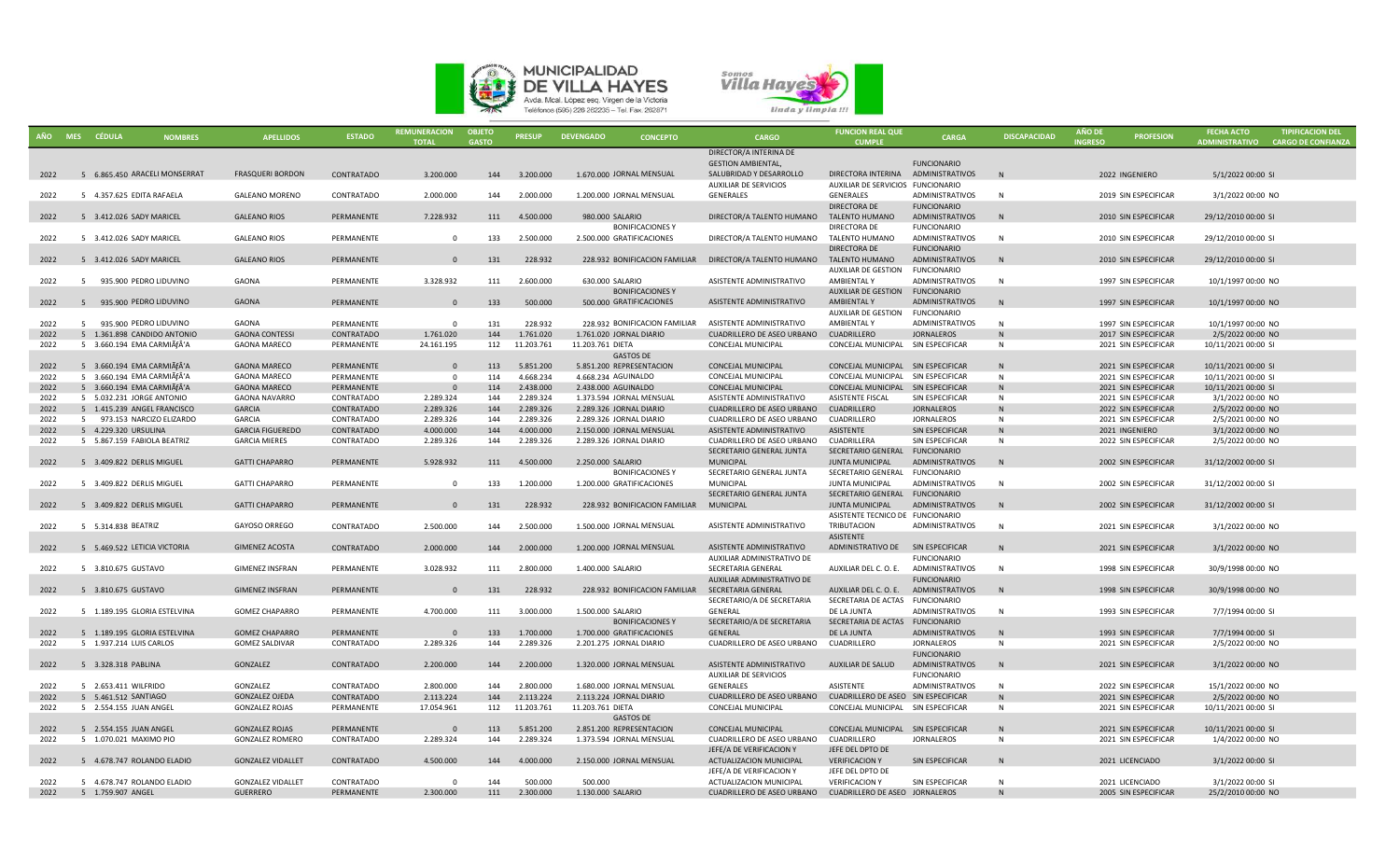



|      | AÑO MES CÉDULA                | <b>NOMBRES</b>                 | <b>APELLIDOS</b>             | <b>ESTADO</b> | <b>REMUNERACION</b><br><b>TOTAL</b> | <b>OBJETO</b><br><b>GASTO</b> | <b>PRESUP</b> | <b>DEVENGADO</b><br><b>CONCEPTO</b>      | <b>CARGO</b>                                              | <b>FUNCION REAL QUE</b><br><b>CUMPLE</b> | CARGA                                        | <b>DISCAPACIDAD</b> | <b>AÑO DE</b><br><b>INGRESO</b> | <b>PROFESION</b>     | <b>FECHA ACTO</b><br>ADMINISTRATIVO | <b>TIPIFICACION DEL</b><br><b>CARGO DE CONFIANZA</b> |
|------|-------------------------------|--------------------------------|------------------------------|---------------|-------------------------------------|-------------------------------|---------------|------------------------------------------|-----------------------------------------------------------|------------------------------------------|----------------------------------------------|---------------------|---------------------------------|----------------------|-------------------------------------|------------------------------------------------------|
|      |                               |                                |                              |               |                                     |                               |               |                                          | <b>AUXILIAR DE SERVICIOS</b>                              | AUXILIAR DE SERVICIOS FUNCIONARIO        |                                              |                     |                                 |                      |                                     |                                                      |
| 2022 | 5 1.189.262 NATIVIDAD         |                                | <b>GUTIERREZ DE CONTESSI</b> | CONTRATADO    | 2.200.000                           | 144                           | 2.200.000     | 1.320.000 JORNAL MENSUAL                 | GENERALES                                                 | GENERALES                                | <b>ADMINISTRATIVOS</b>                       | N                   |                                 | 2021 SIN ESPECIFICAR | 3/1/2022 00:00 NO                   |                                                      |
| 2022 | 5 2.381.205 MARIA INES        |                                | <b>HELLION PARQUET</b>       | PERMANENTE    | 4.843.398                           | 111                           | 4.000.000     | 1.750.000 SALARIO                        | JEFE/A DE ARCHIVOS Y<br><b>DOCUMENTOS</b>                 | JEFA DE ARCHIVOS Y<br><b>DOCUMENTOS</b>  | <b>FUNCIONARIO</b><br><b>ADMINISTRATIVOS</b> | N                   |                                 | 2002 SIN ESPECIFICAR | 9/4/2007 00:00 SI                   |                                                      |
|      |                               |                                |                              |               |                                     |                               |               | <b>BONIFICACIONESY</b>                   | JEFE/A DE ARCHIVOS Y                                      | JEFA DE ARCHIVOS Y                       | <b>FUNCIONARIO</b>                           |                     |                                 |                      |                                     |                                                      |
| 2022 | 5 2.381.205 MARIA INES        |                                | <b>HELLION PARQUET</b>       | PERMANENTE    | $\Omega$                            | 133                           | 500.000       | 500.000 GRATIFICACIONES                  | <b>DOCUMENTOS</b>                                         | <b>DOCUMENTOS</b>                        | ADMINISTRATIVOS                              | N                   |                                 | 2002 SIN ESPECIFICAR | 9/4/2007 00:00 SI                   |                                                      |
|      |                               |                                |                              |               |                                     |                               |               |                                          | JEFE/A DE ARCHIVOS Y                                      | JEFA DE ARCHIVOS Y                       | <b>FUNCIONARIO</b>                           |                     |                                 |                      |                                     |                                                      |
| 2022 | 5 2.381.205 MARIA INES        |                                | <b>HELLION PARQUET</b>       | PERMANENTE    | $\overline{0}$                      | 131                           | 343.398       | 343.398 BONIFICACION FAMILIAR DOCUMENTOS |                                                           | <b>DOCUMENTOS</b>                        | ADMINISTRATIVOS                              | N                   |                                 | 2002 SIN ESPECIFICAR | 9/4/2007 00:00 SI                   |                                                      |
|      |                               |                                |                              |               |                                     |                               |               |                                          |                                                           | POLICIA MUNICIPAL DE AGENTE DE TRANSITO  |                                              |                     |                                 |                      |                                     |                                                      |
| 2022 | 5 5.960.352 ULISES GASPAR     |                                | <b>IBARROLA SOSA</b>         | CONTRATADO    | 1.686.666                           | 144                           | 1.686.666     | 806.666 JORNAL MENSUAL                   | JEFE/A DE DICTAMENES                                      | TRANSITO                                 | <b>TURNO TARDE</b>                           | $\mathbb N$         |                                 | 2021 SIN ESPECIFICAR | 3/1/2022 00:00 SI                   |                                                      |
|      |                               |                                |                              |               |                                     |                               |               |                                          |                                                           |                                          | <b>FUNCIONARIO</b>                           |                     |                                 |                      |                                     |                                                      |
| 2022 | 5 4.640.187 ROLANDO DAVID     |                                | <b>INSFRAN MORENO</b>        | CONTRATADO    | 2.200.000                           | 144                           | 2.200.000     | 1.320.000 JORNAL MENSUAL                 | POLICIA MUNICIPAL DE TRANSITO POLICIA MUNICIPAL           |                                          | ADMINISTRATIVOS<br>TALLER                    | N<br><b>N</b>       |                                 | 2022 SIN ESPECIFICAR | 21/2/2022 00:00 SI                  |                                                      |
| 2022 | 5 744.599 JULIO ISRAEL        |                                | <b>JARA ABRAHAM</b>          | CONTRATADO    | 2.600.000                           | 144                           | 2.600.000     | 1.560.000 JORNAL MENSUAL                 | SERENO MUNICIPAL                                          | SERENO DEL EDIFICIO<br>NOTIFICADOR/A     | <b>FUNCIONARIO</b>                           |                     |                                 | 2016 SIN ESPECIFICAR | 3/1/2022 00:00 NO                   |                                                      |
| 2022 | 5 2.220.927 LAURA RAQUEL      |                                | <b>JARA BRITEZ</b>           | PERMANENTE    | 2.500.000                           | 111                           | 2.500.000     | 1.230.000 SALARIO                        | NOTIFICADOR/A                                             | NOTIFICACION, LIQ. Y                     | ADMINISTRATIVOS                              | N                   |                                 | 2002 SIN ESPECIFICAR | 16/11/2009 00:00 SI                 |                                                      |
| 2022 | 5 1.189.168 WILFRIDO          |                                | <b>JARA HERRERA</b>          | PERMANENTE    | 4.000.000                           | 111                           | 3.300.000     | 1.630.000 SALARIO                        | JEFE/A DE ASEO URBANO                                     | JEFE DE ASEO URBANO JORNALEROS           |                                              | N                   |                                 | 1993 SIN ESPECIFICAR | 7/7/1994 00:00 SI                   |                                                      |
|      |                               |                                |                              |               |                                     |                               |               | <b>BONIFICACIONES Y</b>                  |                                                           |                                          |                                              |                     |                                 |                      |                                     |                                                      |
| 2022 | 5 1.189.168 WILFRIDO          |                                | <b>JARA HERRERA</b>          | PERMANENTE    | $\overline{0}$                      | 133                           | 700.000       | 700.000 GRATIFICACIONES                  | JEFE/A DE ASEO URBANO                                     | JEFE DE ASEO URBANO JORNALEROS           |                                              | N                   |                                 | 1993 SIN ESPECIFICAR | 7/7/1994 00:00 SI                   |                                                      |
|      |                               |                                |                              |               |                                     |                               |               |                                          |                                                           | <b>SERENO EN EL</b>                      | <b>FUNCIONARIO</b>                           |                     |                                 |                      |                                     |                                                      |
| 2022 | 5 5.985.732 ALCIDES JAVIER    |                                | <b>LANOSA RENAUT</b>         | CONTRATADO    | 2.500.000                           | 144                           | 2.500.000     | 1.500.000 JORNAL MENSUAL                 | FUNCIONARIO COMISIONADO/A                                 | HOSPITAL REGIONAL DE ADMINISTRATIVOS     |                                              | N                   |                                 | 2022 SIN ESPECIFICAR | 27/1/2022 00:00 NO                  |                                                      |
|      |                               |                                |                              |               |                                     |                               |               |                                          |                                                           | <b>ASISTENTE</b>                         |                                              |                     |                                 |                      |                                     |                                                      |
| 2022 | 5 7.107.782 EMILIA ESPERANZA  |                                | <b>LANOSA RENAUT</b>         | CONTRATADO    | 2.289.324                           | 144                           | 2.289.324     | 1.373.594 JORNAL MENSUAL                 | ASISTENTE ADMINISTRATIVO                                  | ADMINISTRATIVO                           | SIN ESPECIFICAR                              | N                   |                                 | 2021 SIN ESPECIFICAR | 3/1/2022 00:00 NO                   |                                                      |
|      |                               |                                |                              |               |                                     |                               |               |                                          |                                                           | ASISTENTE                                | <b>FUNCIONARIO</b>                           |                     |                                 |                      |                                     |                                                      |
| 2022 | 5 5.793.930 LORENZO DAVID     |                                | LARROSA FRANCO               | CONTRATADO    | 2.289.324                           | 144                           | 2.289.324     | 1.373.594 JORNAL MENSUAL                 | ASISTENTE ADMINISTRATIVO<br>ASISTENTE TECNICO DE CATASTRO |                                          | ADMINISTRATIVOS<br><b>FUNCIONARIO</b>        | N                   |                                 | 2022 SIN ESPECIFICAR | 1/4/2022 00:00 NO                   |                                                      |
| 2022 | 5 1.069.746 OSCAR SANTIAGO    |                                | LEDESMA LANDAIDA             | PERMANENTE    | 3.800.000                           | 111                           | 3.800.000     | 1.900.000 SALARIO                        | Y URBANISMO                                               | ASISTENTE TECNICO                        | ADMINISTRATIVOS                              | N                   |                                 | 2003 SIN ESPECIFICAR | 8/4/2003 00:00 NO                   |                                                      |
|      |                               |                                |                              |               |                                     |                               |               |                                          | AUXILIAR ADMINISTRATIVO DE                                | AUXILIAR DPTO. DE                        | <b>FUNCIONARIO</b>                           |                     |                                 |                      |                                     |                                                      |
| 2022 | 5 1.419.206 MARCELINO         |                                | LEDEZMA                      | PERMANENTE    | 2.300.000                           | 111                           | 2.300.000     | 1.130.000 SALARIO                        | SECRETARIA GENERAL                                        | ALCANTARILLADO                           | ADMINISTRATIVOS                              | S.                  |                                 | 2001 SIN ESPECIFICAR | 31/1/2001 00:00 NO                  |                                                      |
|      |                               |                                |                              |               |                                     |                               |               |                                          |                                                           |                                          | <b>FUNCIONARIO</b>                           |                     |                                 |                      |                                     |                                                      |
| 2022 | 5 985.378 NELSON RAUL         |                                | <b>LEON ORTIZ</b>            | PERMANENTE    | 4.000.000                           | 111                           | 3.300.000     | 1.650.000 SALARIO                        | ASISTENTE ADMINISTRATIVO                                  | ASISTENTE DE C.O.E                       | ADMINISTRATIVOS                              | N                   |                                 | 2002 SIN ESPECIFICAR | 31/12/2002 00:00 NO                 |                                                      |
|      |                               |                                |                              |               |                                     |                               |               | <b>BONIFICACIONES Y</b>                  |                                                           |                                          | <b>FUNCIONARIO</b>                           |                     |                                 |                      |                                     |                                                      |
| 2022 | 5 985.378 NELSON RAUL         |                                | <b>LEON ORTIZ</b>            | PERMANENTE    | $\Omega$                            | 133                           | 700.000       | 700.000 GRATIFICACIONES                  | ASISTENTE ADMINISTRATIVO                                  | ASISTENTE DE C.O.E                       | ADMINISTRATIVOS                              | N                   |                                 | 2002 SIN ESPECIFICAR | 31/12/2002 00:00 NO                 |                                                      |
|      |                               |                                |                              |               |                                     |                               |               |                                          |                                                           | <b>ASISTENTE DE</b>                      |                                              |                     |                                 |                      |                                     |                                                      |
| 2022 | 5 1.001.911 MARIA ALCIRA      |                                | LIUZZI                       | PERMANENTE    | 3.250.000                           | 111                           | 3.250.000     | 1.625.000 SALARIO                        | ASISTENTE ADMINISTRATIVO                                  | ADMINISTRATIVO DE<br><b>INTENDENTE</b>   | SIN ESPECIFICAR<br><b>FUNCIONARIO</b>        | N                   |                                 | 2006 PROFESOR        | 20/12/2006 00:00 NO                 |                                                      |
| 2022 | 5 1.085.639 LUIS ALBERTO      |                                | <b>LOPEZ GONZALEZ</b>        | PERMANENTE    | 27.000.000                          | 111                           | 18,000,000    | 18,000,000 SUELDOS                       | <b>INTENDENTE MUNICIPAL</b>                               | <b>MUNICIPAL</b>                         | <b>ADMINISTRATIVOS</b>                       | N                   |                                 | 2021 SIN ESPECIFICAR | 10/11/2021 00:00 SI                 |                                                      |
|      |                               |                                |                              |               |                                     |                               |               | <b>GASTOS DE</b>                         |                                                           | <b>INTENDENTE</b>                        | <b>FUNCIONARIO</b>                           |                     |                                 |                      |                                     |                                                      |
| 2022 | 5 1.085.639 LUIS ALBERTO      |                                | LOPEZ GONZALEZ               | PERMANENTE    | $\overline{0}$                      | 113                           | 3.000.000     | 3.000.000 REPRESENTACION                 | <b>INTENDENTE MUNICIPAL</b>                               | <b>MUNICIPAL</b>                         | <b>ADMINISTRATIVOS</b>                       | N                   |                                 | 2021 SIN ESPECIFICAR | 10/11/2021 00:00 SI                 |                                                      |
|      |                               |                                |                              |               |                                     |                               |               | <b>BONIFICACIONESY</b>                   |                                                           | INTENDENTE                               | <b>FUNCIONARIO</b>                           |                     |                                 |                      |                                     |                                                      |
| 2022 | 5 1.085.639 LUIS ALBERTO      |                                | LOPEZ GONZALEZ               | PERMANENTE    | $\Omega$                            | 133                           | 6.000.000     | 6.000.000 GRATIFICACIONES                | <b>INTENDENTE MUNICIPAL</b>                               | MUNICIPAL                                | <b>ADMINISTRATIVOS</b>                       | N                   |                                 | 2021 SIN ESPECIFICAR | 10/11/2021 00:00 SI                 |                                                      |
|      |                               |                                |                              |               |                                     |                               |               |                                          | ASISTENTE DE COMUNICACION Y                               | ASISTENTE TECNICO DE FUNCIONARIO         |                                              |                     |                                 |                      |                                     |                                                      |
| 2022 | 5 3.807.971 JOSE LUIS ALBERTO |                                | <b>LOPEZ MENDOZA</b>         | CONTRATADO    | 3.000.000                           | 144                           | 3.000.000     | 1.800.000 JORNAL MENSUAL                 | PRENSA                                                    | <b>COMUNICACION Y</b>                    | ADMINISTRATIVOS                              | N                   |                                 | 2022 LICENCIADO      | 29/3/2022 00:00 NO                  |                                                      |
|      |                               |                                |                              |               |                                     |                               |               |                                          |                                                           | JEFE DE LA CUADRILLA                     | <b>FUNCIONARIO</b>                           |                     |                                 |                      |                                     |                                                      |
| 2022 | 5 4.093.718 JUAN RAMON        |                                | MACHADO AMARILLA             | CONTRATADO    | 2.500.000                           | 144                           | 2.500.000     | 1.000.000 JORNAL MENSUAL                 | JEFE/A DE ASEO URBANO                                     | RMANSITO                                 | <b>ADMINISTRATIVOS</b>                       | N                   |                                 | 2022 SIN ESPECIFICAR | 1/1/2022 00:00 SI                   |                                                      |
| 2022 | 5 4.465.271 LORENA PAOLA      |                                | MALDONADO GIMENEZ            | CONTRATADO    | 2.000.000                           | 144                           | 2.000.000     | 1.200.000 JORNAL MENSUAL                 | RECEPCIONISTA DE MESA DE<br><b>ENTRADA</b>                | <b>RECEPCIONISTA</b>                     | <b>FUNCIONARIO</b><br><b>ADMINISTRATIVOS</b> | N                   |                                 | 2021 SIN ESPECIFICAR | 3/1/2022 00:00 NO                   |                                                      |
| 2022 | 5 1.950.967 BRUNO CESAR       |                                | <b>MARTINEZ</b>              | CONTRATADO    | 2.800.000                           | 144                           | 2.800.000     | 1.680.000 JORNAL MENSUAL                 | AUXILIAR DE MANTENIMIENTO                                 | AUXILIAR DE                              | SIN ESPECIFICAR                              | N                   |                                 | 2021 SIN ESPECIFICAR | 3/1/2022 00:00 NO                   |                                                      |
|      |                               |                                |                              |               |                                     |                               |               |                                          | JEFE DE POLICIA MUNICIPAL DE                              | JEFE DE POLICIA                          |                                              |                     |                                 |                      |                                     |                                                      |
| 2022 | 5 1.680.898 VICTOR DANIEL     |                                | <b>MARTINEZ</b>              | CONTRATADO    | 3.500.000                           | 144                           | 3.500.000     | 1.850.000 JORNAL MENSUAL                 | TRANSITO                                                  | MUNICIPAL DE                             | SIN ESPECIFICAR                              |                     |                                 | 2021 SIN ESPECIFICAR | 3/1/2022 00:00 SI                   |                                                      |
|      |                               |                                |                              |               |                                     |                               |               |                                          |                                                           | POLICIA MUNICIPAL DE FUNCIONARIO         |                                              |                     |                                 |                      |                                     |                                                      |
| 2022 | 5 5.529.312 STEFANY PAOLA     |                                | <b>MARTINEZ FLEITAS</b>      | CONTRATADO    | 2.200.000                           | 144                           | 2.200.000     | 1.320.000 JORNAL MENSUAL                 | POLICIA MUNICIPAL DE TRANSITO TRANSITO                    |                                          | <b>ADMINISTRATIVOS</b>                       | N                   |                                 | 2022 SIN ESPECIFICAR | 18/2/2022 00:00 SI                  |                                                      |
|      |                               |                                |                              |               |                                     |                               |               |                                          | AUXILIAR ADMINISTRATIVO DE                                | <b>AUXILIAR</b>                          | <b>FUNCIONARIO</b>                           |                     |                                 |                      |                                     |                                                      |
| 2022 |                               | 5 3.807.252 GERVACIO WENCESLAO | MARTINEZ LEGUIZAMON          | PERMANENTE    | 2.943.398                           | 111                           | 2.600.000     | 1.280.000 SALARIO                        | SECRETARIA GENERAL                                        | ADMINISTRATIVO                           | <b>ADMINISTRATIVOS</b>                       | N                   |                                 | 1996 SIN ESPECIFICAR | 30/12/2001 00:00 NO                 |                                                      |
|      |                               |                                |                              |               |                                     |                               |               |                                          | AUXILIAR ADMINISTRATIVO DE                                | AUXILIAR                                 | <b>FUNCIONARIO</b>                           |                     |                                 |                      |                                     |                                                      |
| 2022 |                               | 5 3.807.252 GERVACIO WENCESLAO | MARTINEZ LEGUIZAMON          | PERMANENTE    | $\Omega$                            | 131                           | 343.398       | 343.398 BONIFICACION FAMILIAR            | SECRETARIA GENERAL                                        | ADMINISTRATIVO                           | <b>ADMINISTRATIVOS</b>                       | N                   |                                 | 1996 SIN ESPECIFICAR | 30/12/2001 00:00 NO                 |                                                      |
| 2022 | 5 3.831.674 NILDA ANDREA      |                                | <b>MARTINEZ MEZA</b>         | PERMANENTE    | 2.614.466                           | 111                           | 2.500.000     | 1.230.000 SALARIO                        | AUXILIAR ADMINISTRATIVO DE<br>SECRETARIA GENERAL          | AUXILIAR DE LA JUNTA<br><b>MUNICIPAL</b> | <b>FUNCIONARIO</b><br>ADMINISTRATIVOS        | N                   |                                 | 2006 SIN ESPECIFICAR | 17/7/2010 00:00 NO                  |                                                      |
|      |                               |                                |                              |               |                                     |                               |               |                                          | AUXILIAR ADMINISTRATIVO DE                                | AUXILIAR DE LA JUNTA FUNCIONARIO         |                                              |                     |                                 |                      |                                     |                                                      |
| 2022 | 5 3.831.674 NILDA ANDREA      |                                | <b>MARTINEZ MEZA</b>         | PERMANENTE    | $\Omega$                            | 131                           | 114.466       | 114.466 BONIFICACION FAMILIAR            | SECRETARIA GENERAL                                        | <b>MUNICIPAL</b>                         | ADMINISTRATIVOS                              | N                   |                                 | 2006 SIN ESPECIFICAR | 17/7/2010 00:00 NO                  |                                                      |
| 2022 | 5 4.091.444 CESAR ALEJANDRO   |                                | MARTINEZ OLMEDO              | PERMANENTE    | 17.054.961                          | 112                           | 11.203.761    | 11.203.761 DIETA                         | CONCEJAL MUNICIPAL                                        | CONCEJAL MUNICIPAL SIN ESPECIFICAR       |                                              |                     |                                 | 2021 SIN ESPECIFICAR | 10/11/2021 00:00 SI                 |                                                      |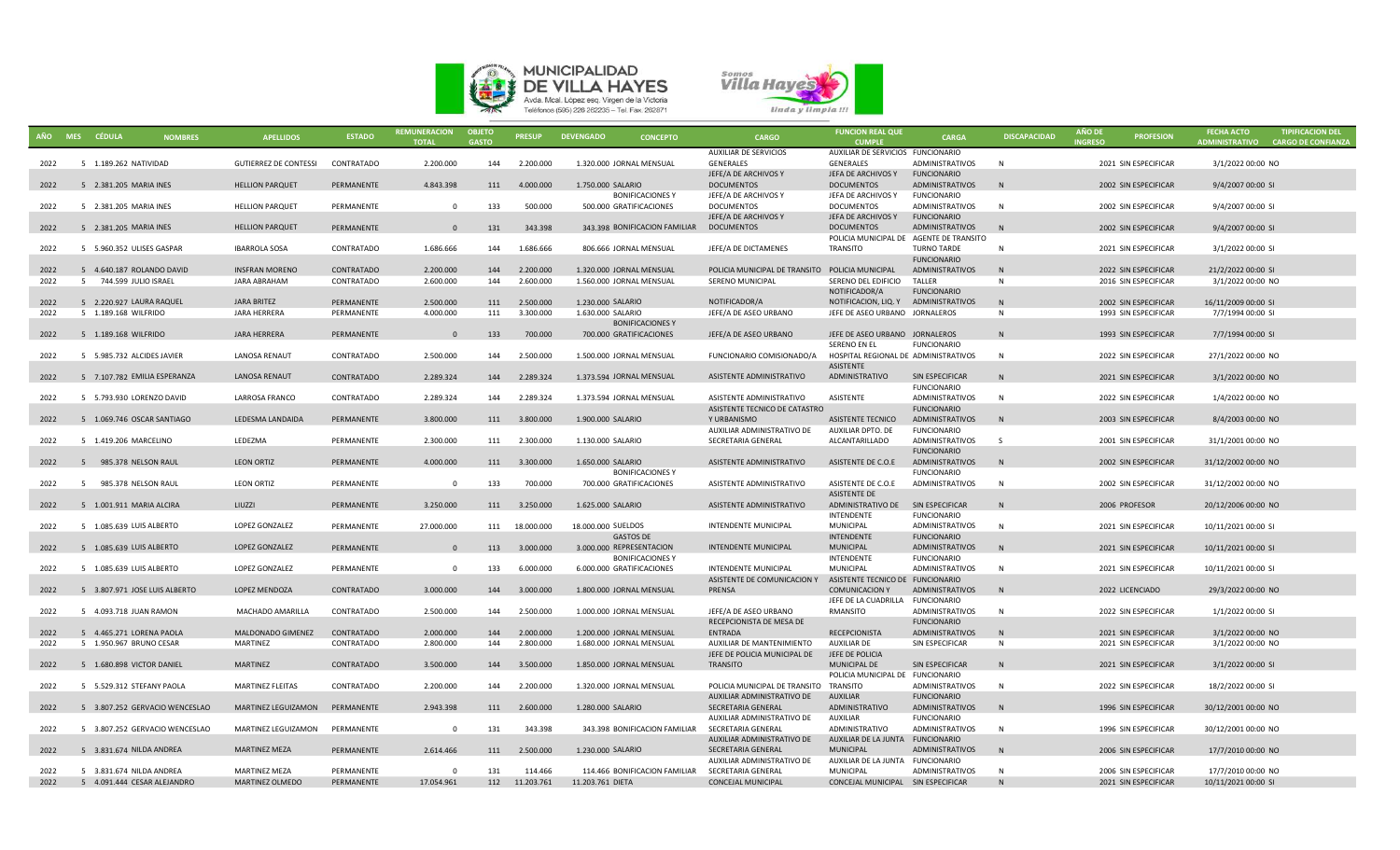



|      | AÑO MES CÉDULA<br><b>NOMBRES</b> | <b>APELLIDOS</b>          | <b>ESTADO</b> | <b>REMUNERACION</b><br><b>TOTAL</b> | <b>OBJETO</b><br><b>GASTO</b> | <b>PRESUP</b>  | <b>DEVENGADO</b><br><b>CONCEPTO</b>              | <b>CARGO</b>                               | <b>FUNCION REAL QUE</b><br><b>CUMPLE</b> | <b>CARGA</b>           | <b>DISCAPACIDAD</b> | <b>ANO DE</b><br><b>INGRESO</b> | <b>PROFESION</b>     | <b>FECHA ACTO</b><br><b>ADMINISTRATIVO</b> | <b>TIPIFICACION DEL</b><br><b>CARGO DE CONFIANZA</b> |
|------|----------------------------------|---------------------------|---------------|-------------------------------------|-------------------------------|----------------|--------------------------------------------------|--------------------------------------------|------------------------------------------|------------------------|---------------------|---------------------------------|----------------------|--------------------------------------------|------------------------------------------------------|
|      |                                  |                           |               |                                     |                               |                | <b>GASTOS DE</b>                                 |                                            |                                          |                        |                     |                                 |                      |                                            |                                                      |
| 2022 | 5 4.091.444 CESAR ALEJANDRO      | MARTINEZ OLMEDO           | PERMANENTE    | $\Omega$                            | 113                           | 5.851.200      | 5.851.200 REPRESENTACION                         | CONCEJAL MUNICIPAL                         | CONCEJAL MUNICIPAL                       | SIN ESPECIFICAR        | N                   |                                 | 2021 SIN ESPECIFICAR | 10/11/2021 00:00 SI                        |                                                      |
| 2022 | 5 628.280 JUAN CARLOS            | <b>MARTINEZ RODRIGUEZ</b> | CONTRATADO    | 2.600.000                           | 144                           | 2.600.000      | 1.560.000 JORNAL MENSUAL                         | OPERADOR DE MAQUINARIA                     | <b>OPERADOR DE</b>                       | <b>TALLER</b>          |                     |                                 | 2021 SIN ESPECIFICAR | 3/1/2022 00:00 NO                          |                                                      |
| 2022 | 5 1.915.243 CARLOS               | MARTINEZ SANCHEZ          | CONTRATADO    | 2.289.326                           | 144                           | 2.289.326      | 2.289.326 JORNAL DIARIO                          | CUADRILLERO DE ASEO URBANO                 | CUADRILLERO                              | <b>JORNALEROS</b>      | N                   |                                 | 2017 SIN ESPECIFICAR | 2/5/2022 00:00 NO                          |                                                      |
|      |                                  |                           |               |                                     |                               |                |                                                  | COORDINADOR/A DE BIBLIOTECAS               |                                          | <b>FUNCIONARIO</b>     |                     |                                 |                      |                                            |                                                      |
|      | 5 1.741.628 GRACIELA             |                           | PERMANENTE    | 2.614.466                           | 111                           | 2.500.000      | 1.230.000 SALARIO                                |                                            | COORDINADORA                             | ADMINISTRATIVOS        | N                   |                                 |                      |                                            |                                                      |
| 2022 |                                  | MARTINEZ VALENZUELA       |               |                                     |                               |                |                                                  | <b>MUNICIPALES</b>                         |                                          |                        |                     |                                 | 2002 PROFESOR        | 16/11/2009 00:00 SI                        |                                                      |
|      |                                  |                           |               |                                     |                               |                |                                                  | COORDINADOR/A DE BIBLIOTECAS               |                                          | <b>FUNCIONARIO</b>     |                     |                                 |                      |                                            |                                                      |
| 2022 | 5 1.741.628 GRACIELA             | MARTINEZ VALENZUELA       | PERMANENTE    | $\overline{0}$                      | 131                           | 114.466        | 114.466 BONIFICACION FAMILIAR                    | <b>MUNICIPALES</b>                         | COORDINADORA                             | <b>ADMINISTRATIVOS</b> | N                   |                                 | 2002 PROFESOR        | 16/11/2009 00:00 SI                        |                                                      |
|      |                                  |                           |               |                                     |                               |                |                                                  | ASISTENTE ADMINISTRATIVO DE                | ASISTENTE DE                             | <b>FUNCIONARIO</b>     |                     |                                 |                      |                                            |                                                      |
| 2022 | 5 1.189.259 BLANCALI             | MEDINA DE VELAZQUEZ       | PERMANENTE    | 2.500.000                           | 111                           | 2.500.000      | 1.230.000 SALARIO                                | <b>TALENTO HUMANO</b>                      | EDUCACION, CULTURA ADMINISTRATIVOS       |                        | N                   |                                 | 2010 SIN ESPECIFICAR | 24/5/2010 00:00 NO                         |                                                      |
| 2022 | 5 2.173.530 EULOGIO              | MEDINA PEREIRA            | CONTRATADO    | 2.600.000                           | 144                           | 2.600.000      | 1.560.000 JORNAL MENSUAL                         | CHOFER DE TRANSPORTE Y                     | CHOFER DE CAMIONES SIN ESPECIFICAR       |                        | N                   |                                 | 2021 SIN ESPECIFICAR | 3/1/2022 00:00 NO                          |                                                      |
| 2022 | 5 4.312.752 VICTOR ANTONIO       | <b>MEDINA ROMAN</b>       | CONTRATADO    | 2.113.224                           | 144                           | 2.113.224      | 2.113.224 JORNAL DIARIO                          | CUADRILLERO DE ASEO URBANO                 | CUADRILLERO                              | <b>JORNALEROS</b>      | N                   |                                 | 2021 SIN ESPECIFICAR | 2/5/2022 00:00 NO                          |                                                      |
| 2022 | 5 4.659.690 NATALIA ARACELI      | MORENO GOMEZ              | CONTRATADO    | 4.000.000                           | 144                           | 4.000.000      | 2.150.000 JORNAL MENSUAL                         | JEFE/A DE DICTAMENES                       | JEFA DE DICTAMENES                       | SIN ESPECIFICAR        | $\mathsf{N}$        |                                 | 2021 ABOGADO         | 3/1/2022 00:00 SI                          |                                                      |
|      |                                  |                           |               |                                     |                               |                |                                                  |                                            |                                          | <b>FUNCIONARIO</b>     |                     |                                 |                      |                                            |                                                      |
| 2022 | 5 3.831.680 ELVIO ANDRES         | <b>MORENO IRALA</b>       | PERMANENTE    | 2.300.000                           | 111                           | 2.300.000      | 1.130.000 SALARIO                                | ORDENANZA                                  | ORDENANZA                                | ADMINISTRATIVOS        | $\mathsf{S}$        |                                 | 1998 SIN ESPECIFICAR | 30/9/1998 00:00 NO                         |                                                      |
|      |                                  |                           |               |                                     |                               |                |                                                  | AUXILIAR ADMINISTRATIVO DE                 |                                          | <b>FUNCIONARIO</b>     |                     |                                 |                      |                                            |                                                      |
| 2022 | 5 5.469.585 ANGEL GABRIEL        | NAVARRO SAMANIEGO         | CONTRATADO    | 2.000.000                           | 144                           | 2.000.000      | 1.200.000 JORNAL MENSUAL                         | SECRETARIA GENERAL                         | AUXILIAR DE CATASTRO ADMINISTRATIVOS     |                        | $\mathsf{N}$        |                                 | 2020 SIN ESPECIFICAR | 3/1/2022 00:00 NO                          |                                                      |
|      |                                  |                           |               |                                     |                               |                |                                                  | <b>AUXILIAR DE SERVICIOS</b>               | AUXILIAR SS.GG DE LA FUNCIONARIO         |                        |                     |                                 |                      |                                            |                                                      |
| 2022 | 5 2.639.271 IGNACIA              | NOGUERA GARCIA            | CONTRATADO    | 2.200.000                           | 144                           | 2.200.000      | 1.300.000 JORNAL MENSUAL                         | <b>GENERALES</b>                           | <b>JUNTA MUNICIPAL</b>                   | <b>ADMINISTRATIVOS</b> | N                   |                                 | 2021 SIN ESPECIFICAR | 3/1/2022 00:00 NO                          |                                                      |
| 2022 | 5 4.308.787 RICARDO RENE         | NUÃf'EZ JARA              | PERMANENTE    | 17.054.961                          |                               | 112 11.203.761 | 3.203.761 DIETA                                  | CONCEJAL MUNICIPAL                         | CONCEJAL MUNICIPAL SIN ESPECIFICAR       |                        | N                   |                                 | 2021 SIN ESPECIFICAR | 10/11/2021 00:00 SI                        |                                                      |
|      |                                  |                           |               |                                     |                               |                | <b>GASTOS DE</b>                                 |                                            |                                          |                        |                     |                                 |                      |                                            |                                                      |
|      |                                  | NUÃfÂ'EZ JARA             |               |                                     |                               |                | 5.851.200 REPRESENTACION                         | <b>CONCEJAL MUNICIPAL</b>                  | CONCEJAL MUNICIPAL SIN ESPECIFICAR       |                        | N                   |                                 |                      |                                            |                                                      |
| 2022 | 5 4.308.787 RICARDO RENE         |                           | PERMANENTE    |                                     | 113                           | 5.851.200      |                                                  |                                            |                                          |                        |                     |                                 | 2021 SIN ESPECIFICAR | 10/11/2021 00:00 SI                        |                                                      |
| 2022 | 5 4.426.965 SOL SERENA           | NUÃf'EZ LOVERA            | PERMANENTE    | 18.554.961                          | 112                           | 11.203.761     | 1.203.761 DIETA                                  | CONCEJAL MUNICIPAL                         | CONCEJAL MUNICIPAL SIN ESPECIFICAR       |                        | N                   |                                 | 2021 SIN ESPECIFICAR | 10/11/2021 00:00 SI                        |                                                      |
|      |                                  |                           |               |                                     |                               |                | <b>GASTOS DE</b>                                 |                                            |                                          |                        |                     |                                 |                      |                                            |                                                      |
| 2022 | 5 4.426.965 SOL SERENA           | NUÃfÂ'EZ LOVERA           | PERMANENTE    | $\Omega$                            | 113                           | 5.851.200      | 5.851.200 REPRESENTACION                         | CONCEJAL MUNICIPAL                         | CONCEJAL MUNICIPAL SIN ESPECIFICAR       |                        | N                   |                                 | 2021 SIN ESPECIFICAR | 10/11/2021 00:00 SI                        |                                                      |
|      |                                  |                           |               |                                     |                               |                | <b>BONIFICACIONESY</b>                           |                                            |                                          |                        |                     |                                 |                      |                                            |                                                      |
| 2022 | 5 4.426.965 SOL SERENA           | NUÃfÂ'EZ LOVERA           | PERMANENTE    | $\Omega$                            | 133                           | 1.500.000      | 1.500.000 GRATIFICACIONES                        | <b>CONCEJAL MUNICIPAL</b>                  | CONCEJAL MUNICIPAL                       | SIN ESPECIFICAR        | N                   |                                 | 2021 SIN ESPECIFICAR | 10/11/2021 00:00 SI                        |                                                      |
|      |                                  |                           |               |                                     |                               |                |                                                  | AUXILIAR ADMINISTRATIVO DE                 |                                          | <b>FUNCIONARIO</b>     |                     |                                 |                      |                                            |                                                      |
| 2022 | 5 5.231.215 CRISTIAN GUILLERMO   | <b>OBREGON</b>            | PERMANENTE    | 2.528.932                           | 111                           | 2.300.000      | 1.130.000 SALARIO                                | SECRETARIA GENERAL                         | <b>AUXILIAR CATASTRO</b>                 | ADMINISTRATIVOS        | N                   |                                 | 2003 SIN ESPECIFICAR | 21/9/2010 00:00 NO                         |                                                      |
|      |                                  |                           |               |                                     |                               |                |                                                  | AUXILIAR ADMINISTRATIVO DE                 |                                          | <b>FUNCIONARIO</b>     |                     |                                 |                      |                                            |                                                      |
| 2022 | 5 5.231.215 CRISTIAN GUILLERMO   | OBREGON                   | PERMANENTE    | $\Omega$                            | 131                           | 228.932        | 228.932 BONIFICACION FAMILIAR SECRETARIA GENERAL |                                            | <b>AUXILIAR CATASTRO</b>                 | ADMINISTRATIVOS        | N                   |                                 | 2003 SIN ESPECIFICAR | 21/9/2010 00:00 NO                         |                                                      |
|      |                                  |                           |               |                                     |                               |                |                                                  |                                            | POLICIA MUNICIPAL DE AGENTE DE TRANSITO  |                        |                     |                                 |                      |                                            |                                                      |
| 2022 | 5 5.398.462 NILDA LIZET          | <b>OJEDA TORRES</b>       | CONTRATADO    | 2.200.000                           | 144                           | 2.200.000      | 1.320.000 JORNAL MENSUAL                         | POLICIA MUNICIPAL DE TRANSITO TRANSITO     |                                          | TURNO MAÃfÂ'ANA        | N                   |                                 | 2021 SIN ESPECIFICAR | 3/1/2022 00:00 SI                          |                                                      |
|      |                                  |                           |               |                                     |                               |                |                                                  |                                            |                                          | <b>FUNCIONARIO</b>     |                     |                                 |                      |                                            |                                                      |
| 2022 | 5 5.224.085 TANYA ANAHY          | OLMEDO SOSA               | CONTRATADO    | 1.000.000                           | 144                           | 1.000.000      | 600.000 JORNAL MENSUAL                           | DOCENTE DE ARTISTICA                       | PROFESORA DE DANZA ADMINISTRATIVOS       |                        | $\overline{N}$      |                                 | 2022 SIN ESPECIFICAR | 1/2/2022 00:00 NO                          |                                                      |
|      |                                  |                           |               |                                     |                               |                |                                                  | ENCARGADO/A DE LA DIVISION DE ENCARGADO DE |                                          | <b>FUNCIONARIO</b>     |                     |                                 |                      |                                            |                                                      |
| 2022 | 5 1.285.621 OSCAR                | ORIHUELA                  | PERMANENTE    | 3.300.000                           | 111                           | 2.800.000      | 1.380,000 SALARIO                                | ALCANTARILLADO                             | <b>MANTENIMIENTO</b>                     | ADMINISTRATIVOS        | N                   |                                 | 2015 SIN ESPECIFICAR | 6/1/2015 00:00 SI                          |                                                      |
|      |                                  |                           |               |                                     |                               |                | <b>BONIFICACIONESY</b>                           | ENCARGADO/A DE LA DIVISION DE ENCARGADO DE |                                          | <b>FUNCIONARIO</b>     |                     |                                 |                      |                                            |                                                      |
| 2022 | 5 1.285.621 OSCAR                | ORIHUELA                  | PERMANENTE    | $\overline{0}$                      | 133                           | 500.000        | 500.000 GRATIFICACIONES                          | ALCANTARILLADO                             | MANTENIMIENTO                            | <b>ADMINISTRATIVOS</b> | N                   |                                 | 2015 SIN ESPECIFICAR | 6/1/2015 00:00 SI                          |                                                      |
|      |                                  |                           |               |                                     |                               |                |                                                  |                                            |                                          |                        |                     |                                 |                      |                                            |                                                      |
| 2022 | 5 6.537.461 ISMAEL JAVIER        | ORREGO MARTINEZ           | CONTRATADO    | 2.289.326                           | 144                           | 2.289.326      | 2.289.326 JORNAL DIARIO                          | CUADRILLERO DE ASEO URBANO                 | CUADRILLERO                              | <b>JORNALEROS</b>      |                     |                                 | 2022 SIN ESPECIFICAR | 2/5/2022 00:00 NO                          |                                                      |
| 2022 | 5 3.398.702 JAZMIN MARIA         | ORTELLADO GONZALEZ        | CONTRATADO    | 2.000.000                           | 144                           | 2.000.000      | 1.200.000 JORNAL MENSUAL                         | DOCENTE DE ARTISTICA                       | PROFESORA                                | SIN ESPECIFICAR        | N                   |                                 | 2010 LICENCIADO      | 3/1/2022 00:00 NO                          |                                                      |
|      |                                  |                           |               |                                     |                               |                |                                                  |                                            |                                          | <b>FUNCIONARIO</b>     |                     |                                 |                      |                                            |                                                      |
| 2022 | 5 923.073 MARIA CONCEPCION       | ORTELLADO MIRANDA         | CONTRATADO    | 2.000.000                           | 144                           | 2.000.000      | 1.200.000 JORNAL MENSUAL                         | <b>DOCENTE DE ARTISTICA</b>                | <b>PROFESOR</b>                          | <b>ADMINISTRATIVOS</b> | N                   |                                 | 1997 SIN ESPECIFICAR | 3/1/2022 00:00 NO                          |                                                      |
| 2022 | 5 1.361.996 MARIANO              | ORTIZ                     | PERMANENTE    | 3.300.000                           | 111                           | 2.800.000      | 1.400.000 SALARIO                                | CUADRILLERO DE ASEO URBANO                 | <b>CUADRILLA DE ASEO</b>                 | TALLER                 |                     |                                 | 2002 SIN ESPECIFICAR | 17/7/2006 00:00 NO                         |                                                      |
|      |                                  |                           |               |                                     |                               |                | <b>BONIFICACIONES Y</b>                          |                                            | <b>CUADRILLA DE ASEO</b>                 |                        |                     |                                 |                      |                                            |                                                      |
| 2022 | 5 1.361.996 MARIANO              | ORTIZ                     | PERMANENTE    | $\Omega$                            | 133                           | 500.000        | 500.000 GRATIFICACIONES                          | CUADRILLERO DE ASEO URBANO                 | <b>URBANO</b>                            | <b>TALLER</b>          | N                   |                                 | 2002 SIN ESPECIFICAR | 17/7/2006 00:00 NO                         |                                                      |
|      |                                  |                           |               |                                     |                               |                |                                                  |                                            | ASISTENTE                                | <b>FUNCIONARIO</b>     |                     |                                 |                      |                                            |                                                      |
| 2022 | 5 1.724.120 PERLA MARGARITA      | <b>ORTIZ CENTURION</b>    | PERMANENTE    | 2.500.000                           | 111                           | 2.500.000      | 1.230.000 SALARIO                                | ASISTENTE ADMINISTRATIVO                   | BIBLIOTECARIA                            | ADMINISTRATIVOS        | N                   |                                 | 1997 PROFESOR        | 8/10/2010 00:00 NO                         |                                                      |
|      |                                  |                           |               |                                     |                               |                |                                                  |                                            | COMISIONADO A LA                         | <b>FUNCIONARIO</b>     |                     |                                 |                      |                                            |                                                      |
| 2022 | 5 3.397.699 OSVALDO              | <b>ORTIZ CHAPARRO</b>     | PERMANENTE    | 2.843.398                           | 111                           | 2.500.000      | 1.250.000 SALARIO                                | FUNCIONARIO COMISIONADO/A                  | GOBERNACION DE PDTE ADMINISTRATIVOS      |                        | N                   |                                 | 2011 SIN ESPECIFICAR | 3/1/2011 00:00 NO                          |                                                      |
|      |                                  |                           |               |                                     |                               |                |                                                  |                                            | COMISIONADO A LA                         | <b>FUNCIONARIO</b>     |                     |                                 |                      |                                            |                                                      |
| 2022 | 5 3.397.699 OSVALDO              | <b>ORTIZ CHAPARRO</b>     | PERMANENTE    | $\Omega$                            | 131                           | 343.398        | 343.398 BONIFICACION FAMILIAR                    | FUNCIONARIO COMISIONADO/A                  | GOBERNACION DE PDTE ADMINISTRATIVOS      |                        | $\mathsf{N}$        |                                 | 2011 SIN ESPECIFICAR | 3/1/2011 00:00 NO                          |                                                      |
| 2022 | 5 1.620.909 SILVIA               | ORTIZ DE ORTIZ            | PERMANENTE    | 17.054.961                          | 112                           | 11.203.761     | 11.203.761 DIETA                                 | CONCEJAL MUNICIPAL                         |                                          | SIN ESPECIFICAR        | N                   |                                 | 2021 SIN ESPECIFICAR | 10/11/2021 00:00 SI                        |                                                      |
|      |                                  |                           |               |                                     |                               |                | <b>GASTOS DE</b>                                 |                                            |                                          |                        |                     |                                 |                      |                                            |                                                      |
| 2022 | 5 1.620.909 SILVIA               | ORTIZ DE ORTIZ            | PERMANENTE    | $\Omega$                            | 113                           | 5.851.200      | 2.851.200 REPRESENTACION                         | CONCEJAL MUNICIPAL                         |                                          | SIN ESPECIFICAR        | N                   |                                 | 2021 SIN ESPECIFICAR | 10/11/2021 00:00 SI                        |                                                      |
|      |                                  |                           |               |                                     |                               |                |                                                  |                                            |                                          |                        |                     |                                 |                      |                                            |                                                      |
|      |                                  |                           |               |                                     |                               |                |                                                  | ASISTENTE ADMINISTRATIVO DE ASISTENTE      |                                          | <b>FUNCIONARIO</b>     |                     |                                 |                      |                                            |                                                      |
| 2022 | 5 5.650.119 YESSICA MANUELA      | ORTIZ DE RUDAS            | PERMANENTE    | 2.914.466                           | 111                           | 2.800.000      | 1.400.000 SALARIO                                | <b>TALENTO HUMANO</b>                      | ADMINISTRATIVO DE LA ADMINISTRATIVOS     |                        | N                   |                                 | 2015 LICENCIADO      | 9/10/2015 00:00 NO                         |                                                      |
|      |                                  |                           |               |                                     |                               |                |                                                  | ASISTENTE ADMINISTRATIVO DE ASISTENTE      |                                          | <b>FUNCIONARIO</b>     |                     |                                 |                      |                                            |                                                      |
| 2022 | 5 5.650.119 YESSICA MANUELA      | ORTIZ DE RUDAS            | PERMANENTE    | - 0                                 | 131                           | 114.466        | 114.466 BONIFICACION FAMILIAR                    | TALENTO HUMANO                             | ADMINISTRATIVO DE LA ADMINISTRATIVOS     |                        | N                   |                                 | 2015 LICENCIADO      | 9/10/2015 00:00 NO                         |                                                      |
|      |                                  |                           |               |                                     |                               |                |                                                  |                                            | AGENTE MUNICIPAL DE AGENTE DE TRANSITO   |                        |                     |                                 |                      |                                            |                                                      |
| 2022 | 5 2.826.060 EDGAR CRISPIN        | <b>ORTIZ SANDOVAL</b>     | PERMANENTE    | 2.714.466                           | 111                           | 2.600.000      | 1.280.000 SALARIO                                | POLICIA MUNICIPAL DE TRANSITO TRANSITO     |                                          | TURNO MAÃÂ'ANA         | N                   |                                 | 2002 SIN ESPECIFICAR | 30/5/2010 00:00 SI                         |                                                      |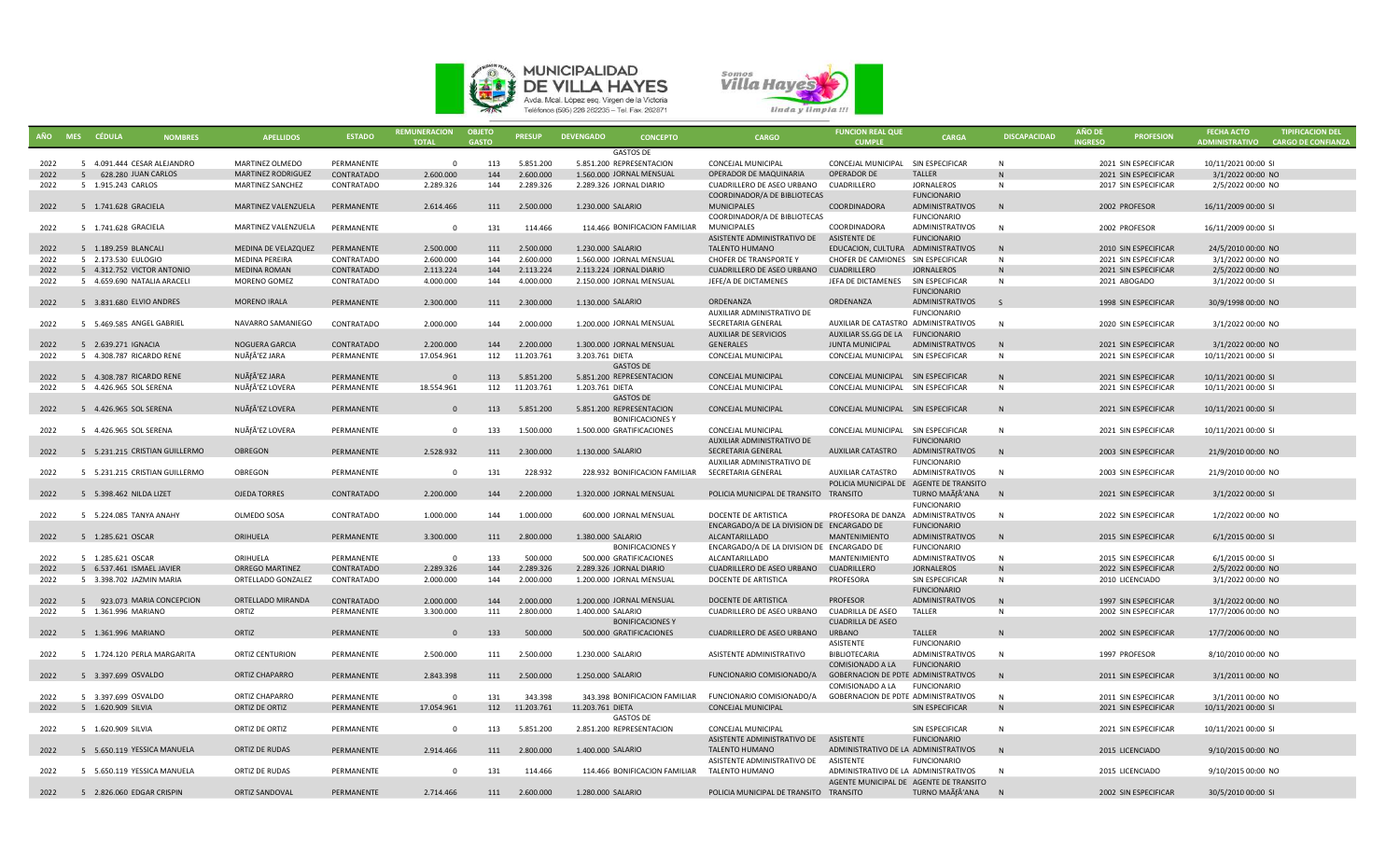



|              |   | AÑO MES CÉDULA<br><b>NOMBRES</b>            | <b>APELLIDOS</b>        | <b>ESTADO</b> | <b>REMUNERACION</b><br><b>TOTAL</b> | <b>OBJETO</b><br><b>GASTO</b> | <b>PRESUP</b>          | <b>DEVENGADO</b><br><b>CONCEPTO</b>                  | <b>CARGO</b>                                                       | <b>FUNCION REAL QUE</b><br><b>CUMPLE</b> | <b>CARGA</b>                                 | <b>DISCAPACIDAD</b> | <b>AÑO DE</b><br><b>INGRESO</b> | <b>PROFESION</b>     | <b>FECHA ACTO</b><br>ADMINISTRATIVO | <b>TIPIFICACION DEL</b><br><b>CARGO DE CONFIANZA</b> |
|--------------|---|---------------------------------------------|-------------------------|---------------|-------------------------------------|-------------------------------|------------------------|------------------------------------------------------|--------------------------------------------------------------------|------------------------------------------|----------------------------------------------|---------------------|---------------------------------|----------------------|-------------------------------------|------------------------------------------------------|
|              |   |                                             |                         |               |                                     |                               |                        |                                                      |                                                                    | AGENTE MUNICIPAL DE AGENTE DE TRANSITO   |                                              |                     |                                 |                      |                                     |                                                      |
| 2022         |   | 5 2.826.060 EDGAR CRISPIN                   | ORTIZ SANDOVAL          | PERMANENTE    | $\overline{\mathbf{0}}$             | 131                           | 114.466                | 114.466 BONIFICACION FAMILIAR                        | POLICIA MUNICIPAL DE TRANSITO TRANSITO                             |                                          | TURNO MAÃfÂ'ANA                              | N                   |                                 | 2002 SIN ESPECIFICAR | 30/5/2010 00:00 SI                  |                                                      |
| 2022         |   | 5 4.422.679 GUSTAVO ADOLFO                  | <b>ORTIZ SANDOVAL</b>   | CONTRATADO    | 2.289.326                           | 144                           | 2.289.326              | 2.289.326 JORNAL DIARIO                              | CUADRILLERO DE ASEO URBANO CUADRILLERO                             |                                          | SIN ESPECIFICAR                              | N                   |                                 | 2021 SIN ESPECIFICAR | 2/5/2022 00:00 NO                   |                                                      |
|              |   |                                             |                         |               |                                     |                               |                        |                                                      | ENCARGADO DE MANTENIMIENTO ENCARGADO                               |                                          | <b>FUNCIONARIO</b>                           |                     |                                 |                      |                                     |                                                      |
| 2022         |   | 5 4.308.752 AMADO AGUSTIN                   | OZUNA ACOSTA            | CONTRATADO    | 3.500.000                           | 144                           | 3.500.000              | 1.850.000 JORNAL MENSUAL                             | Y LOGISTICA                                                        | <b>MANTENIMIENTO Y</b>                   | <b>ADMINISTRATIVOS</b>                       | N                   |                                 | 2021 SIN ESPECIFICAR | 3/1/2022 00:00 NO                   |                                                      |
| 2022         |   | 5 2.026.175 ALFONSO                         | PAIVA EVERS             | CONTRATADO    | 2.289.326                           | 144                           | 2.289.326              | 2.289.326 JORNAL DIARIO                              | CUADRILLERO DE ASEO URBANO CUADRILLERO                             |                                          | <b>JORNALEROS</b>                            | N                   |                                 | 2022 SIN ESPECIFICAR | 2/5/2022 00:00 NO                   |                                                      |
| 2022         |   | 5 2.887.728 CEFERINO RAMON                  | PAREDES BAEZ            | CONTRATADO    | 2.289.326                           | 144                           | 2.289.326              | 2.289.326 JORNAL DIARIO                              | CUADRILLERO DE ASEO URBANO                                         | CUADRILLERO                              | JORNALEROS                                   | N                   |                                 | 2018 SIN ESPECIFICAR | 2/5/2022 00:00 NO                   |                                                      |
|              |   |                                             |                         |               |                                     |                               |                        |                                                      | DIRECTOR/A DE COMUNICACION Y DIRECTORA DE                          |                                          | <b>FUNCIONARIO</b>                           |                     |                                 |                      |                                     |                                                      |
| 2022         |   | 5 3.672.216 GRACIELA MAGDALENA              | <b>PAREDES SANDOVAL</b> | PERMANENTE    | 5.814.466                           | 111                           | 4.000.000              | 1.750.000 SALARIO                                    | PRENSA                                                             | <b>COMUNICACION Y</b>                    | ADMINISTRATIVOS                              | N                   |                                 | 2021 LICENCIADO      | 10/11/2021 00:00 SI                 |                                                      |
|              |   |                                             |                         |               |                                     |                               |                        | <b>BONIFICACIONESY</b>                               | DIRECTOR/A DE COMUNICACION Y DIRECTORA DE                          |                                          | <b>FUNCIONARIO</b>                           |                     |                                 |                      |                                     |                                                      |
| 2022         |   | 5 3.672.216 GRACIELA MAGDALENA              | PAREDES SANDOVAL        | PERMANENTE    | $\Omega$                            | 133                           | 1.700.000              | 1.700.000 GRATIFICACIONES                            | PRENSA                                                             | <b>COMUNICACION Y</b>                    | <b>ADMINISTRATIVOS</b>                       | N                   |                                 | 2021 LICENCIADO      | 10/11/2021 00:00 SI                 |                                                      |
|              |   |                                             |                         |               |                                     |                               |                        |                                                      | DIRECTOR/A DE COMUNICACION Y DIRECTORA DE                          |                                          | <b>FUNCIONARIO</b>                           |                     |                                 |                      |                                     |                                                      |
| 2022         |   | 5 3.672.216 GRACIELA MAGDALENA              | PAREDES SANDOVAL        | PERMANENTE    | $\overline{0}$                      | 131                           | 114.466                | 114.466 BONIFICACION FAMILIAR                        | PRENSA                                                             | <b>COMUNICACION Y</b>                    | ADMINISTRATIVOS                              | N                   |                                 | 2021 LICENCIADO      | 10/11/2021 00:00 SI                 |                                                      |
|              |   |                                             |                         |               |                                     |                               |                        |                                                      |                                                                    |                                          | <b>FUNCIONARIO</b>                           |                     |                                 |                      |                                     |                                                      |
| 2022         |   | 5 1.680.884 ANIBAL ALBERTO                  | PASCOTTINI FRANCO       | PERMANENTE    | 2.500.000                           | 111                           | 2.500.000              | 1.230.000 SALARIO                                    | ORDENANZA<br><b>AUXILIAR DE SERVICIOS</b>                          | ORDENANZA                                | <b>ADMINISTRATIVOS</b><br><b>FUNCIONARIO</b> | S.                  |                                 | 1998 SIN ESPECIFICAR | 30/9/1998 00:00 NO                  |                                                      |
| 2022         |   |                                             | PEÃfÂ'A RAMOS           |               |                                     |                               | 1.056.000              |                                                      | <b>GENERALES</b>                                                   | <b>AUXILIAR</b>                          |                                              | N                   |                                 |                      |                                     |                                                      |
|              |   | 5 6.007.004 JAQUELINE LISSET                | PENAYO RODRIGUEZ        | CONTRATADO    | 1.056.000                           | 144                           |                        | 633.600 JORNAL MENSUAL                               | ASISTENTE ADMINISTRATIVO                                           | ASISTENTE                                | ADMINISTRATIVOS                              |                     |                                 | 2022 SIN ESPECIFICAR | 4/5/2022 00:00 NO                   |                                                      |
| 2022<br>2022 |   | 5 5.729.532 DIEGO<br>5 1.258.608 JULIO LUIS | PEREIRA CENTURION       | CONTRATADO    | 2.600.000<br>3.300.000              | 144<br>144                    | 2.600.000<br>3.300.000 | 1.560.000 JORNAL MENSUAL                             | JEFE/A DE TRANSPORTE Y                                             | JEFE DE TRANSPORTE Y                     | SIN ESPECIFICAR<br>TALLER                    | N<br>N              |                                 | 2021 SIN ESPECIFICAR | 1/2/2022 00:00 NO                   |                                                      |
| 2022         |   | 5 1.001.922 AURELIA                         | PEREIRA DE ARGUELLO     | CONTRATADO    |                                     | 144                           | 1.800.000              | 1.980.000 JORNAL MENSUAL<br>1.080.000 JORNAL MENSUAL | DOCENTE DE ARTISTICA                                               | SECRETARIA DE LA                         | SIN ESPECIFICAR                              | N                   |                                 | 2016 SIN ESPECIFICAR | 3/1/2022 00:00 SI                   |                                                      |
|              |   |                                             |                         | CONTRATADO    | 1.800.000                           |                               |                        |                                                      | OPERADOR DE MAQUINARIA                                             |                                          | <b>FUNCIONARIO</b>                           |                     |                                 | 1997 SIN ESPECIFICAR | 3/1/2022 00:00 NO                   |                                                      |
| 2022         |   | 5 3.648.449 FREDY ARIEL                     | PEREIRA ESCOBAR         | CONTRATADO    | 2.600.000                           | 144                           | 2.600.000              | 1.560.000 JORNAL MENSUAL                             | PESADA                                                             | OPERADOR                                 | ADMINISTRATIVOS                              | N                   |                                 | 2021 SIN ESPECIFICAR | 3/1/2022 00:00 NO                   |                                                      |
|              |   |                                             |                         |               |                                     |                               |                        |                                                      |                                                                    |                                          | <b>FUNCIONARIO</b>                           |                     |                                 |                      |                                     |                                                      |
| 2022         |   | 5 3.682.627 DERLIS ANTONIO                  | PEREIRA ESTIGARRIBIA    | CONTRATADO    | 2.289.326                           | 144                           | 2.289.326              | 2.289.326 JORNAL DIARIO                              | CUADRILLERO DE ASEO URBANO                                         | CUADRILLERO                              | ADMINISTRATIVOS                              | N                   |                                 | 2021 SIN ESPECIFICAR | 2/5/2022 00:00 NO                   |                                                      |
| 2022         |   | 5 4.001.301 ANASTACIO SALVADOR              | PEREIRA MARTINEZ        | CONTRATADO    | 2.289.326                           | 144                           | 2.289.326              | 2.289.326 JORNAL DIARIO                              | CUADRILLERO DE ASEO URBANO CUADRILLERO DE ASEO JORNALEROS          |                                          |                                              | N                   |                                 | 2021 SIN ESPECIFICAR | 2/5/2022 00:00 NO                   |                                                      |
|              |   |                                             |                         |               |                                     |                               |                        |                                                      | ASISTENTE DE LICENCIA                                              | ASISTENTE LICIENCIA                      | <b>FUNCIONARIO</b>                           |                     |                                 |                      |                                     |                                                      |
| 2022         |   | 5 4.253.169 DERLIS CATALINO                 | PEREIRA MARTINEZ        | CONTRATADO    | 2.500.000                           | 144                           | 2.500.000              | 1.500.000 JORNAL MENSUAL                             | COMERCIAL                                                          | COMERCIAL                                | <b>ADMINISTRATIVOS</b>                       | N                   |                                 | 2021 SIN ESPECIFICAR | 3/1/2022 00:00 NO                   |                                                      |
|              |   |                                             |                         |               |                                     |                               |                        |                                                      | AUXILIAR ADMINISTRATIVO DE                                         |                                          | <b>FUNCIONARIO</b>                           |                     |                                 |                      |                                     |                                                      |
| 2022         |   | 5 5.035.325 WILBER JESUS                    | PEREZ DE LOS RIOS       | CONTRATADO    | 2.100.000                           | 144                           | 2.100.000              | 1.017.693 JORNAL MENSUAL                             | SECRETARIA GENERAL                                                 | AUXILIAR DE CATASTRO ADMINISTRATIVOS     |                                              | N                   |                                 | 2021 SIN ESPECIFICAR | 3/1/2022 00:00 NO                   |                                                      |
| 2022         |   | 5 1.925.637 ROBERT ANTONIO                  | PEREZ RECALDE           | CONTRATADO    | 2.200.000                           | 144                           | 2.200.000              | 920.000 JORNAL MENSUAL                               | POLICIA MUNICIPAL DE TRANSITO POLICIA MUNICIPAL DE SIN ESPECIFICAR |                                          |                                              | N                   |                                 | 2021 SIN ESPECIFICAR | 3/1/2022 00:00 SI                   |                                                      |
| 2022         |   | 5 3.732.807 LILIAN ELIZABETH                | <b>QUINTANA CASAL</b>   | CONTRATADO    | 2.000.000                           | 144                           | 2.000.000              | 1.200.000 JORNAL MENSUAL                             | <b>AUXILIAR DE SERVICIOS</b>                                       | AUXILIAR DE SERVICIOS SIN ESPECIFICAR    |                                              | N                   |                                 | 2021 SIN ESPECIFICAR | 3/1/2022 00:00 NO                   |                                                      |
| 2022         |   | 5 1.754.639 JESUS MANUEL                    | <b>RAGGINI AGUERO</b>   | CONTRATADO    | 2.500.000                           | 144                           | 2.500.000              | 1.500.000 JORNAL MENSUAL                             | CUADRILLERO DE ASEO URBANO                                         | CUADRILLERO                              | <b>JORNALEROS</b>                            | N                   |                                 | 2021 SIN ESPECIFICAR | 3/1/2022 00:00 NO                   |                                                      |
|              |   |                                             |                         |               |                                     |                               |                        |                                                      |                                                                    |                                          | <b>FUNCIONARIO</b>                           |                     |                                 |                      |                                     |                                                      |
| 2022         |   | 5 5.436.795 RAQUEL MALENA                   | <b>RAMIREZ GONZALEZ</b> | CONTRATADO    | 2.800.000                           | 144                           | 2.800.000              | 1.680.000 JORNAL MENSUAL                             | ASISTENTE ADMINISTRATIVO                                           | ASISTENTE                                | ADMINISTRATIVOS                              | N                   |                                 | 2021 SIN ESPECIFICAR | 1/2/2022 00:00 NO                   |                                                      |
|              |   |                                             |                         |               |                                     |                               |                        |                                                      |                                                                    | JEFE/A DE                                |                                              |                     |                                 |                      |                                     |                                                      |
|              |   |                                             |                         |               |                                     |                               |                        | <b>BONIFICACIONES Y</b>                              | JEFE/A DE TRANSPORTE Y                                             | <b>TRANSPORTEY</b>                       | <b>FUNCIONARIO</b>                           |                     |                                 |                      |                                     |                                                      |
| 2022         |   | 5 1.361.905 JOSE ROBERTO                    | <b>RAMOS BOVEDA</b>     | COMISIONADO   | $\Omega$                            | 133                           | 1.200.000              | 1.200.000 GRATIFICACIONES                            | TALLERES                                                           | TALLERES                                 | <b>ADMINISTRATIVOS</b>                       | N                   |                                 | 2022 SIN ESPECIFICAR | 14/1/2022 00:00 SI                  |                                                      |
|              |   |                                             |                         |               |                                     |                               |                        |                                                      |                                                                    | JEFE/A DE                                |                                              |                     |                                 |                      |                                     |                                                      |
|              |   |                                             |                         |               |                                     |                               |                        |                                                      | JEFE/A DE TRANSPORTE Y                                             | <b>TRANSPORTEY</b>                       | <b>FUNCIONARIO</b>                           |                     |                                 |                      |                                     |                                                      |
| 2022         |   | 5 1.361.905 JOSE ROBERTO                    | RAMOS BOVEDA            | COMISIONADO   | $\Omega$                            | 232                           | 176.102                | 176.102 VIATICO                                      | <b>TALLERES</b>                                                    | <b>TALLERES</b>                          | <b>ADMINISTRATIVOS</b>                       | N                   |                                 | 2022 SIN ESPECIFICAR | 14/1/2022 00:00 SI                  |                                                      |
|              |   |                                             |                         |               |                                     |                               |                        |                                                      |                                                                    |                                          | <b>FUNCIONARIO</b>                           |                     |                                 |                      |                                     |                                                      |
| 2022         |   | 5 1.716.804 HERMELINDA                      | <b>RIOS</b>             | CONTRATADO    | 2.200.000                           | 144                           | 2.200.000              | 1.029.745 JORNAL MENSUAL                             | ASISTENTE ADMINISTRATIVO                                           | ASISTENTE DE MUJER                       | ADMINISTRATIVOS                              | N                   |                                 | 2021 SIN ESPECIFICAR | 3/1/2022 00:00 NO                   |                                                      |
|              |   |                                             |                         |               |                                     |                               |                        |                                                      |                                                                    |                                          | <b>FUNCIONARIO</b>                           |                     |                                 |                      |                                     |                                                      |
| 2022         |   | 5 4.669.304 SERGIO RAMON                    | <b>RIVAROLA RIVEROS</b> | CONTRATADO    | 2.500.000                           | 144                           | 2.500.000              | 900.000 JORNAL MENSUAL                               | ASISTENTE ADMINISTRATIVO                                           | ASISTENTE                                | ADMINISTRATIVOS                              | N                   |                                 | 2021 SIN ESPECIFICAR | 3/1/2022 00:00 NO                   |                                                      |
| 2022         |   | 5 589.793 JULIAN                            | RIVAS                   | CONTRATADO    | 2.600.000                           | 144                           | 2.600.000              | 1.560.000 JORNAL MENSUAL                             | CHOFER DE TRANSPORTE Y                                             | <b>CHOFER DE</b>                         | TALLER                                       | N                   |                                 | 2017 SIN ESPECIFICAR | 3/1/2022 00:00 NO                   |                                                      |
|              |   |                                             |                         |               |                                     |                               |                        |                                                      |                                                                    | <b>ASISTENTE DIRECCION</b>               | <b>FUNCIONARIO</b>                           |                     |                                 |                      |                                     |                                                      |
| 2022         |   | 5 5.372.798 SANDRA MABEL                    | ROA BOGADO              | PERMANENTE    | 4.000.000                           | 111                           | 4.000.000              | 1.730.000 SALARIO                                    | ASISTENTE ADMINISTRATIVO                                           | DE TRANSITO Y                            | ADMINISTRATIVOS                              | N                   |                                 | 2011 SIN ESPECIFICAR | 6/1/2015 00:00 NO                   |                                                      |
|              |   |                                             |                         |               |                                     |                               |                        |                                                      | AUXILIAR ADMINISTRATIVO DE                                         | AUXILIAR DE DIRECCION FUNCIONARIO        |                                              |                     |                                 |                      |                                     |                                                      |
| 2022         | 5 | 604.225 ALBINO                              | RODRIGUEZ               | PERMANENTE    | 2.614.466                           | 111                           | 2.500.000              | 1.250.000 SALARIO                                    | SECRETARIA GENERAL                                                 | DE OBRAS Y                               | <b>ADMINISTRATIVOS</b>                       | N                   |                                 | 2002 SIN ESPECIFICAR | 2/1/2002 00:00 NO                   |                                                      |
|              |   |                                             |                         |               |                                     |                               |                        |                                                      | AUXILIAR ADMINISTRATIVO DE                                         | AUXILIAR DE DIRECCION FUNCIONARIO        |                                              |                     |                                 |                      |                                     |                                                      |
| 2022         |   | 5 604.225 ALBINO                            | <b>RODRIGUEZ</b>        | PERMANENTE    | $\Omega$                            | 131                           | 114.466                | 114.466 BONIFICACION FAMILIAR SECRETARIA GENERAL     |                                                                    | DE OBRAS Y                               | ADMINISTRATIVOS                              | N                   |                                 | 2002 SIN ESPECIFICAR | 2/1/2002 00:00 NO                   |                                                      |
|              |   |                                             |                         |               |                                     |                               |                        |                                                      |                                                                    |                                          | <b>FUNCIONARIO</b>                           |                     |                                 |                      |                                     |                                                      |
| 2022         |   | 5 3.393.630 DELSI NOELIA                    | RODRIGUEZ REBOLLO       | PERMANENTE    | 7.228.932                           | 111                           | 4.500.000              | 1.330.000 SALARIO                                    | AUDITOR/A INTERNO                                                  | AUDITORA INTERNA                         | <b>ADMINISTRATIVOS</b>                       | N                   |                                 | 2002 LICENCIADO      | 31/12/2002 00:00 SI                 |                                                      |
|              |   |                                             |                         |               |                                     |                               |                        | <b>BONIFICACIONES Y</b>                              |                                                                    |                                          | <b>FUNCIONARIO</b>                           |                     |                                 |                      |                                     |                                                      |
| 2022         |   | 5 3.393.630 DELSI NOELIA                    | RODRIGUEZ REBOLLO       | PERMANENTE    | $\Omega$                            | 133                           | 2.500.000              | 2.500.000 GRATIFICACIONES                            | AUDITOR/A INTERNO                                                  | AUDITORA INTERNA                         | ADMINISTRATIVOS                              | N                   |                                 | 2002 LICENCIADO      | 31/12/2002 00:00 SI                 |                                                      |
|              |   |                                             |                         |               |                                     |                               |                        |                                                      |                                                                    |                                          | <b>FUNCIONARIO</b>                           |                     |                                 |                      |                                     |                                                      |
| 2022         |   | 5 3.393.630 DELSI NOELIA                    | RODRIGUEZ REBOLLO       | PERMANENTE    | $\Omega$                            | 131                           | 228.932                | 228.932 BONIFICACION FAMILIAR AUDITOR/A INTERNO      |                                                                    | AUDITORA INTERNA                         | ADMINISTRATIVOS                              | N                   |                                 | 2002 LICENCIADO      | 31/12/2002 00:00 SI                 |                                                      |
|              |   |                                             |                         |               |                                     |                               |                        |                                                      | JEFE DE TECNOLOGIA E                                               | JEFE DE TECNOLOGIA E FUNCIONARIO         |                                              |                     |                                 |                      |                                     |                                                      |
| 2022         |   | 5 5.064.306 RODRIGO JOEL                    | <b>RODRIGUEZ TORRES</b> | CONTRATADO    | 4.000.000                           | 144                           | 4.000.000              | 3.000.000 JORNAL MENSUAL                             | <b>INFORMATICA</b>                                                 | <b>INFORMTICA</b>                        | <b>ADMINISTRATIVOS</b>                       | N                   |                                 | 2022 TECNICO         | 1/5/2022 00:00 SI                   |                                                      |
| 2022         |   | 5 5.853.824 SERGIO JOEL                     | <b>ROJAS BARRIOS</b>    | CONTRATADO    | 2.201.275                           | 144                           | 2.201.275              | 2.201.275 JORNAL DIARIO                              | CUADRILLERO DE ASEO URBANO CUADRILLERO                             |                                          | SIN ESPECIFICAR                              | N                   |                                 | 2022 SIN ESPECIFICAR | 2/5/2022 00:00 NO                   |                                                      |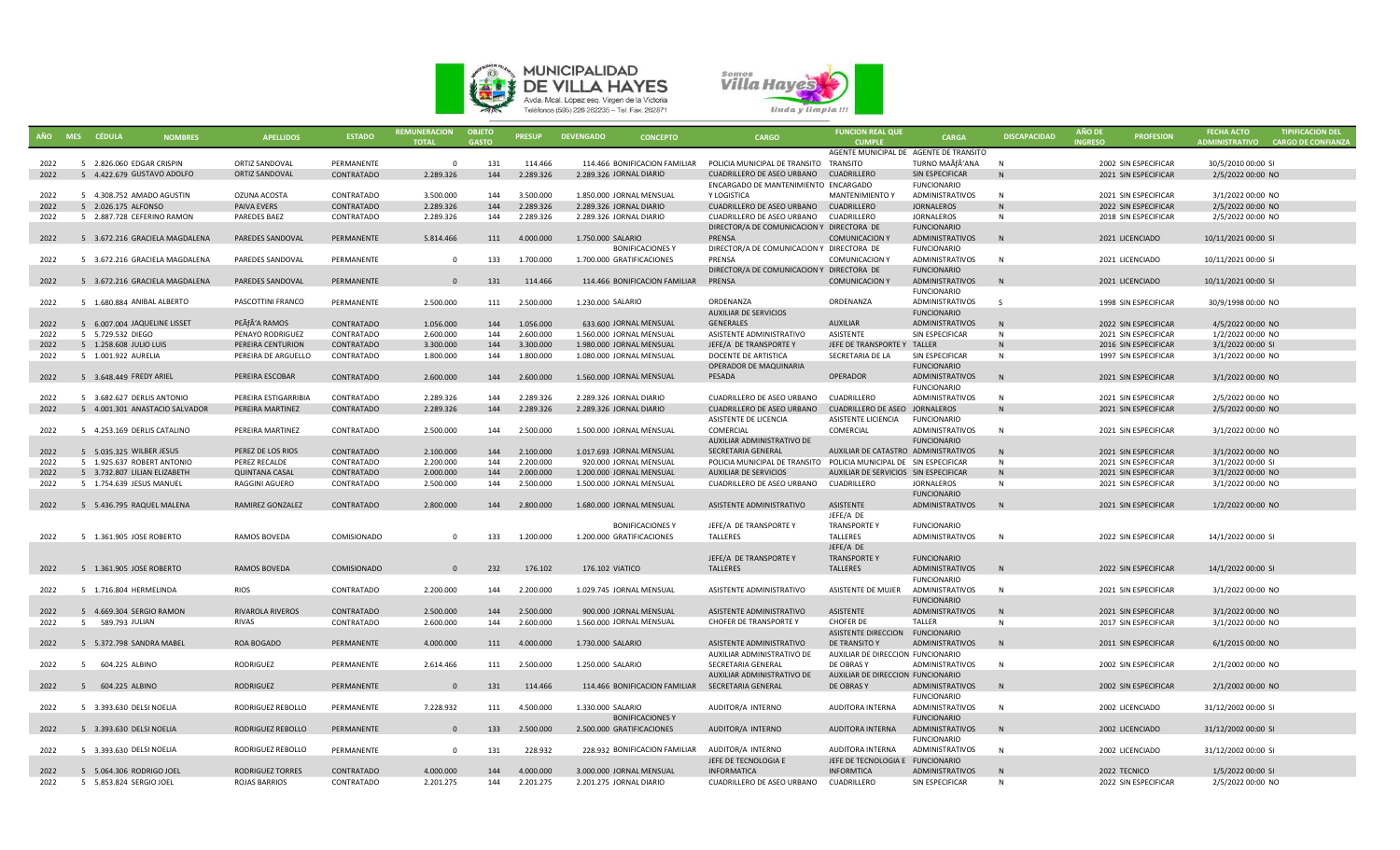



|      | AÑO MES CÉDULA<br><b>NOMBRES</b> | <b>APELLIDOS</b>        | <b>ESTADO</b> | <b>REMUNERACION</b><br><b>TOTAL</b> | <b>OBJETO</b><br><b>GASTO</b> | <b>PRESUP</b>  | <b>DEVENGADO</b><br><b>CONCEPTO</b> | <b>CARGO</b>                             | <b>FUNCION REAL QUE</b><br><b>CUMPLE</b> | <b>CARGA</b>              | <b>DISCAPACIDAD</b> | AÑO DE<br><b>INGRESO</b> | <b>PROFESION</b>     | <b>FECHA ACTO</b><br>ADMINISTRATIVO CARGO DE CONFIANZA | <b>TIPIFICACION DEL</b> |
|------|----------------------------------|-------------------------|---------------|-------------------------------------|-------------------------------|----------------|-------------------------------------|------------------------------------------|------------------------------------------|---------------------------|---------------------|--------------------------|----------------------|--------------------------------------------------------|-------------------------|
|      |                                  |                         |               |                                     |                               |                |                                     | <b>AUXILIAR DE SERVICIOS</b>             |                                          | <b>FUNCIONARIO</b>        |                     |                          |                      |                                                        |                         |
| 2022 | 5 5.727.619 MAGALI ARACELY       | <b>ROJAS BENITEZ</b>    | CONTRATADO    | 2.000.000                           | 144                           | 2.000.000      | 1.180.000 JORNAL MENSUAL            | GENERALES                                | <b>AUXILIAR</b>                          | <b>ADMINISTRATIVOS</b>    | N                   |                          | 2020 SIN ESPECIFICAR | 3/1/2022 00:00 NO                                      |                         |
| 2022 | 5 6.150.012 HUGO ARIEL           | ROJAS LEDESMA           | CONTRATADO    | 2.289.326                           | 144                           | 2.289.326      | 2.289.326 JORNAL DIARIO             | CUADRILLERO DE ASEO URBANO               | CUADRILLERO                              | <b>JORNALEROS</b>         | N                   |                          | 2017 SIN ESPECIFICAR | 2/5/2022 00:00 NO                                      |                         |
| 2022 | 5 5.148.319 GERMAN DARIO         | ROJAS RAMOS             | PERMANENTE    | 19.492.961                          |                               | 112 11.203.761 | 11.203.761 DIETA                    | CONCEJAL MUNICIPAL                       | CONCEJAL MUNICIPAL SIN ESPECIFICAR       |                           | N                   |                          | 2021 ABOGADO         | 10/11/2021 00:00 SI                                    |                         |
|      |                                  |                         |               |                                     |                               |                | <b>GASTOS DE</b>                    |                                          |                                          |                           |                     |                          |                      |                                                        |                         |
| 2022 | 5 5.148.319 GERMAN DARIO         | ROJAS RAMOS             | PERMANENTE    | $\Omega$                            | 113                           | 5.851.200      | 4.851.200 REPRESENTACION            | CONCEJAL MUNICIPAL                       | CONCEJAL MUNICIPAL SIN ESPECIFICAR       |                           | N                   |                          | 2021 ABOGADO         | 10/11/2021 00:00 SI                                    |                         |
| 2022 | 5 5.148.319 GERMAN DARIO         | ROJAS RAMOS             | PERMANENTE    | $\Omega$                            | 114                           | 2.438.000      | 2.438.000 AGUINALDO                 | <b>CONCEJAL MUNICIPAL</b>                | CONCEJAL MUNICIPAL SIN ESPECIFICAR       |                           |                     |                          | 2021 ABOGADO         | 10/11/2021 00:00 SI                                    |                         |
| 2022 | 5 1.686.729 OLIMPIO ALBERTO      | ROMAN VIDALLET          | PERMANENTE    | 18.054.961                          | 112                           | 11.203.761     | 11.203.761 DIETA                    | CONCEJAL MUNICIPAL                       | CONCEJAL MUNICIPAL SIN ESPECIFICAR       |                           | N                   |                          | 2021 SIN ESPECIFICAR | 10/11/2021 00:00 SI                                    |                         |
|      |                                  |                         |               |                                     |                               |                | <b>GASTOS DE</b>                    |                                          |                                          |                           |                     |                          |                      |                                                        |                         |
| 2022 | 5 1.686.729 OLIMPIO ALBERTO      | <b>ROMAN VIDALLET</b>   | PERMANENTE    | $\Omega$                            | 113                           | 5.851.200      | 5.851.200 REPRESENTACION            | <b>CONCEJAL MUNICIPAL</b>                | CONCEJAL MUNICIPAL SIN ESPECIFICAR       |                           | N                   |                          | 2021 SIN ESPECIFICAR | 10/11/2021 00:00 SI                                    |                         |
|      |                                  |                         |               |                                     |                               |                | <b>BONIFICACIONESY</b>              |                                          |                                          |                           |                     |                          |                      |                                                        |                         |
| 2022 | 5 1.686.729 OLIMPIO ALBERTO      | ROMAN VIDALLET          | PERMANENTE    | $\Omega$                            | 133                           | 1.000.000      | 1.000.000 GRATIFICACIONES           | CONCEJAL MUNICIPAL                       | CONCEJAL MUNICIPAL SIN ESPECIFICAR       |                           | N                   |                          | 2021 SIN ESPECIFICAR | 10/11/2021 00:00 SI                                    |                         |
| 2022 | 5 1.843.888 RAMON                | ROMERO GODOY            | CONTRATADO    | 2.289.324                           | 144                           | 2.289.324      | 1.373.594 JORNAL MENSUAL            | <b>SERENO MUNICIPAL</b>                  | SERENO DEL TALLER                        | SERENO 1ER TURNO          | S                   |                          | 2018 SIN ESPECIFICAR | 3/1/2022 00:00 NO                                      |                         |
|      |                                  |                         |               |                                     |                               |                |                                     |                                          |                                          | <b>FUNCIONARIO</b>        |                     |                          |                      |                                                        |                         |
| 2022 | 5 5.171.460 LEILA VERONICA       | ROMERO SANCHEZ          | CONTRATADO    | 2.500.000                           | 144                           | 2.500.000      | 1.500.000 JORNAL MENSUAL            | ASISTENTE ADMINISTRATIVO                 | ASISTENTE                                | ADMINISTRATIVOS           | N                   |                          | 2022 SIN ESPECIFICAR | 5/1/2022 00:00 NO                                      |                         |
|      |                                  |                         |               |                                     |                               |                |                                     |                                          |                                          |                           |                     |                          |                      |                                                        |                         |
|      |                                  |                         |               |                                     |                               |                |                                     |                                          |                                          | <b>AGENTE DE TRANSITO</b> |                     |                          |                      |                                                        |                         |
|      | 5 5.145.958 JAVIER               | ROMERO VILLALBA         | CONTRATADO    | 660.000                             |                               | 660.000        | 660.000 JORNAL MENSUAL              | POLICIA MUNICIPAL DE TRANSITO            |                                          | TURNO MAÑANA              | $\overline{N}$      |                          |                      |                                                        |                         |
| 2022 |                                  |                         |               |                                     | 144                           |                |                                     |                                          | JEFE DEL                                 | <b>FUNCIONARIO</b>        |                     |                          | 2022 SIN ESPECIFICAR | 23/5/2022 00:00 SI                                     |                         |
|      |                                  | ROUSSILLON NUÃfÂ'EZ     |               |                                     |                               |                |                                     | JEFE/A DE OBRAS PUBLICAS Y<br>PRIVADAS   | DEPARTAMENTO DE                          | ADMINISTRATIVOS           |                     |                          |                      |                                                        |                         |
| 2022 | 5 1.258.669 OSCAR DARIO          |                         | PERMANENTE    | 4.728.932                           | 111                           | 3.000.000      | 1.230.000 SALARIO                   |                                          |                                          |                           | N                   |                          | 1997 SIN ESPECIFICAR | 1/3/1997 00:00 SI                                      |                         |
|      |                                  |                         |               |                                     |                               |                | <b>BONIFICACIONES Y</b>             | JEFE/A DE OBRAS PUBLICAS Y               | JEFE DEL                                 | <b>FUNCIONARIO</b>        |                     |                          |                      |                                                        |                         |
| 2022 | 5 1.258.669 OSCAR DARIO          | ROUSSILLON NUAfÂ'EZ     | PERMANENTE    | $\Omega$                            | 133                           | 1.500.000      | 1.500.000 GRATIFICACIONES           | PRIVADAS                                 | DEPARTAMENTO DE                          | ADMINISTRATIVOS           |                     |                          | 1997 SIN ESPECIFICAR | 1/3/1997 00:00 SI                                      |                         |
|      |                                  |                         |               |                                     |                               |                |                                     | JEFE/A DE OBRAS PUBLICAS Y               | JEFE DEL                                 | <b>FUNCIONARIO</b>        |                     |                          |                      |                                                        |                         |
| 2022 | 5 1.258.669 OSCAR DARIO          | ROUSSILLON NUÃfÂ'EZ     | PERMANENTE    | $\Omega$                            | 131                           | 228.932        | 228.932 BONIFICACION FAMILIAR       | PRIVADAS                                 | DEPARTAMENTO DE                          | ADMINISTRATIVOS           | N                   |                          | 1997 SIN ESPECIFICAR | 1/3/1997 00:00 SI                                      |                         |
|      |                                  |                         |               |                                     |                               |                |                                     |                                          | NOTIFICADORA DE LIQ. FUNCIONARIO         |                           |                     |                          |                      |                                                        |                         |
| 2022 | 5 1.432.103 BLANCA ROSALBA       | <b>RUDAS DE GIMENEZ</b> | PERMANENTE    | 2.800.000                           | 111                           | 2.800.000      | 1.380.000 SALARIO                   | NOTIFICADOR/A                            | Y COBRANZAS                              | <b>ADMINISTRATIVOS</b>    | N <sub>1</sub>      |                          | 1991 SIN ESPECIFICAR | 11/7/1994 00:00 SI                                     |                         |
| 2022 | 5 3.896.080 ANTONIO FACUNDO      | <b>RUIZ DIAZ</b>        | CONTRATADO    | 2.289.326                           | 144                           | 2.289.326      | 2.289.326 JORNAL DIARIO             | CUADRILLERO DE ASEO URBANO               | CUADRELLERO                              | JORNALEROS                | N                   |                          | 2022 SIN ESPECIFICAR | 2/5/2022 00:00 NO                                      |                         |
|      |                                  |                         |               |                                     |                               |                |                                     | CHOFER DE TRANSPORTE Y                   | CHOFER DE MAQUINA                        | <b>FUNCIONARIO</b>        |                     |                          |                      |                                                        |                         |
| 2022 | 5 708.182 RAMON                  | <b>RUIZ DIAZ</b>        | CONTRATADO    | 3.100.000                           | 144                           | 3.100.000      | 1.860.000 JORNAL MENSUAL            | <b>TALLERES</b>                          | PESADA                                   | <b>ADMINISTRATIVOS</b>    | N                   |                          | 2019 SIN ESPECIFICAR | 3/1/2022 00:00 NO                                      |                         |
|      |                                  |                         |               |                                     |                               |                |                                     |                                          | JEFA DE CULTURA Y                        | <b>FUNCIONARIO</b>        |                     |                          |                      |                                                        |                         |
| 2022 | 5 5.461.561 MARIA LAURA          | <b>RUIZ DIAZ</b>        | CONTRATADO    | 3.200.000                           | 144                           | 3.200.000      | 1.920.000 JORNAL MENSUAL            | JEFE/A DE CULTURA Y TURISMO              | <b>TURISMO</b>                           | ADMINISTRATIVOS           | N                   |                          | 2021 SIN ESPECIFICAR | 3/1/2022 00:00 SI                                      |                         |
|      |                                  |                         |               |                                     |                               |                |                                     |                                          |                                          | <b>FUNCIONARIO</b>        |                     |                          |                      |                                                        |                         |
| 2022 | 5 3.215.370 HERMINIA EVANGELISTA | SALCEDO VARGAS          | PERMANENTE    | 3.100.000                           | 111                           | 3.100.000      | 1.530.000 SALARIO                   | ASISTENTE ADMINISTRATIVO                 | ASISTENTE                                | <b>ADMINISTRATIVOS</b>    | N                   |                          | 2002 SIN ESPECIFICAR | 31/12/2002 00:00 NO                                    |                         |
|      |                                  |                         |               |                                     |                               |                |                                     | AUXILIAR DE SERVICIOS                    | AUXILIAR DE SS. GG. DE FUNCIONARIO       |                           |                     |                          |                      |                                                        |                         |
| 2022 | 5 2.843.748 EDIT DANIELA         | SALDIVAR                | PERMANENTE    | 2.843.398                           | 111                           | 2.500.000      | 1.124.690 SALARIO                   | GENERALES                                | LA JUNTA MPAL.                           | ADMINISTRATIVOS           | N                   |                          | 2003 SIN ESPECIFICAR | 24/4/2006 00:00 NO                                     |                         |
|      |                                  |                         |               |                                     |                               |                |                                     | AUXILIAR DE SERVICIOS                    | AUXILIAR DE SS. GG. DE FUNCIONARIO       |                           |                     |                          |                      |                                                        |                         |
| 2022 | 5 2.843.748 EDIT DANIELA         | SALDIVAR                | PERMANENTE    | $\Omega$                            | 131                           | 343.398        | 343.398 BONIFICACION FAMILIAR       | GENERALES                                | LA JUNTA MPAL.                           | ADMINISTRATIVOS           | N                   |                          | 2003 SIN ESPECIFICAR | 24/4/2006 00:00 NO                                     |                         |
|      |                                  |                         |               |                                     |                               |                |                                     | CHOFER DE TRANSPORTE Y                   |                                          | <b>FUNCIONARIO</b>        |                     |                          |                      |                                                        |                         |
| 2022 | 5 3.391.154 REINALDO             | SALINAS SERVIN          | CONTRATADO    | 3.500.000                           | 144                           | 3.500.000      | 1.100.000 JORNAL MENSUAL            | TALLERES                                 | <b>CHOFER</b>                            | <b>ADMINISTRATIVOS</b>    | N                   |                          | 2021 SIN ESPECIFICAR | 3/1/2022 00:00 NO                                      |                         |
|      |                                  |                         |               |                                     |                               |                |                                     | <b>CHOFER DE TRANSPORTE Y</b>            |                                          | <b>FUNCIONARIO</b>        |                     |                          |                      |                                                        |                         |
| 2022 | 5 3.391.154 REINALDO             | SALINAS SERVIN          | CONTRATADO    | $\Omega$                            | 232                           | 176.102        | 176.102 VIATICO                     | TALLERES                                 | <b>CHOFER</b>                            | ADMINISTRATIVOS           | N                   |                          | 2021 SIN ESPECIFICAR | 3/1/2022 00:00 NO                                      |                         |
|      |                                  |                         |               |                                     |                               |                |                                     | AUXILIAR DE SERVICIOS                    | AUXILIAR DE SERVICIOS FUNCIONARIO        |                           |                     |                          |                      |                                                        |                         |
| 2022 | 5 776.529 ROBERTO ISMAEL         | SAMANIEGO BUENO         | CONTRATADO    | 2.800.000                           | 144                           | 2.800.000      | 1.680.000 JORNAL MENSUAL            | GENERALES                                | GENERALES                                | ADMINISTRATIVOS           | N                   |                          | 2021 SIN ESPECIFICAR | 15/1/2022 00:00 NO                                     |                         |
|      |                                  |                         |               |                                     |                               |                |                                     |                                          |                                          |                           |                     |                          |                      |                                                        |                         |
|      |                                  |                         |               |                                     |                               |                | <b>BONIFICACIONES Y</b>             | DIRECTOR/ A DE PLANIFICACION             | <b>DIRECTOR DE</b>                       | <b>FUNCIONARIO</b>        |                     |                          |                      |                                                        |                         |
| 2022 | 5 2.451.105 PEDRO EMILIO         | SAMUDIO LOPEZ           | COMISIONADO   | $\Omega$                            | 133                           | 3.062.800      | 3.062.800 GRATIFICACIONES           | <b>INSTITUCIONAL</b>                     | PLANIFICACION                            | <b>ADMINISTRATIVOS</b>    | N                   |                          | 2022 INGENIERO       | 16/5/2022 00:00 SI                                     |                         |
| 2022 | 5 4.838.334 EDUARDO              | SANTACRUZ               | CONTRATADO    | 2.289.326                           | 144                           | 2.289.326      | 2.289.326 JORNAL DIARIO             | CUADRILLERO DE ASEO URBANO               | CUADRILLERO                              | JORNALEROS                | N                   |                          | 2021 SIN ESPECIFICAR | 2/5/2022 00:00 NO                                      |                         |
|      |                                  |                         |               |                                     |                               |                |                                     | SECRETARIO/A DE SECRETARIA               | SECRETARIO DE LA                         | <b>FUNCIONARIO</b>        |                     |                          |                      |                                                        |                         |
| 2022 | 5 3.413.523 NELSON ROLANDO       | SANTANDER CENTURION     | PERMANENTE    | 2.914.466                           | 111                           | 2.800.000      | 1.400.000 SALARIO                   | GENERAL                                  | JUNTA MUNICIPAL                          | ADMINISTRATIVOS           | N                   |                          | 1998 SIN ESPECIFICAR | 12/8/1998 00:00 SI                                     |                         |
|      |                                  |                         |               |                                     |                               |                |                                     | SECRETARIO/A DE SECRETARIA               | SECRETARIO DE LA                         | <b>FUNCIONARIO</b>        |                     |                          |                      |                                                        |                         |
| 2022 | 5 3.413.523 NELSON ROLANDO       | SANTANDER CENTURION     | PERMANENTE    | $\overline{0}$                      | 131                           | 114.466        | 114.466 BONIFICACION FAMILIAR       | GENERAL                                  | <b>JUNTA MUNICIPAL</b>                   | <b>ADMINISTRATIVOS</b>    | N                   |                          | 1998 SIN ESPECIFICAR | 12/8/1998 00:00 SI                                     |                         |
| 2022 | 5 4.493.783 ISIDRO               | SAUCEDO ESTIGARRIBIA    | CONTRATADO    | 2.289.326                           | 144                           | 2.289.326      | 2.289.326 JORNAL DIARIO             | CUADRILLERO DE ASEO URBANO               | CUADRILLERO                              | <b>JORNALEROS</b>         |                     |                          | 2021 SIN ESPECIFICAR | 2/5/2022 00:00 NO                                      |                         |
| 2022 | 5 4.109.500 IRMA ELIZABETH       | SAUCEDO GONZALEZ        | CONTRATADO    | 2.289.326                           | 144                           | 2.289.326      | 2.289.326 JORNAL DIARIO             | CUADRILLERO DE ASEO URBANO               | CUADRILLERO                              | JORNALEROS                | N                   |                          | 2022 SIN ESPECIFICAR | 2/5/2022 00:00 NO                                      |                         |
|      |                                  | SCHRIBERTSCHNIK         |               |                                     |                               |                |                                     |                                          |                                          | <b>FUNCIONARIO</b>        |                     |                          |                      |                                                        |                         |
| 2022 | 5 4.654.487 LETICIA ELIZABETH    | ROMERO                  | PERMANENTE    | 4.500.000                           | 111                           | 4.500.000      | 0 SALARIO                           | TESORERO/A                               | JEFA DE TESORERIA                        | <b>ADMINISTRATIVOS</b>    | N                   |                          | 2021 LICENCIADO      | 10/11/2021 00:00 SI                                    |                         |
|      |                                  |                         |               |                                     |                               |                |                                     |                                          | PROFESOR DE                              | <b>FUNCIONARIO</b>        |                     |                          |                      |                                                        |                         |
| 2022 | 5 2.087.577 ELIGIO DANIEL        | SENA GAYOSO             | CONTRATADO    | 2.500.000                           | 144                           | 2.500.000      | 1.500.000 JORNAL MENSUAL            | DOCENTE DE ARTISTICA                     | TEKONDO                                  | ADMINISTRATIVOS           | N                   |                          | 2022 SIN ESPECIFICAR | 28/3/2022 00:00 NO                                     |                         |
|      |                                  |                         |               |                                     |                               |                |                                     | AUXILIAR DE SERVICIOS                    | AUXILIAR SS.GG DE LA                     | <b>FUNCIONARIO</b>        |                     |                          |                      |                                                        |                         |
| 2022 | 5 1.024.981 FRANCISCA VIRINA     | SILGUERO CHAMORRO       | PERMANENTE    | 2.500.000                           | 111                           | 2.500.000      | 1.230.000 SALARIO                   | GENERALES                                | <b>JUNTA MPAL</b>                        | <b>ADMINISTRATIVOS</b>    | $\mathsf{N}$        |                          | 2010 SIN ESPECIFICAR | 21/9/2010 00:00 NO                                     |                         |
|      |                                  |                         |               |                                     |                               |                | <b>BONIFICACIONES Y</b>             | DIRECTOR/A DE LA UNIDAD                  |                                          |                           |                     |                          |                      |                                                        |                         |
| 2022 | 5 4.308.749 JUAN PABLO           | SILGUERO ZARATE         | COMISIONADO   | $\Omega$                            | 133                           | 1.164.000      | 1.164.000 GRATIFICACIONES           | OPERATIVA DE CONTRATACIONES DIRECTOR UOC |                                          | SIN ESPECIFICAR           | N                   |                          | 2021 SIN ESPECIFICAR | 1/2/2022 00:00 SI                                      |                         |
|      |                                  |                         |               |                                     |                               |                |                                     |                                          |                                          |                           |                     |                          |                      |                                                        |                         |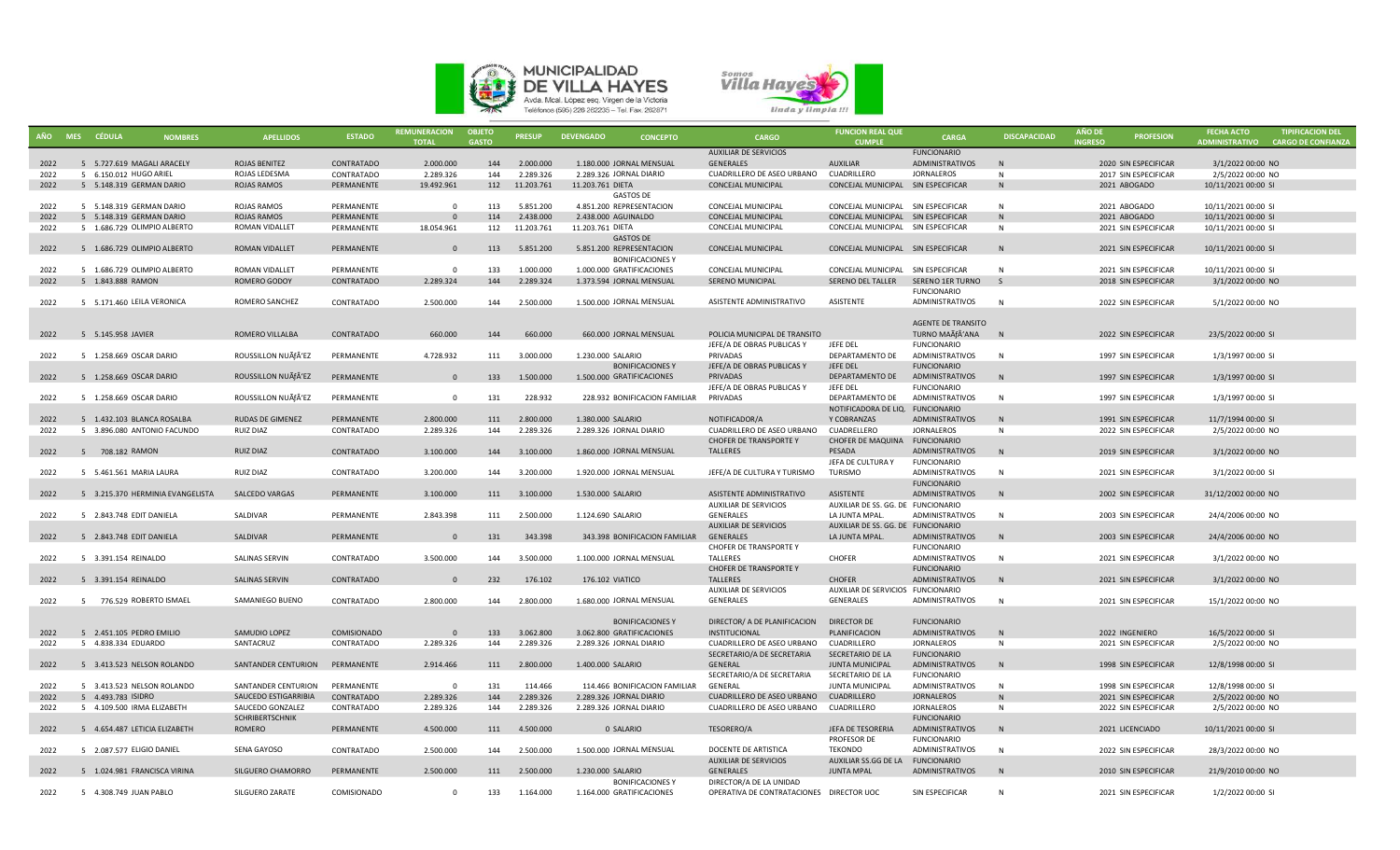



|      | AÑO MES CÉDULA<br><b>NOMBRES</b>                  | <b>APELLIDOS</b>      | <b>ESTADO</b> | <b>REMUNERACION</b><br><b>TOTAL</b> | <b>OBJETO</b><br><b>GASTO</b> | <b>PRESUP</b>  | <b>DEVENGADO</b><br><b>CONCEPTO</b>                 | <b>CARGO</b>                                               | <b>FUNCION REAL QUE</b><br><b>CUMPLE</b>   | <b>CARGA</b>                                    | <b>DISCAPACIDAD</b> | <b>AÑO DE</b><br><b>INGRESO</b> | <b>PROFESION</b>     | <b>FECHA ACTO</b><br>ADMINISTRATIVO CARGO DE CONFIANZA | <b>TIPIFICACION DEL</b> |
|------|---------------------------------------------------|-----------------------|---------------|-------------------------------------|-------------------------------|----------------|-----------------------------------------------------|------------------------------------------------------------|--------------------------------------------|-------------------------------------------------|---------------------|---------------------------------|----------------------|--------------------------------------------------------|-------------------------|
| 2022 | 5 1.213.442 ELADIO                                | SIMBRON NUÃfÂ'EZ      | PERMANENTE    | 17.054.961                          |                               | 112 11.203.761 | 0 DIETA                                             | <b>CONCEJAL MUNICIPAL</b>                                  | CONCEJAL MUNICIPAL SIN ESPECIFICAR         |                                                 | N <sub>N</sub>      |                                 | 2021 SIN ESPECIFICAR | 10/11/2021 00:00 SI                                    |                         |
| 2022 | 5 1.213.442 ELADIO                                | SIMBRON NUÃfÂ'EZ      | PERMANENTE    | $\Omega$                            | 113                           | 5.851.200      | <b>GASTOS DE</b><br>0 REPRESENTACION                | <b>CONCEJAL MUNICIPAL</b>                                  | CONCEJAL MUNICIPAL SIN ESPECIFICAR         | <b>FUNCIONARIO</b>                              | N                   |                                 | 2021 SIN ESPECIFICAR | 10/11/2021 00:00 SI                                    |                         |
| 2022 | 5 6.640.969 GLORIA ELIZABETH                      | SOILAN CABAÃfÂ'A      | CONTRATADO    | 1.000.000                           | 144                           | 1.000.000      | 600.000 JORNAL MENSUAL                              | ASISTENTE ADMINISTRATIVO                                   | PROFESORA                                  | ADMINISTRATIVOS                                 | N                   |                                 | 2022 SIN ESPECIFICAR | 21/2/2022 00:00 NO                                     |                         |
|      |                                                   |                       |               |                                     |                               |                |                                                     | ASISTENTE ADMINISTRATIVO DE                                | <b>ASISTENTE DE</b>                        | <b>FUNCIONARIO</b>                              |                     |                                 |                      |                                                        |                         |
| 2022 | 5 1.877.413 STHELA MARY                           | <b>SOLIS PINHO</b>    | PERMANENTE    | 2.914.466                           | 111                           | 2.800.000      | 1.400.000 SALARIO                                   | TALENTO HUMANO                                             | <b>IMPUESTO</b>                            | <b>ADMINISTRATIVOS</b>                          | N                   |                                 | 1997 SIN ESPECIFICAR | 1/4/1997 00:00 NO                                      |                         |
|      |                                                   |                       |               |                                     |                               |                |                                                     | ASISTENTE ADMINISTRATIVO DE                                | <b>ASISTENTE DE</b>                        | <b>FUNCIONARIO</b>                              |                     |                                 |                      |                                                        |                         |
| 2022 | 5 1.877.413 STHELA MARY                           | <b>SOLIS PINHO</b>    | PERMANENTE    | $\Omega$                            | 131                           | 114.466        | 114.466 BONIFICACION FAMILIAR                       | <b>TALENTO HUMANO</b>                                      | <b>IMPUESTO</b>                            | <b>ADMINISTRATIVOS</b>                          | N                   |                                 | 1997 SIN ESPECIFICAR | 1/4/1997 00:00 NO                                      |                         |
|      |                                                   |                       |               |                                     |                               |                |                                                     | OPERADOR DE MAQUINARIA                                     | OPERADOR DE                                | <b>FUNCIONARIO</b>                              |                     |                                 |                      |                                                        |                         |
| 2022 | 5 2.335.507 MIGUEL ĀfÂNGEL<br>5 2.956.861 ARNALDO | SOSA<br>SOSA OZUNA    | PERMANENTE    | 2.500.000                           | 111                           | 2.500.000      | 1.250.000 SALARIO                                   | PESADA<br><b>CONCEJAL MUNICIPAL</b>                        | <b>TRANSPORTEY</b><br>CONCEJAL MUNICIPAL   | ADMINISTRATIVOS<br>SIN ESPECIFICAR              | - N<br>N            |                                 | 2007 SIN ESPECIFICAR | 16/7/2009 00:00 NO                                     |                         |
| 2022 |                                                   |                       | PERMANENTE    | 17.054.961                          | 112                           | 11.203.761     | 11.203.761 DIETA<br><b>GASTOS DE</b>                |                                                            |                                            |                                                 |                     |                                 | 2021 SIN ESPECIFICAR | 10/11/2021 00:00 SI                                    |                         |
| 2022 | 5 2.956.861 ARNALDO                               | SOSA OZUNA            | PERMANENTE    | $\Omega$                            | 113                           | 5.851.200      | 5.851.200 REPRESENTACION                            | CONCEJAL MUNICIPAL                                         | CONCEJAL MUNICIPAL SIN ESPECIFICAR         |                                                 | N                   |                                 | 2021 SIN ESPECIFICAR | 10/11/2021 00:00 SI                                    |                         |
|      |                                                   |                       |               |                                     |                               |                |                                                     | AUXILIAR DEL CENTRO DE                                     |                                            |                                                 |                     |                                 |                      |                                                        |                         |
| 2022 | 5 6.157.239 DIEGO DE JESUS                        | SOSA ZELADA           | CONTRATADO    | 2.500.000                           | 144                           | 2.500.000      | 211.538 JORNAL MENSUAL                              | OPERACIONES DE EMERGENCIA - AUXILIAR                       |                                            | SIN ESPECIFICAR                                 | N                   |                                 | 2021 SIN ESPECIFICAR | 3/1/2022 00:00 NO                                      |                         |
|      |                                                   |                       |               |                                     |                               |                |                                                     | AUXILIAR DEL CENTRO DE                                     |                                            | <b>FUNCIONARIO</b>                              |                     |                                 |                      |                                                        |                         |
| 2022 | 5 5.307.230 MARCOS MOISES BAUTISTA SOSA ZELADA    |                       | CONTRATADO    | 2.000.000                           | 144                           | 2.000.000      | 200.000 JORNAL MENSUAL                              | OPERACIONES DE EMERGENCIA - AUXILIAR                       |                                            | ADMINISTRATIVOS                                 | N                   |                                 | 2021 SIN ESPECIFICAR | 3/1/2022 00:00 NO                                      |                         |
| 2022 | 5 3.468.649 GUSTAVO ADOLFO                        | TOÃfÂ'ANEZ FLORENTIN  | CONTRATADO    | 1.232.714                           | 144                           | 1.232.714      | 1.232.714 JORNAL DIARIO                             | CUADRILLERO DE ASEO URBANO                                 | CUADRILLERO                                | JORNALEROS                                      | $\mathsf{N}$        |                                 | 2020 SIN ESPECIFICAR | 2/5/2022 00:00 NO                                      |                         |
|      |                                                   |                       |               |                                     |                               |                |                                                     |                                                            | ASISTENTE DE LA                            | <b>FUNCIONARIO</b>                              |                     |                                 |                      |                                                        |                         |
| 2022 | 5 4.501.375 NANCY MAGALI                          | TORALES DE DA SILVA   | CONTRATADO    | 2.000.000                           | 144                           | 2.000.000      | 1.200.000 JORNAL MENSUAL                            | ASISTENTE ADMINISTRATIVO<br>JEFE/A DE LICENCIA COMERCIAL E | DIRECCION DE                               | ADMINISTRATIVOS<br><b>FUNCIONARIO</b>           | N                   |                                 | 2021 SIN ESPECIFICAR | 3/1/2022 00:00 NO                                      |                         |
| 2022 | 5 1.235.633 LORENZA                               | <b>TORALES SUAREZ</b> | PERMANENTE    | 5.928.932                           | 111                           | 4.000.000      | 1.730.000 SALARIO                                   | INSPECTORIA DE COMERCIO                                    | <b>JEFE</b>                                | ADMINISTRATIVOS                                 | N                   |                                 | 1997 SIN ESPECIFICAR | 11/9/1998 00:00 SI                                     |                         |
|      |                                                   |                       |               |                                     |                               |                | <b>BONIFICACIONES Y</b>                             | JEFE/A DE LICENCIA COMERCIAL E                             |                                            | <b>FUNCIONARIO</b>                              |                     |                                 |                      |                                                        |                         |
| 2022 | 5 1.235.633 LORENZA                               | <b>TORALES SUAREZ</b> | PERMANENTE    | $\Omega$                            | 133                           | 1.700.000      | 1.700.000 GRATIFICACIONES                           | INSPECTORIA DE COMERCIO                                    | <b>JEFE</b>                                | <b>ADMINISTRATIVOS</b>                          | N                   |                                 | 1997 SIN ESPECIFICAR | 11/9/1998 00:00 SI                                     |                         |
|      |                                                   |                       |               |                                     |                               |                |                                                     | JEFE/A DE LICENCIA COMERCIAL E                             |                                            | <b>FUNCIONARIO</b>                              |                     |                                 |                      |                                                        |                         |
| 2022 | 5 1.235.633 LORENZA                               | <b>TORALES SUAREZ</b> | PERMANENTE    | $\Omega$                            | 131                           | 228.932        | 228.932 BONIFICACION FAMILIAR                       | INSPECTORIA DE COMERCIO                                    | <b>JEFE</b>                                | ADMINISTRATIVOS                                 | N                   |                                 | 1997 SIN ESPECIFICAR | 11/9/1998 00:00 SI                                     |                         |
|      |                                                   |                       |               |                                     |                               |                |                                                     |                                                            | CONSEJERA DE LA                            |                                                 |                     |                                 |                      |                                                        |                         |
| 2022 | 5 5.081.742 SANDRA PAULA                          | <b>TORRES COLMAN</b>  | PERMANENTE    | 4.928.932                           | 111                           | 4.000.000      | 1.615.592 SALARIO                                   | CONSEJERA/O DE CODENI                                      | CONSEJERIA DE LA                           | SIN ESPECIFICAR                                 | $\mathbf N$         |                                 | 2021 ABOGADO         | 18/11/2021 00:00 SI                                    |                         |
| 2022 | 5 5.081.742 SANDRA PAULA                          | <b>TORRES COLMAN</b>  | PERMANENTE    | $\Omega$                            | 133                           | 700.000        | <b>BONIFICACIONES Y</b><br>700.000 GRATIFICACIONES  | CONSEJERA/O DE CODENI                                      | CONSEJERA DE LA<br><b>CONSEJERIA DE LA</b> | SIN ESPECIFICAR                                 | N                   |                                 | 2021 ABOGADO         | 18/11/2021 00:00 SI                                    |                         |
|      |                                                   |                       |               |                                     |                               |                |                                                     |                                                            | CONSEJERA DE LA                            |                                                 |                     |                                 |                      |                                                        |                         |
| 2022 | 5 5.081.742 SANDRA PAULA                          | <b>TORRES COLMAN</b>  | PERMANENTE    | $\Omega$                            | 131                           | 228.932        | 228.932 BONIFICACION FAMILIAR CONSEJERA/O DE CODENI |                                                            | <b>CONSEJERIA DE LA</b>                    | SIN ESPECIFICAR                                 | $\mathbf N$         |                                 | 2021 ABOGADO         | 18/11/2021 00:00 SI                                    |                         |
|      |                                                   |                       |               |                                     |                               |                |                                                     |                                                            | CONSEJERA DE LA                            |                                                 |                     |                                 |                      |                                                        |                         |
| 2022 | 5 5.081.742 SANDRA PAULA                          | <b>TORRES COLMAN</b>  | PERMANENTE    | $\Omega$                            | 232                           | 88.051         | 88.051 VIATICO                                      | CONSEJERA/O DE CODENI                                      | CONSEJERIA DE LA                           | SIN ESPECIFICAR                                 | N <sub>N</sub>      |                                 | 2021 ABOGADO         | 18/11/2021 00:00 SI                                    |                         |
| 2022 | 5 558.613 RAMOS                                   | VALDEZ                | PERMANENTE    | 2.500.000                           | 111                           | 2.500.000      | 0 SALARIO                                           | SERENO MUNICIPAL                                           | SERENO DEL EDIFICIO                        | SIN ESPECIFICAR                                 | N                   |                                 | 1997 SIN ESPECIFICAR | 1/2/1997 00:00 NO                                      |                         |
|      |                                                   |                       |               |                                     |                               |                |                                                     | <b>AUXILIAR DE SERVICIOS</b>                               |                                            | <b>FUNCIONARIO</b>                              |                     |                                 |                      |                                                        |                         |
| 2022 | 5 2.538.492 NORMA CELESTINA                       | <b>VALDEZ ENCISO</b>  | CONTRATADO    | 2.000.000                           | 144                           | 2.000.000      | 1.200.000 JORNAL MENSUAL                            | <b>GENERALES</b>                                           | <b>AUXILIAR</b>                            | ADMINISTRATIVOS                                 | N                   |                                 | 2021 SIN ESPECIFICAR | 3/1/2022 00:00 NO                                      |                         |
|      | 5 5.773.569 MAYRA VANESSA                         | VALDEZ LOPEZ          | CONTRATADO    | 2.800.000                           | 144                           | 2.800.000      | 1.180.000 JORNAL MENSUAL                            | CAJERA/O                                                   | CAJERA                                     | <b>FUNCIONARIO</b><br>ADMINISTRATIVOS           | N                   |                                 | 2021 SIN ESPECIFICAR | 3/1/2022 00:00 SI                                      |                         |
| 2022 |                                                   |                       |               |                                     |                               |                |                                                     |                                                            |                                            | <b>FUNCIONARIO</b>                              |                     |                                 |                      |                                                        |                         |
| 2022 | 5 3.759.617 ANDRES RODRIGO                        | VALENZUELA VERA       | PERMANENTE    | 7.114.466                           | 111                           | 4.500.000      | 2.000.000 SALARIO                                   | SECRETARIO GENERAL MUNICIPAL                               |                                            | ADMINISTRATIVOS                                 | N                   |                                 | 2021 SIN ESPECIFICAR | 10/11/2021 00:00 SI                                    |                         |
|      |                                                   |                       |               |                                     |                               |                | <b>BONIFICACIONES Y</b>                             |                                                            |                                            | <b>FUNCIONARIO</b>                              |                     |                                 |                      |                                                        |                         |
| 2022 | 5 3.759.617 ANDRES RODRIGO                        | VALENZUELA VERA       | PERMANENTE    | $\Omega$                            | 133                           | 2.500.000      | 2.500.000 GRATIFICACIONES                           | SECRETARIO GENERAL MUNICIPAL                               |                                            | ADMINISTRATIVOS                                 | N                   |                                 | 2021 SIN ESPECIFICAR | 10/11/2021 00:00 SI                                    |                         |
|      |                                                   |                       |               |                                     |                               |                |                                                     |                                                            |                                            | <b>FUNCIONARIO</b>                              |                     |                                 |                      |                                                        |                         |
| 2022 | 5 3.759.617 ANDRES RODRIGO                        | VALENZUELA VERA       | PERMANENTE    | $\Omega$                            | 131                           | 114,466        |                                                     | 114.466 BONIFICACION FAMILIAR SECRETARIO GENERAL MUNICIPAL |                                            | ADMINISTRATIVOS                                 | N                   |                                 | 2021 SIN ESPECIFICAR | 10/11/2021 00:00 SI                                    |                         |
|      |                                                   |                       |               |                                     |                               |                |                                                     |                                                            | SERENO DE LA JUNTA                         | <b>FUNCIONARIO</b>                              |                     |                                 |                      |                                                        |                         |
| 2022 | 5 1.373.392 ARNALDO RAMON                         | VARGAS                | CONTRATADO    | 2.289.324                           | 144                           | 2.289.324      | 1.373.594 JORNAL MENSUAL                            | SERENO MUNICIPAL                                           | MUNICIPAL                                  | ADMINISTRATIVOS                                 | N                   |                                 | 2020 SIN ESPECIFICAR | 3/1/2022 00:00 NO                                      |                         |
| 2022 | 5 796.709 LUCIO CESAR                             | VAZQUEZ GAUNA         | CONTRATADO    | 2.800.000                           | 144                           | 2.800.000      | 1.660.000 JORNAL MENSUAL                            | ASISTENTE ADMINISTRATIVO                                   | ASITENTE DE LA<br><b>DIRECCION DE</b>      | <b>AGENTE DE TRANSITO</b><br><b>TURNO TARDE</b> | N                   |                                 | 2016 SIN ESPECIFICAR | 17/1/2022 00:00 NO                                     |                         |
|      |                                                   |                       |               |                                     |                               |                |                                                     | DIRECTOR/A SEGURIDAD Y                                     | <b>DIRECTOR DE</b>                         | <b>FUNCIONARIO</b>                              |                     |                                 |                      |                                                        |                         |
| 2022 | 5 1.361.917 PORFIRIO                              | VAZQUEZ SANDOVAL      | PERMANENTE    | 5.700.000                           | 111                           | 4.000.000      | 1.730.000 SALARIO                                   | <b>TRANSITO</b>                                            | SEGURIDAD Y                                | ADMINISTRATIVOS                                 | N                   |                                 | 1991 SIN ESPECIFICAR | 5/7/1994 00:00 SI                                      |                         |
|      |                                                   |                       |               |                                     |                               |                | <b>BONIFICACIONES Y</b>                             | DIRECTOR/A SEGURIDAD Y                                     | DIRECTOR DE                                | <b>FUNCIONARIO</b>                              |                     |                                 |                      |                                                        |                         |
| 2022 | 5 1.361.917 PORFIRIO                              | VAZQUEZ SANDOVAL      | PERMANENTE    | $\mathbf{0}$                        | 133                           | 1.700.000      | 1.700.000 GRATIFICACIONES                           | <b>TRANSITO</b>                                            | <b>SEGURIDAD Y</b>                         | ADMINISTRATIVOS                                 | N                   |                                 | 1991 SIN ESPECIFICAR | 5/7/1994 00:00 SI                                      |                         |
|      |                                                   |                       |               |                                     |                               |                |                                                     | AUXILIAR ADMINISTRATIVO DE                                 | <b>AUXILIAR DE</b>                         | <b>FUNCIONARIO</b>                              |                     |                                 |                      |                                                        |                         |
| 2022 | 5 4.854.256 ISAAC VALENTIN                        | VELAZQUEZ AGUILERA    | CONTRATADO    | 2.600.000                           | 144                           | 2.600.000      | 1.310.000 JORNAL MENSUAL                            | SECRETARIA GENERAL                                         | SECRETARIA GENERAL                         | ADMINISTRATIVOS                                 | N                   |                                 | 2020 SIN ESPECIFICAR | 1/2/2022 00:00 NO                                      |                         |
|      | <b>ROSANA VANESSA</b>                             |                       |               |                                     |                               |                |                                                     |                                                            | JEFA DEL DPTO DE                           | <b>FUNCIONARIO</b>                              |                     |                                 |                      |                                                        |                         |
| 2022 | 5 3.672.228 GUADALUPE<br>ROSANA VANESSA           | VELAZTIQUI            | CONTRATADO    | 4.000.000                           | 144                           | 4.000.000      | 2.072.745 JORNAL MENSUAL                            | JEFE/A DE MUJER                                            | <b>MUJER</b><br>JEFA DEL DPTO DE           | <b>ADMINISTRATIVOS</b><br><b>FUNCIONARIO</b>    | N                   |                                 | 2021 LICENCIADO      | 3/1/2022 00:00 SI                                      |                         |
| 2022 | 5 3.672.228 GUADALUPE                             | VELAZTIQUI            | CONTRATADO    | $\Omega$                            | 232                           | 88.051         | 88.051 VIATICO                                      | JEFE/A DE MUJER                                            | <b>MUJER</b>                               | <b>ADMINISTRATIVOS</b>                          | N                   |                                 | 2021 LICENCIADO      | 3/1/2022 00:00 SI                                      |                         |
|      |                                                   |                       |               |                                     |                               |                |                                                     |                                                            |                                            |                                                 |                     |                                 |                      |                                                        |                         |